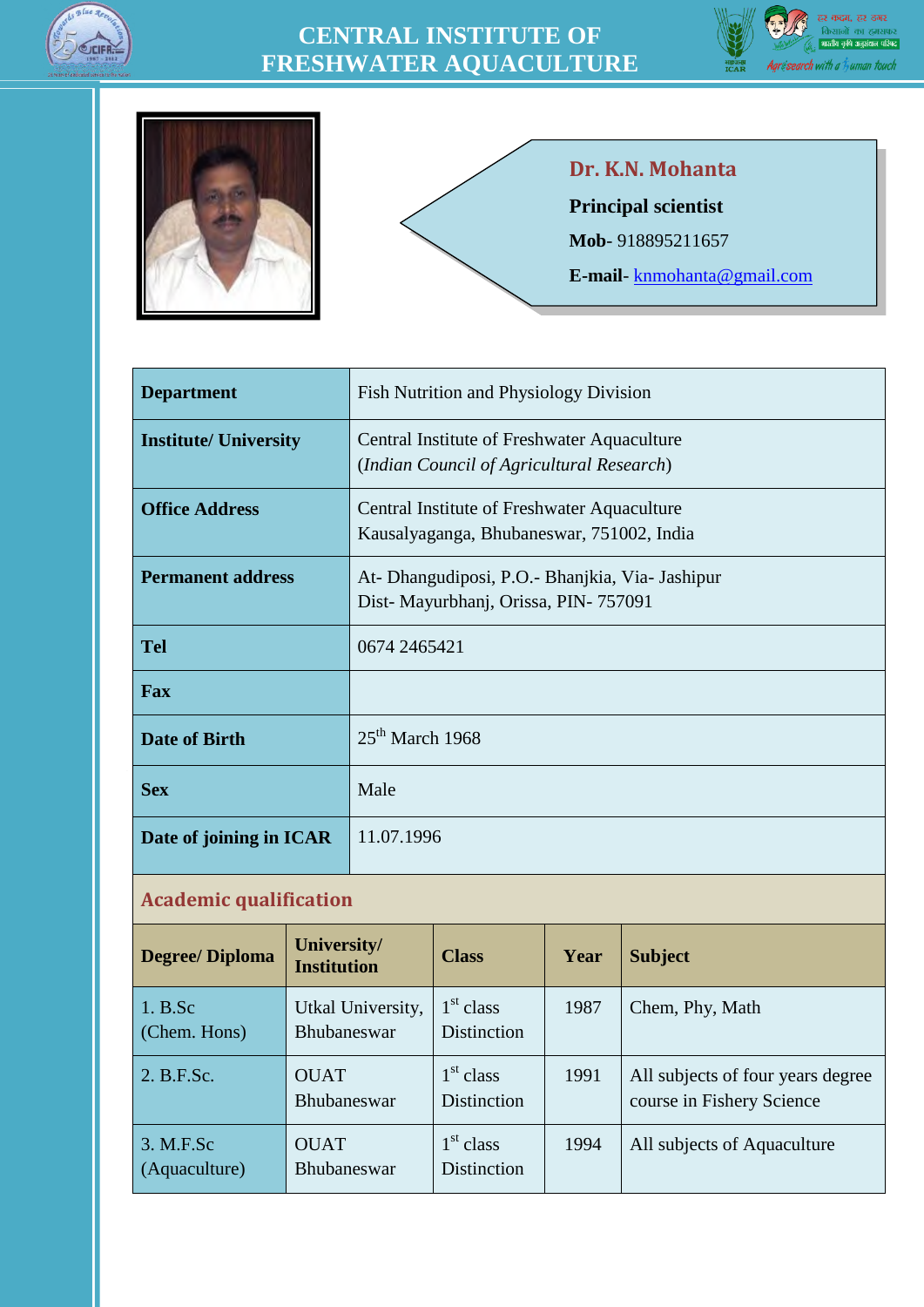



|                                                                   | $1st$ class<br>4. Ph.D. (Inland<br>CIFE, Mumbai<br>Aquaculture)                |  | Distinction                                                                          | 2005<br>All subjects of Inland<br>Aquaculture |                                                                                                                                                 |  |                                     |                                             |
|-------------------------------------------------------------------|--------------------------------------------------------------------------------|--|--------------------------------------------------------------------------------------|-----------------------------------------------|-------------------------------------------------------------------------------------------------------------------------------------------------|--|-------------------------------------|---------------------------------------------|
|                                                                   | <b>Employment record &amp; Experience (Starting from the present position)</b> |  |                                                                                      |                                               |                                                                                                                                                 |  |                                     |                                             |
| Desig-<br>nation                                                  | <b>Pay Scale/</b><br><b>Pay Band</b>                                           |  | <b>Nature of</b><br>work                                                             | Organi-<br>zation                             | <b>Institution &amp;</b><br><b>Place of</b><br>posting                                                                                          |  | <b>Period</b><br><b>From-To</b>     | * Duration<br>(Year $\&$<br><b>Months</b> ) |
| Senior<br>Scientist<br>(Fish $\&$<br>Fishery<br>Science)          | Rs. 37,400-<br>$67,000/-$<br>(Revised)                                         |  | Fish<br>Nutrition,<br>Breeding,<br>Aquaculture,<br>Integrated<br><b>Fish Farming</b> | ICAR,<br>New Delhi                            | <b>ICAR</b><br>Research<br>Complex for<br>Goa, Ela, Old<br>Goa & Central<br>Institute of<br>Freshwater<br>Aquaculture,<br>Bhubaneswar,<br>India |  | 11.07.2005<br>to till date          | 7 Years                                     |
| Scientist<br>Senior<br>Scale<br>(Fish $\&$<br>Fishery<br>Science) | Rs. 10,000-<br>$15,200/-$<br>(Pre-<br>revised)                                 |  | Fish<br>Nutrition,<br>Aquaculture,<br>Breeding,<br>Integrated<br><b>Fish Farming</b> | ICAR,<br>New Delhi                            | <b>ICAR</b><br>Research<br>Complex for<br>Goa, Ela, Old<br>Goa, India                                                                           |  | 11.07.2002<br>to<br>10.07.2005      | 3 Years                                     |
| Scientist<br>(Fish $\&$<br>Fishery<br>Science)                    | Rs. 8,000-<br>$13,500/-$<br>$(Pre-$<br>revised)                                |  | Fish<br>Nutrition,<br>Aquaculture,<br>Breeding,<br>Integrated<br><b>Fish Farming</b> | ICAR,<br>New Delhi                            | <b>ICAR</b><br>Research<br>Complex for<br>Goa, Ela, Old<br>Goa, India                                                                           |  | 11.07.1996<br>to<br>10.07.2002      | 6 Years                                     |
| Technical<br>Officer                                              | Rs. 6500/-<br>(Gross)                                                          |  | Shrimp<br>Hatchery &<br>Farming                                                      | Private<br>Company                            | <b>Suryo Foods</b><br>and Industries<br>Ltd., Gopalpur,<br>Orissa, India                                                                        |  | Nov. 1995<br>to<br><b>June 1996</b> | 8 Months                                    |
| Technical<br>Officer                                              | Rs. 5,000/-<br>(Gross)                                                         |  | Shrimp<br>Hatchery &<br>Farming                                                      | Private<br>Company                            | Visakha<br>Aquafarms<br>Ltd.,<br>Gudiwada,<br>A.P., India                                                                                       |  | May 1995<br>to<br>Oct. 1995         | 6 Months                                    |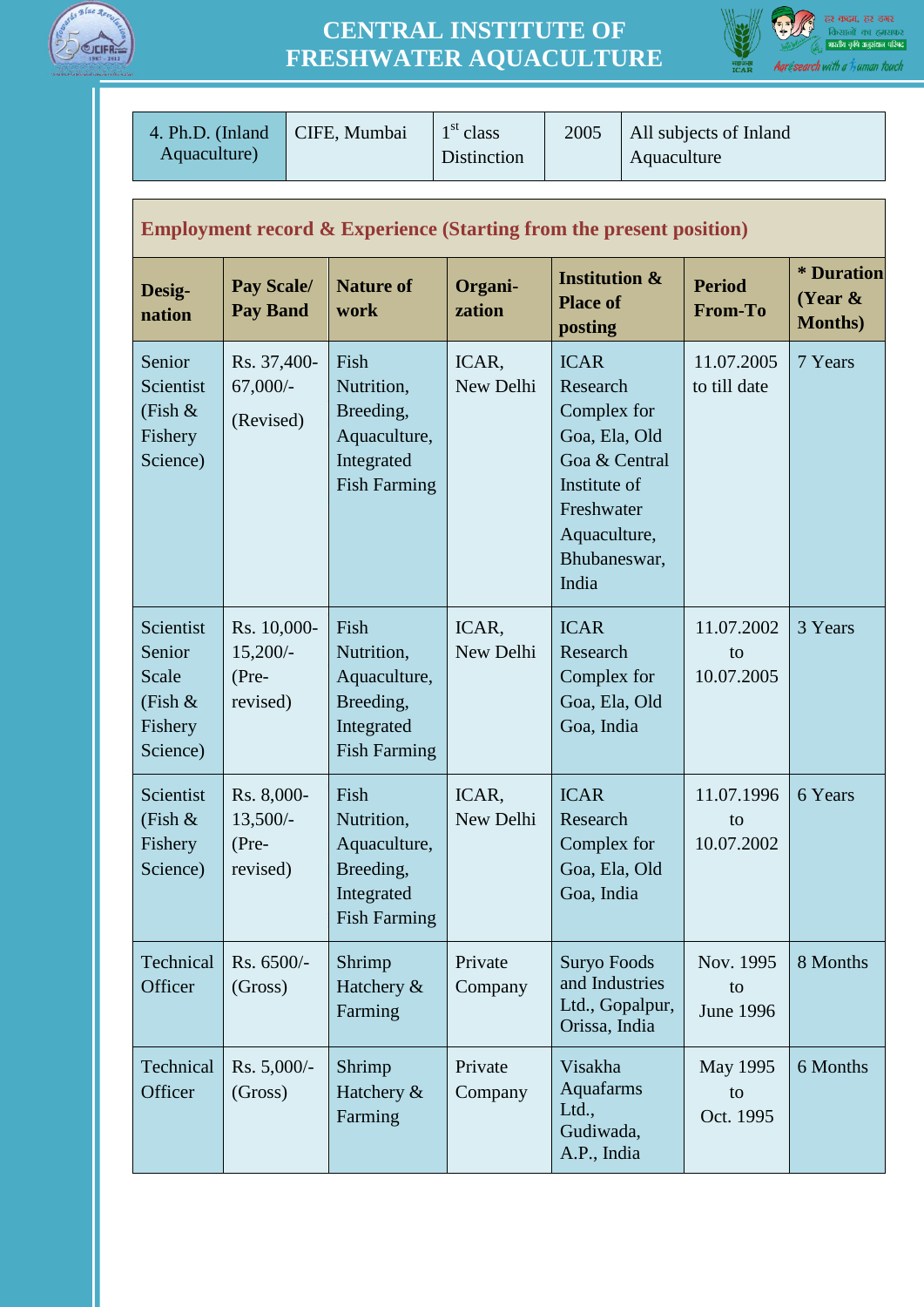



| Technical<br>Officer       | Rs. 4,500/-<br>(Gross)   | Shrimp<br>Farming                           | Private<br>Company | Venketeswara<br>Aquafarms<br>Ltd., Rajole,<br>A.P., India | Oct. 1994<br>to<br>April 1995 | 7 Months     |
|----------------------------|--------------------------|---------------------------------------------|--------------------|-----------------------------------------------------------|-------------------------------|--------------|
| Junior<br><b>Biologist</b> | $Rs. 2,500/-$<br>(Gross) | Shrimp<br>Farming and<br>Feed<br>Technology | Private<br>Company | Himfeeds (P)<br>Ltd., Ganjam,<br>Orissa, India            | Sep. 1991<br>to<br>June 1992  | 10<br>Months |

#### **Awards and recognitions**

| $\mathbf{A}$ | Fellowship/<br><b>Scholarship</b><br>received during<br>the study                       | 1. National Rural Talent Search Examination during Matriculation<br>(1979-1983) - Non-refundable. Stood first in the Sub-Division<br>2. College Merit Scholarship during Intermediate and Graduation<br>(1983-87)-Non-refundable from M.P.C. College, Baripada,<br>Mayurbhaj, Orissa |
|--------------|-----------------------------------------------------------------------------------------|--------------------------------------------------------------------------------------------------------------------------------------------------------------------------------------------------------------------------------------------------------------------------------------|
|              |                                                                                         | 3. University Merit Scholarship during Bachelors Degree in<br>Fisheries Science (1987-91)-Non-refundable from OUAT,<br>Bhubaneswar, Orissa                                                                                                                                           |
|              |                                                                                         | 4. Junior Research Fellowship during Masters Degree in Fisheries<br>Science (1991-93)-Non-refundable from ICAR, New Delhi                                                                                                                                                            |
|              |                                                                                         | 5. Senior Research Fellowship during Doctor in Philosophy (2001-<br>2004)-Non-refundable from CIFE, Mumbai.                                                                                                                                                                          |
|              |                                                                                         | 6. DBT Overseas Associateship (2007-08) during Post-doc<br>research (Feb-July 2009) at INRA, France.                                                                                                                                                                                 |
| $\bf{B}$     | Awards/<br><b>Recognitions</b><br>receiver with<br>details and the<br>year of the award | 1. Awarded Senior Research Fellowship from ICAR, New Delhi<br>for carrying out my Ph. D thesis work (2001-2004).                                                                                                                                                                     |
|              |                                                                                         | 2. Joined in Agriculture Research Service (ARS) as a Scientist on<br>11.07.1994 (1994 batch of ARS) and promoted to Senior<br>Scientist with effect from 11.07.2005.                                                                                                                 |
|              |                                                                                         | 3. Awarded DBT Overseas Fellowship for the year 2007-08 by<br>Department of Biotechnology, Ministry of Science and<br>Technology, Government of India to carry out the Advance<br>Research in Aquaculture Biotechnology at INRA, France.                                             |
|              |                                                                                         | 4. Received the ICAR Award for outstanding Interdisciplinary<br>Team Research in Agriculture and Allied Science for the<br><b>Biennium</b><br>2005-06<br>from<br><b>Ministry</b><br>of Agriculture,                                                                                  |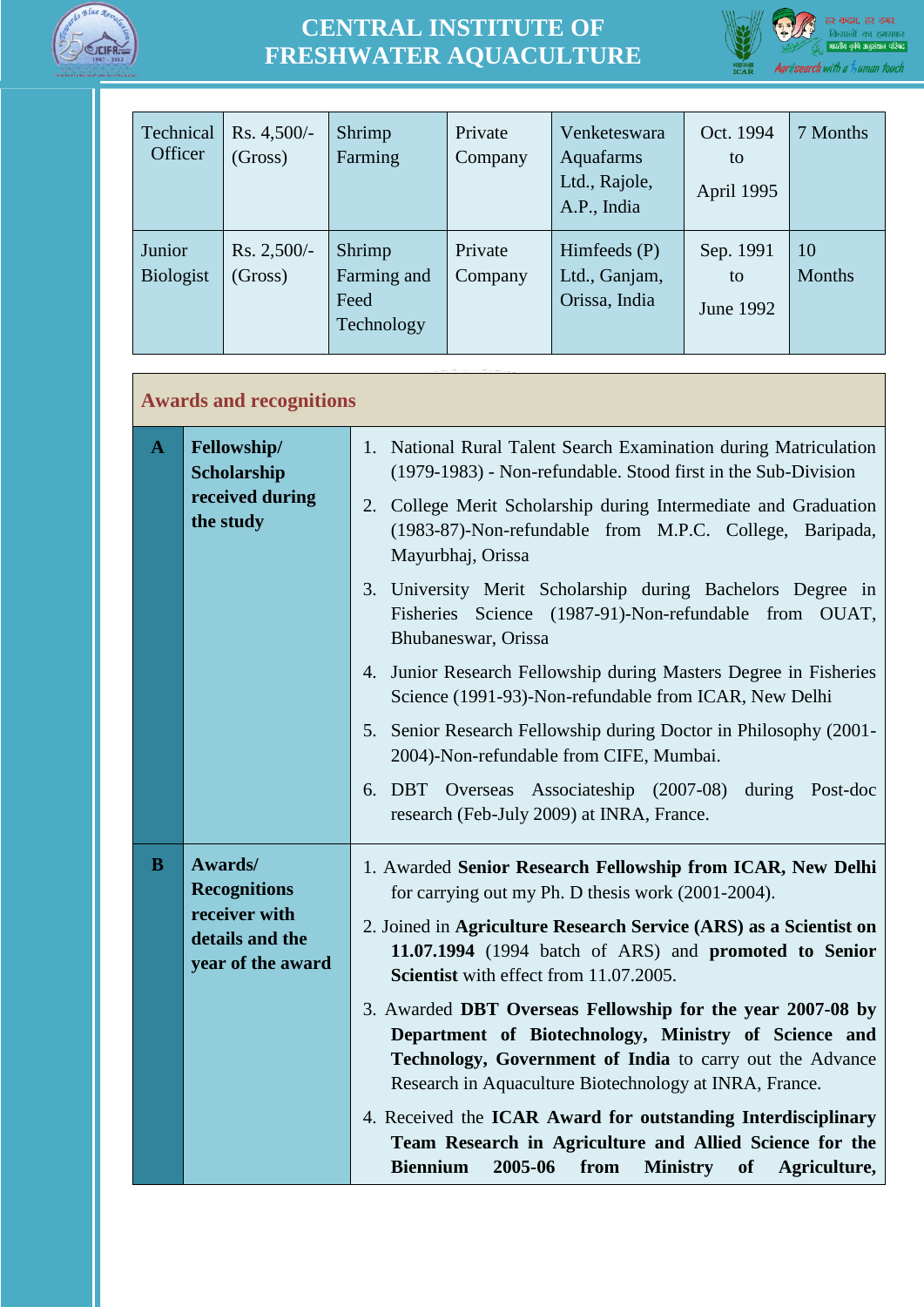



| Government of India on 16.07.2008.                                                                                                                                                                                                                                                                                                                                                                                                                                                                                                                                                                                                                                                                                                                                                                                                                                                                                                                                                                                                                                                                                     |
|------------------------------------------------------------------------------------------------------------------------------------------------------------------------------------------------------------------------------------------------------------------------------------------------------------------------------------------------------------------------------------------------------------------------------------------------------------------------------------------------------------------------------------------------------------------------------------------------------------------------------------------------------------------------------------------------------------------------------------------------------------------------------------------------------------------------------------------------------------------------------------------------------------------------------------------------------------------------------------------------------------------------------------------------------------------------------------------------------------------------|
| 5. Awarded the Young Scientist Associate Award 2009 in Fish<br>and Fisheries Science by Bioved Research and Education<br><b>Society, Allahabad, U.P</b> on 12.02.2009.                                                                                                                                                                                                                                                                                                                                                                                                                                                                                                                                                                                                                                                                                                                                                                                                                                                                                                                                                 |
| 6. Biography included in the "2010 Edition of the Marquis Who's<br>Who in the World", News Communications Inc., New<br>Providence, New Jersey, USA.                                                                                                                                                                                                                                                                                                                                                                                                                                                                                                                                                                                                                                                                                                                                                                                                                                                                                                                                                                    |
| 7. Selected for post-doctoral fellowship from i) Universiti Sans<br>Malaysia, Penang, Malaysia and ii) Kangnung National<br>University, Gangwondo, South Korea.                                                                                                                                                                                                                                                                                                                                                                                                                                                                                                                                                                                                                                                                                                                                                                                                                                                                                                                                                        |
| 8. Received invitations from overseas host laboratories (Institute)<br>for Marine Biosciences, National Research Council of Canada,<br>1411 Oxford Street, Halifax, Canada;<br>Institute of Marine<br>Research, Florida Institute of Technology, 150 West University<br>Boulevard, Melbourne, Florida 32901, USA; National Institute<br>of Nutrition and Seafood Research, Post Box 2029, Nordnes, N-<br>5817, Bergen, Norway; INRA, France; Department of Marine<br>Biosciences, Tokyo University of Marine<br>Science<br>and<br>Technology, Konan 4-5-7, Minato-city, Tokyo 108-8477, Japan;<br>Korean Maritime University, 1 Dongsam-Dong, Yeongdo-Ku,<br>Busan 606-791, Korea; Kangnung National University,<br>Gangneung 210-702, Gangwon-do, South Korea and School of<br>Biological Sciences, Universiti Sains Malaysia, Penang 11800,<br>Malaysia) for collaborative research for my DBT approved<br>Overseas Associateship Programme (2007-08) on the subject of<br>"Assessment of compensatory growth of fish and associated<br>changes in body condition indices due to feed deprivation and<br>refeeding". |
| 9. Appointed by Department of Animal Husbandry, Dairying and<br>Fisheries, Ministry of Agriculture, Government of India as a<br>"Member, Project Implementation Committee (NMPS-PIC)<br>for Implementation of Fisheries Schemes under National<br>Mission for Protein Supplements (NMPS)" in different States<br>of India.                                                                                                                                                                                                                                                                                                                                                                                                                                                                                                                                                                                                                                                                                                                                                                                             |
| 10. Identified as "One of the most productive contributors in the<br>field of Food Science and Technology" in India by Central<br>Food Technological Research Institute (Council of Scientific and<br>Industrial Research, New Delhi), Mysore                                                                                                                                                                                                                                                                                                                                                                                                                                                                                                                                                                                                                                                                                                                                                                                                                                                                          |
| 11. Received a prestigious offer from a reputed publishing house<br>namely LAP LAMBERT Academic Publishing GmbH & Co,<br>Saarbrücken, Germany for publication of my Ph.D thesis to                                                                                                                                                                                                                                                                                                                                                                                                                                                                                                                                                                                                                                                                                                                                                                                                                                                                                                                                     |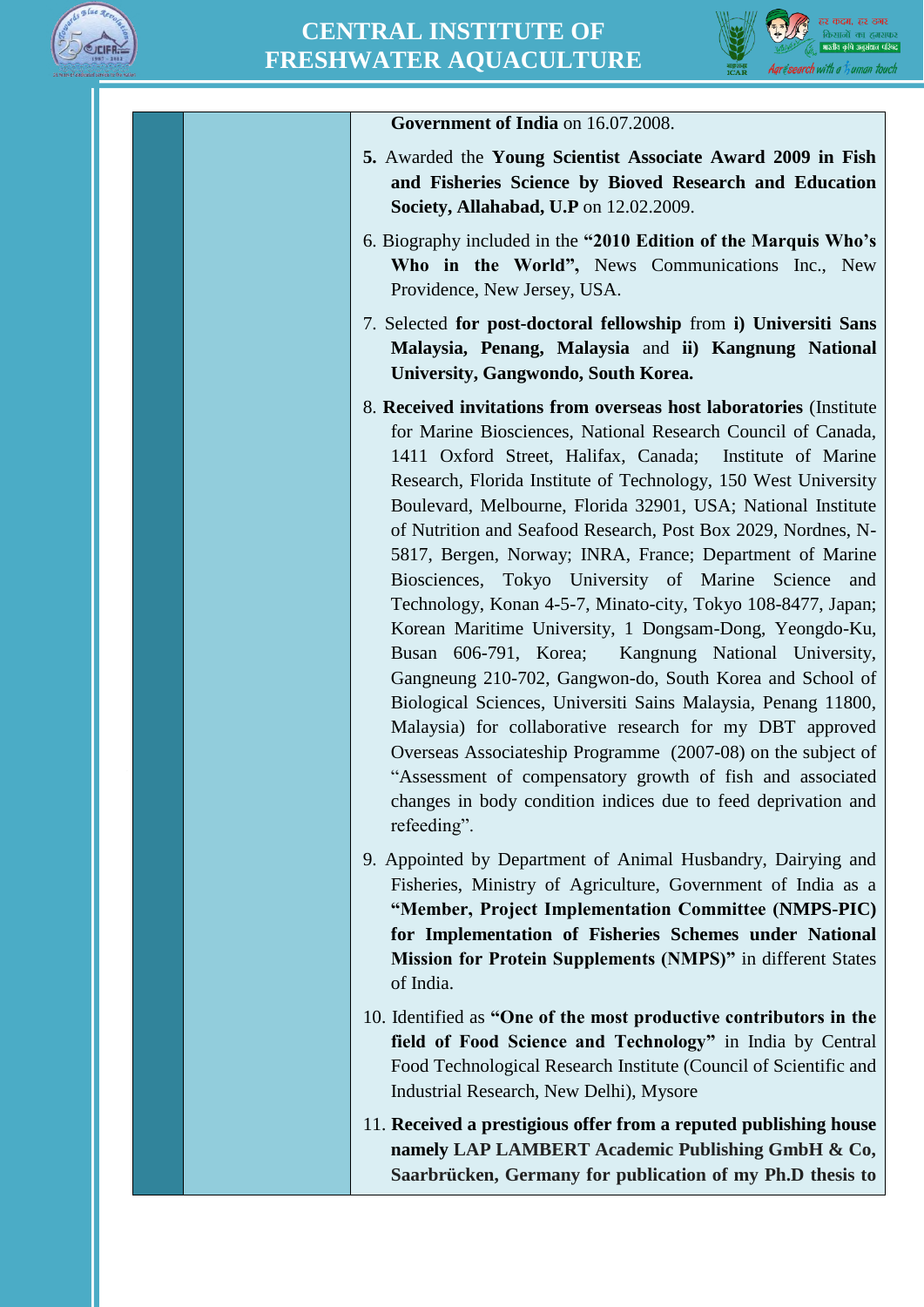



|             |                                                                              | a book by free of cost.                                                                                                                                                                                                                                                                                                                                                              |
|-------------|------------------------------------------------------------------------------|--------------------------------------------------------------------------------------------------------------------------------------------------------------------------------------------------------------------------------------------------------------------------------------------------------------------------------------------------------------------------------------|
|             |                                                                              | 12. Appointed by DBT-TWAS, Italy as Technical Supervisor of<br>Prof. Dr. A. Sogbesan, a DBT-TWAS Postdoctoral Fellow<br>from Department of Fisheries, Federal University of<br>Technology, Yola, Nigeria to guide his Post-doctoral<br>research in CIFA, Bhubaneswar during 2011-12.                                                                                                 |
|             |                                                                              | 13. Served as Co-Chairman for the "Genetics and Biotechnology<br>Session" of the 9 <sup>th</sup> Indian Fisheries Forum, Chennai.                                                                                                                                                                                                                                                    |
|             |                                                                              | 14. Served as Rapporteur for the Session on "Clinical Nutrition"<br>in 1 <sup>st</sup> IAVNAW Conference on "The Significance of<br>Veterinary Nutrition for Health and Production of Animals<br>of Agro-ecological Importance".                                                                                                                                                     |
|             |                                                                              | 15. Served as <b>Rapporteur</b> for the Biodiversity Conservation<br>Session of the "20 <sup>th</sup> All India Congress of Zoology and<br>National Seminar on Bioresources and its Management for<br>Food, Livelihood and Environmental Security and National<br>Helminthological Congress" held at Central Institute of<br>Fisheries Education, Mumbai during 29-31 December 2009. |
|             |                                                                              | 16. Served as Rapporteur in the "National Seminar on Zoology,<br>Life Processes and Nanotechnology" held at Goa University,<br>Goa, India during 8 <sup>th</sup> -10 <sup>th</sup> February 2010.                                                                                                                                                                                    |
|             |                                                                              | Rapporteur, "National Conference<br>17.<br>Served<br>as<br>on<br>Aquaculture: Fish for Billion" (for the technical session-<br>Genetics and Biotechnology) held at CIFA, Bhubaneswar during<br>16-17 March 2012.                                                                                                                                                                     |
|             |                                                                              | 18. Served as Rapporteur, "National Workshop on Application<br>of Plastic in Aquaculture" held at CIFA, Bhubaneswar on 11<br>July 2011.                                                                                                                                                                                                                                              |
| $\mathbf C$ | <b>Recognition from</b><br>other Universities<br>as an external<br>examiner/ | Nominated as an Examiner and Evaluator for Masters and<br>1.<br>Ph. D thesis for University of Mumbai, Fort, Mumbai, India.<br>Nominated as an Examiner, Evaluator and Research Guide<br>2.                                                                                                                                                                                          |
|             | evaluator of thesis                                                          | for the P.G. and Ph. D research work for <b>Central Institute of</b><br>Fisheries Education (Deemed University under ICAR, New<br>Delhi), Mumbai, India.                                                                                                                                                                                                                             |
|             |                                                                              | 3.<br>Nominated as an Examiner, Evaluator and Research Guide<br>for the P.G. and Ph. D research work for the Goa University,<br>Goa, India.                                                                                                                                                                                                                                          |
|             |                                                                              | Nominated as an Examiner, Evaluator and Research Guide<br>4.<br>for the P.G. and Ph. D research work for <b>Cochin University of</b>                                                                                                                                                                                                                                                 |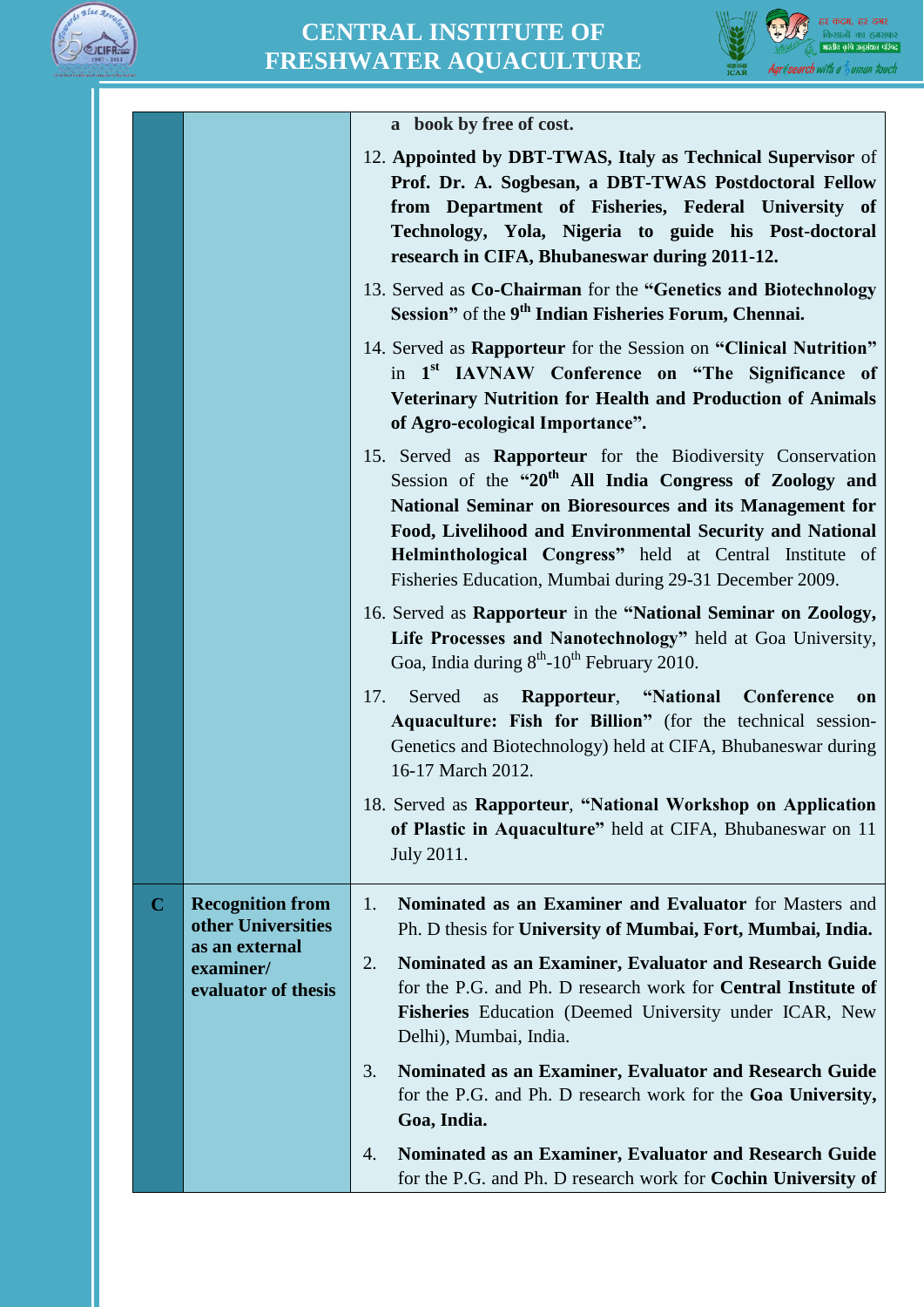



|          |                                                | Science and Technology, Kochi, India.                                                                                                                                                                  |
|----------|------------------------------------------------|--------------------------------------------------------------------------------------------------------------------------------------------------------------------------------------------------------|
|          |                                                | Nominated as an Examiner, Evaluator and Research Guide<br>5.<br>for the P.G. and Ph. D research work for the <b>Karnataka</b><br>Veterinary, Animal Science and Fisheries University, Bidar,<br>India. |
|          |                                                | Nominated as an Examiner, Evaluator and Research Guide<br>6.<br>for the P.G. and Ph. D research work for the <b>Mangalore</b><br>University, Mangalore, India.                                         |
|          |                                                | External Examiner and Evaluator for the College of<br>7.<br>Fisheries, Lembuchera, Tripura (Central Agriculture<br>University, Tripura), India.                                                        |
|          |                                                | 8.<br>Nominated as Guide/Examiner for the P.G. and Ph. D degree<br>of the Utkal Univeristy, Vanivihar, Bhubaneswar, Odiha,<br>India.                                                                   |
|          |                                                | Nominated as Guide/Examiner for the P.G. and Ph. D degree<br>9.<br>of the Orissa University of Agriculture and Technology,<br>Odisha, India.                                                           |
|          |                                                | 10. Nominated as Guide/Examiner for the P.G. and Ph. D degree<br>of the Aligarh Muslim University, Aligarh, UP, India.                                                                                 |
|          |                                                |                                                                                                                                                                                                        |
| D        | <b>Editor/Editorial</b><br><b>Board</b> of the | i.<br><b>International</b><br><b>Journal</b><br>of<br><b>Nutrition</b><br>Editor,<br>and<br><b>Metabolism, Academic Journals</b>                                                                       |
|          | international<br>journals                      | ii.<br>Editor, International Journal of Livestock Production,<br><b>Academic Journals</b>                                                                                                              |
|          |                                                | iii.<br>Editorial Board, African Journal of Food Science,<br><b>Academic Journals</b>                                                                                                                  |
| $\bf{E}$ | <b>Referee for the</b>                         | I.<br><b>International journals</b>                                                                                                                                                                    |
|          | journals                                       | 1. Acted as a reviewer for the British Journal of Nutrition<br>(Cambridge Publication, UK).                                                                                                            |
|          |                                                | 2. Acted as a reviewer for the Fish and Shellfish Immunology<br>(Elsevier Publication, Amsterdam, The Netherlands).                                                                                    |
|          |                                                | 3. Acted as reviewer for Animal Feed Science and Technology<br>(Elsevier Publication, Amsterdam, The Netherlands).                                                                                     |
|          |                                                | 4. Acted as reviewer for <b>Comparative Biochemistry and</b><br>Physiology - Part B: Biochemistry & Molecular Biology<br>(Elsevier Publication, Amsterdam, The Netherlands).                           |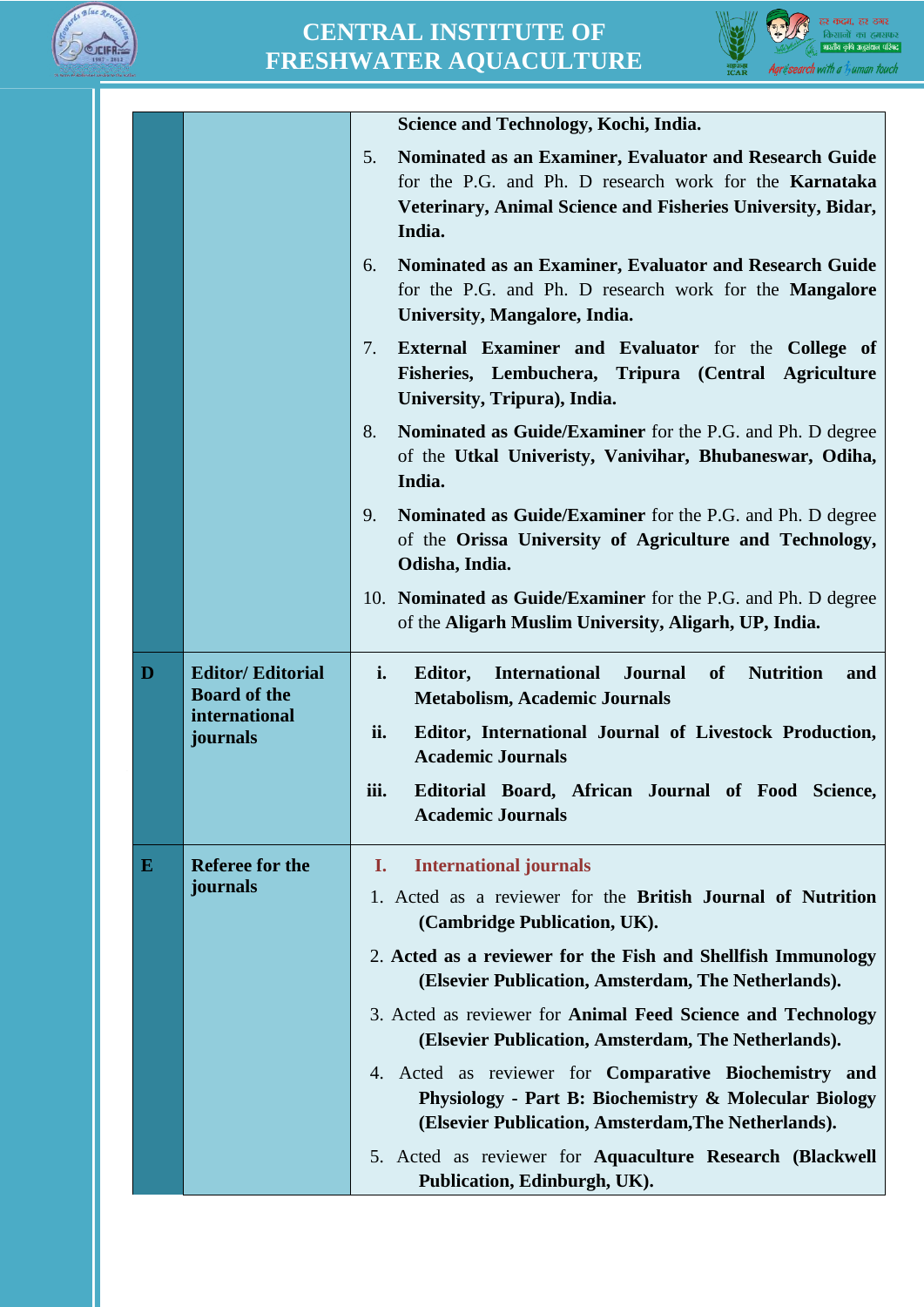



| 6. Acted as reviewer for Aquaculture Nutrition (Blackwell<br>Publication, Oxford, UK).                                                                                                                                                |
|---------------------------------------------------------------------------------------------------------------------------------------------------------------------------------------------------------------------------------------|
| 7. Acted as reviewer for <b>Animal Physiology and Animal</b><br><b>Nutrition (Blackwell Publication, Oxford, UK).</b>                                                                                                                 |
| 8. Acted as reviewer for Proceedings of Zoological Society<br>(Springer Publication, UK)                                                                                                                                              |
| 9. Acted as reviewer, Food and Chemical Toxicology (Elsevier<br>Publication, Oxford, UK)                                                                                                                                              |
| 10. Acted as reviewer for the <b>Journal of World Aquaculture</b><br>Society (Published by Blackwell publication, USA).                                                                                                               |
| 11. Acted as reviewer for the African Journal of Food Science<br>(Published by Academic Journals, an open access<br>journal).                                                                                                         |
| 12. Acted as reviewer for African Journal of Biotechnology<br>(Published by Academic Journals, an open access<br>journal).                                                                                                            |
| 13. Acted as a reviewer for Turkish Journal of Fisheries and<br>Aquatic Science (An academic journal has been<br>published by Central Fisheries Research Institute of<br>Turkey and Japan International Cooperation Agency<br>(JICA). |
| 14. Acted as a reviewer for <b>African Journal of Pure and Applied</b><br><b>Chemistry</b> (Academic Journals).                                                                                                                       |
| 15. Acted as a reviewer for <b>Journal of Cancer Research and</b><br><b>Experimental Oncology</b> (Academic Journals).                                                                                                                |
| 16. Nominated as a member in the Editorial Board of the<br><b>International Journal of Fisheries and Aquaculture (an)</b><br>Academic Journal).                                                                                       |
| * Evaluated more than 60 research papers for the above<br>mentioned International Journals.                                                                                                                                           |
| <b>Indian Journals</b><br>П.                                                                                                                                                                                                          |
| Acted as referee for the <b>Journal of Aquaculture (Published</b> )<br>1.<br>by Association of Aquaculturists, Bhubaneswar, India).                                                                                                   |
| Acted as referee for the <b>Indian Journal of Animal Research</b><br>2.<br>(Published by Agriculture Research Communication<br>Cetre, Haryana, India).                                                                                |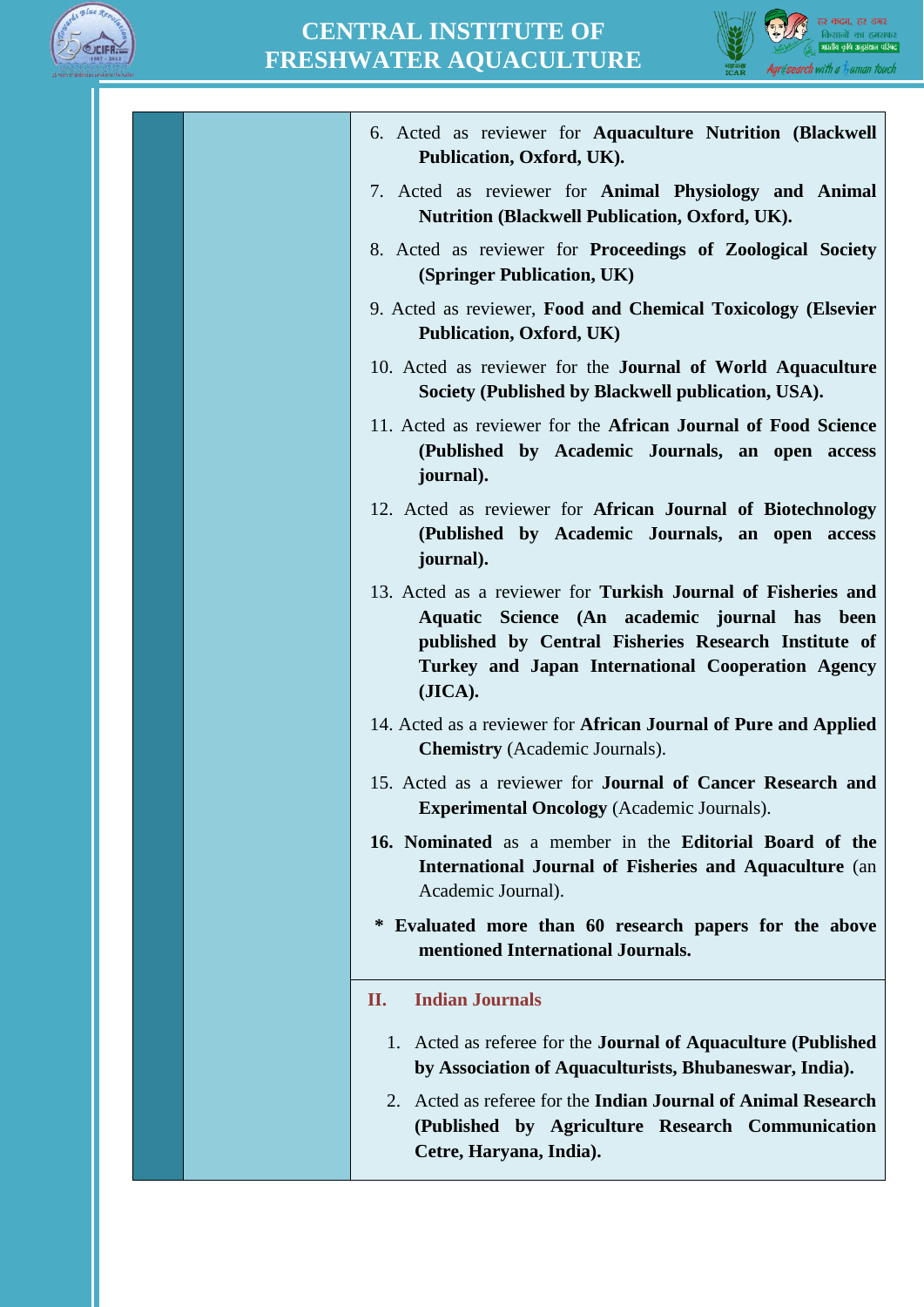



| $\mathbf F$ | <b>Student guided for</b> | i.<br><b>B.</b> Sc (Zoology)                                                                                                                                                                                                                                                                      |
|-------------|---------------------------|---------------------------------------------------------------------------------------------------------------------------------------------------------------------------------------------------------------------------------------------------------------------------------------------------|
|             | project work              | Acted as field guide for the following project works undertaken<br>by the B. Sc (Zoology) students from different colleges of Goa<br>University.                                                                                                                                                  |
|             |                           | 1. Efficacy of different binders in pellet quality and growth<br>performance of rohu (Labeo rohita Ham.). Submitted by<br>Manu Bhardwaj, Carmel College for Women, Nuvem, Goa in<br>the year 2005-06, 106p.                                                                                       |
|             |                           | 2. Use of earthworm as a feed component in rearing of Labeo<br>rohita (Ham.) fry. Submitted by Libia Sequeira, Carmel<br>College for Women, Nuvem, Goa in the year 2005-06, 96p.                                                                                                                  |
|             |                           | 3. Comparative study of estuarine and freshwater zooplanktons.<br>Submitted by Vidhya G. Naik, Jisha U. Chambayil and<br>Sheetal Gaude. Ponda Education Society's R.S.N. College,<br>Farmagudi, Ponda, Goa in the year 2005-06, 78p.                                                              |
|             |                           | 4. Breeding and larval rearing of guppy, Poecilia reticulata<br>under different feeding regimes and management practices.<br>Submitted by Arpita S. Lopez, Manju M. Surliker and G.<br>Krupavati Kesanna for the year 2006-07. Carmel College for<br>Women, Nuvem, Goa in the year 2005-06, 115p. |
|             |                           | 5. Breeding and seed production of blue gourami, <i>Trichogaster</i><br>trichopterus. Submitted by Samreen Kuntoji, Maryem Shaikh<br>and Treza Joseph. Carmel College for Women, Nuvem, Goa<br>for the year $2007-08$ .                                                                           |
|             |                           | ii.<br>M. Sc (Zoology)                                                                                                                                                                                                                                                                            |
|             |                           | Acted as field guide/co-guide for the following project works<br>undertaken by the M. Sc (Zoology) students from Goa<br>University.                                                                                                                                                               |
|             |                           | 1. Nutrition and toxicity studies in freshwater fishes. Arpita<br>Lopez, Goa University, Goa (2008-09)                                                                                                                                                                                            |
|             |                           | 2. Use of fish roe as dietary fatty acid to improve the breeding<br>and seed production of blue gourami, Trichogaster<br>trichopterus. Mithila U Palankar, Goa University, Goa<br>$(2008-09)$                                                                                                     |
|             |                           | 3. Studies on morphology, biology, chemical and biochemical<br>composition of sardine, Sardinella logiceps (Val) and<br>mackerel, Rastrelliger kanagurata (Cuvier) off Goa Coast.                                                                                                                 |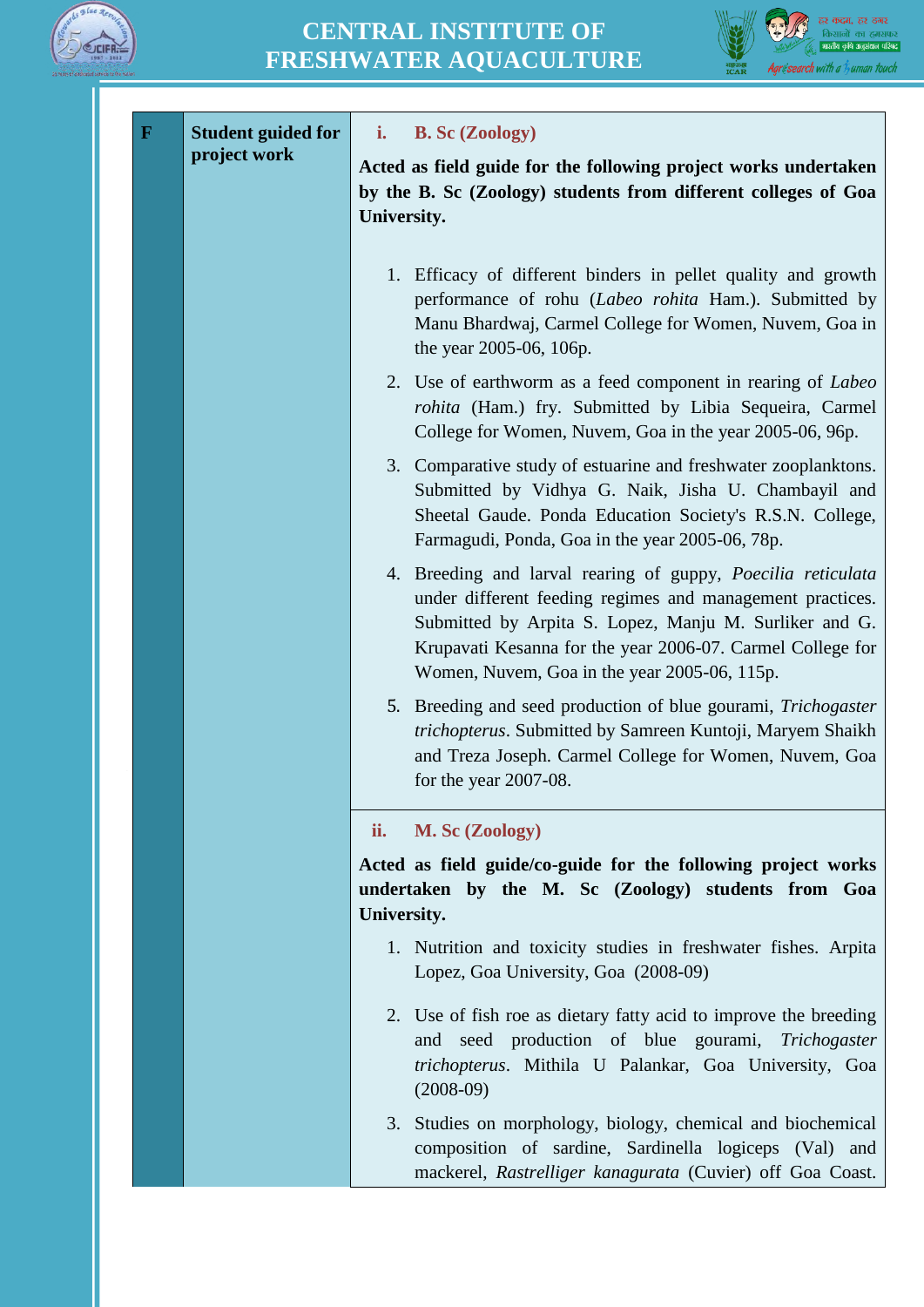



Vidhya Palni, Goa University, Goa (20088-09).

4. Nutrition of common ornamental fish molly, *Poecilia latipinna* and angelfish, *Pterophyllum scalare*. Maryem Shaikh, Goa University, Goa (20088-09).

#### **iii. Ph. D**

**Acted as major guide for the following project works undertaken by the Ph.D students from CIFE, Mumbai**

1. Effect of different probiotics and their combinations on growth, nutrient utilization, digestibility, immunity, biochemical composition, hematological parameters and histopathology of rohu, *Labeo rohita* fingerlings. Ms. Sipra Mohapatra, Central Institute of Fisheries Education, Mumbai (degree awarded in 2010).

#### **iv. Post-doc**

**Served as Technical Supervisor for the DBT-TWAS Postdoctoral Fellow from the Nigeria**

1. Utilization, bioconversion and evaluation of maize cob as coenergy source in the diets of carp. Amos O Sogbesan, DBT-TWAS Post-doctoal Fellow from Modibbo Adama University of Technology, Yola, Nigeria (degree awarded in 2012).

#### **Publications**

| $\overline{A}$ | <b>PAPERS</b><br><b>PUBLISHED IN</b><br><b>SCIENTIFIC</b><br><b>JOURNALS</b> | 1. Mohapatra, S., Chakraborty, T., Prusty, A.K., Kumar, K. and<br><b>Mohanta, K.N., 2012. Fenvalerate induced stress mitigation</b><br>by dietary supplementation of multispecies probiotic mixture<br>in a tropical freshwater fish, <i>Labeo rohita</i> (Hamilton).<br>Pesticide Biochemistry and Physiology (Accepted for<br>publication; In press).     |
|----------------|------------------------------------------------------------------------------|-------------------------------------------------------------------------------------------------------------------------------------------------------------------------------------------------------------------------------------------------------------------------------------------------------------------------------------------------------------|
|                |                                                                              | 2. Mohapatra, S., Chakraborty, T., Prusty, A.K., Das, P.,<br>Paniprasad, K. and Mohanta, K.N., 2012. Use of different<br>microbial probiotics in the diet of rohu, Labeo rohita<br>fingerlings: effects on growth, nutrient digestibility and<br>retention, digestive enzyme activities and intestinal<br>microflora. Aquaculture Nutrition, $18(1):1-11$ . |
|                |                                                                              | 3. Mohanta K. N., Subramanian S. and Korikanthimath V. S.,<br>2011. Effect of dietary protein and lipid levels on growth,                                                                                                                                                                                                                                   |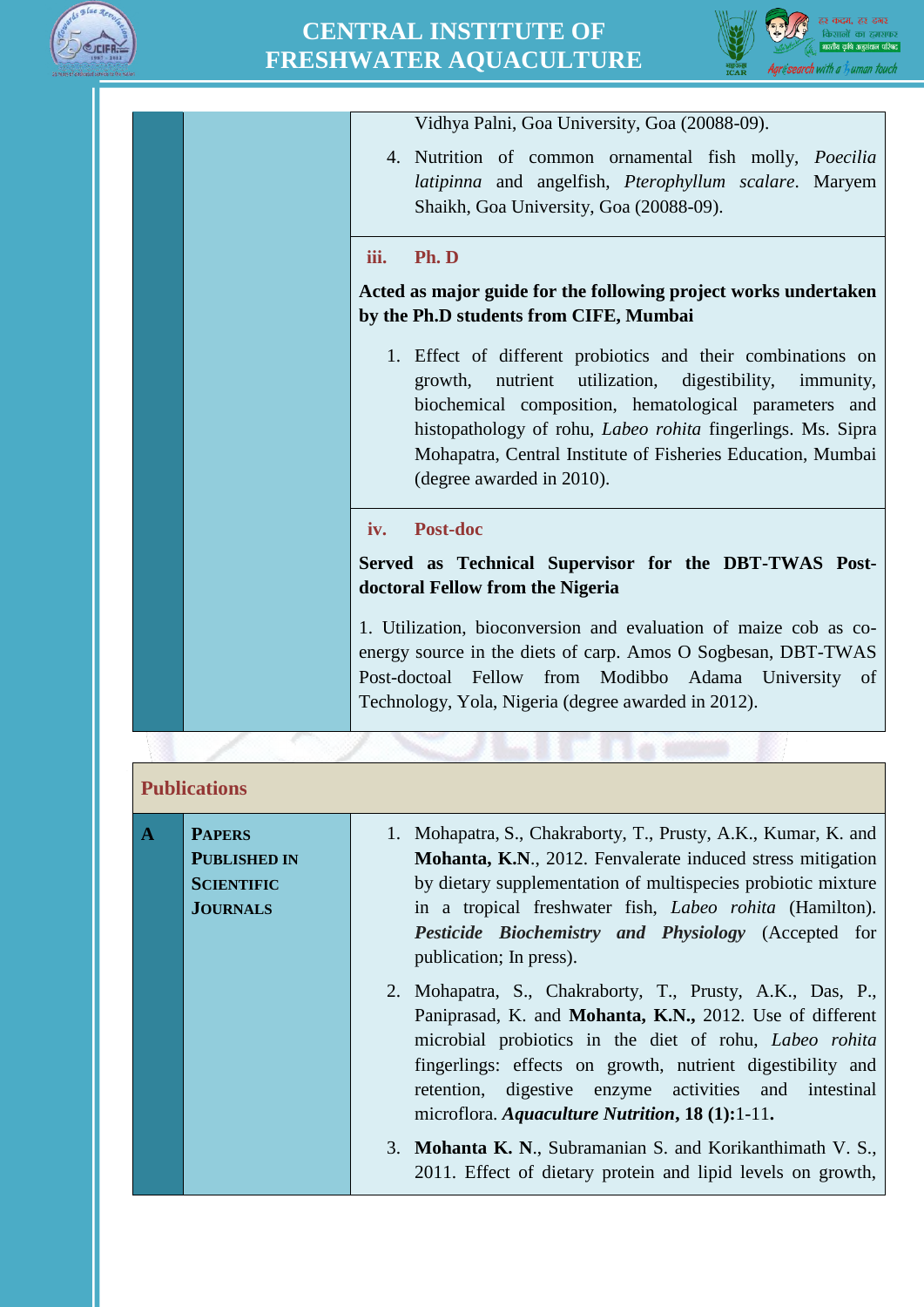



nutrient utilization and whole-body composition of blue gourami, *Trichogaster trichopterus* fingerlings. *Journal of Animal Physiology and Animal Nutrition*  **(**doi:10.1111/j.1439-0396.2011.01258.x, accepted for publication).

- 4. **Mohanta K. N**., Subramanian S. and Korikanthimath V. S., 2011. Replacement of fish meal protein by surimi by-product protein in the diet of blue gourami *Trichogaster trichopterus*  fingerlings. *Journal of Animal Physiology and Animal Nutrition* (doi: 10.1111/j.1439-0396.2011.01237.x, accepted for publication)**.**
- **5. Mohanta K. N.,** Subramanian S. and Korikanthimath V. S., 2011. Effect of protein and lipid levels on growth and nutrient utilization of freshwater angelfish *Pterophyllum scalare. Israeli Journal of Aquaculture-Bamidgeh***-** (IJA: 64.2012.756, accepted for publication).
- 6. **Mohanta, K.N**., Mohanty, S.N., Jena, J.K., Sahu, N.P. and Patro, B., 2009. Carbohydrate level in the diet of silver barb, *Puntius gonionotus* (Bleeker) fingerlings: Effect on growth, nutrient utilization and whole body composition. *Aquaculture Research***, 40:** 927-937 (doi:10.1111/j.1365- 2109.2009.02186.x).
- 7. **Mohanta, K.N.,** Mohanty, S.N., Jena, J.K. and Sahu, N.P., 2008. A dietary energy level of 14.6 MJ  $\text{kg}^{-1}$  and protein to energy (P/E) ratio of 20.2 g  $MJ<sup>-1</sup>$  results best growth performance and nutrient accretion in silver barb *Puntius gonionotus* fingerlings. *Aquaculture Nutrition***, 15:** 627-637 (doi: 10.1111/j.1365-2095.2008.00632.x).
- 8. **Mohanta, K.N**., Mohanty, S.N., Jena, J.K. and Sahu, N.P., 2008. Effect of three different oil cake based diets on pond production performance of silver barb, *Puntius gonionotus*. *Aquaculture Research***, 39:** 1131-1140**. (doi: 10.1111/j.1365-2109.2008.01974.x)**.
- 9. **Mohanta, K.N.,** Mohanty, S.N., Jena, J.K. and Sahu, N.P., 2008. Optimal dietary lipid level of silver barb, *Puntius gonionotus* fingerlings in relation to growth, nutrient retention and digestibility, muscle nucleic acid content and digestive enzyme activity. *Aquaculture Nutrition***, 14:** 350- 359. **(doi: 10.1111/j.1365-2095.2007.00542.x).**
- **10. Mohanta, K.N.,** Mohanty, S.N., Jena, J.K. and Sahu, N.P., 2008. Protein requirement of silver barb, *Puntius gonionotus*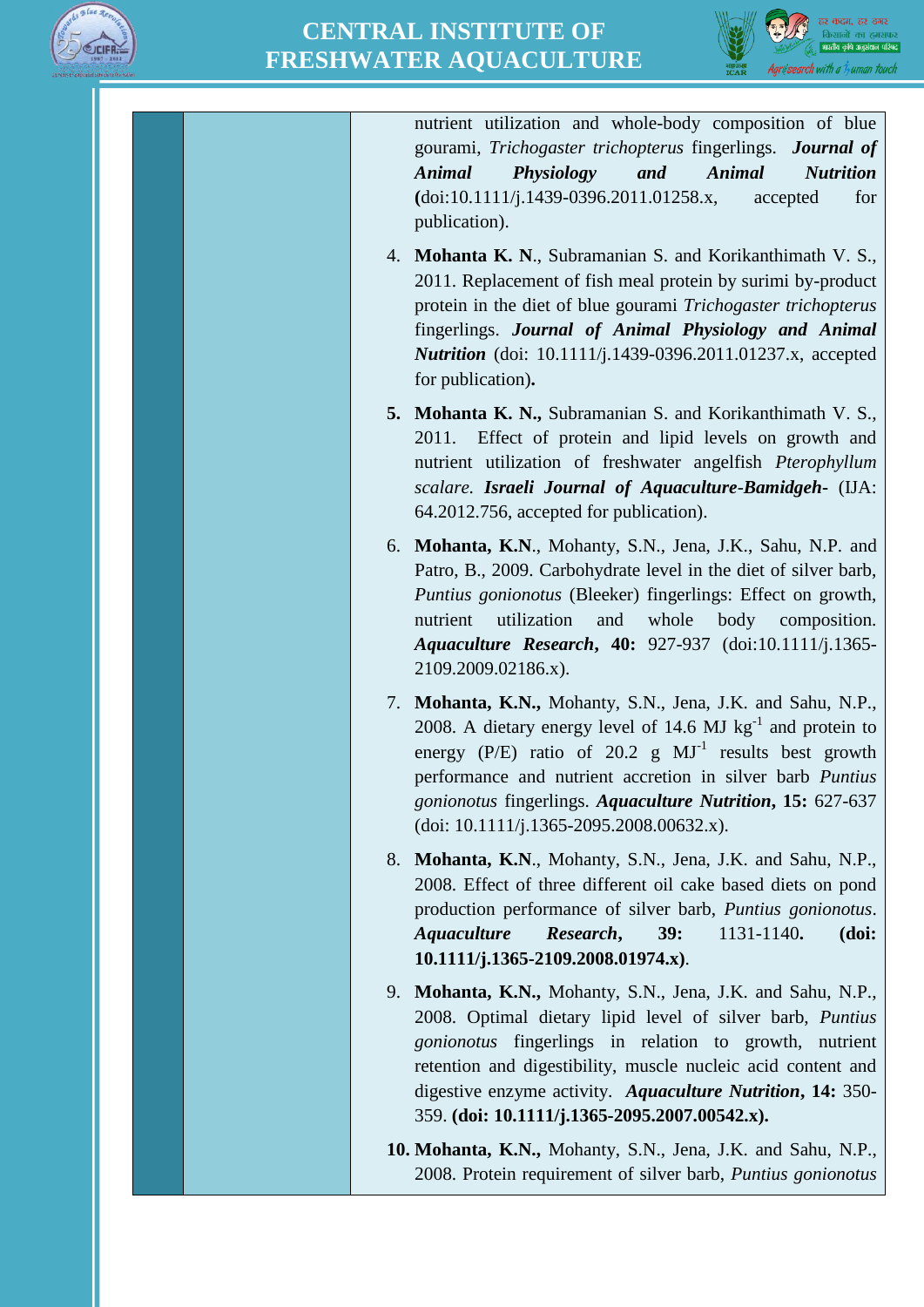



fingerlings. *Aquaculture Nutrition***, 14:** 143-152**. (doi: 10.1111/j.1365-2095.2007.00514.x**).

- **11. Mohanta, K.N**., Mohanty, S.N. and Jena, J.K., 2007. Protein-sparing effect of carbohydrate in silver barb, *Puntius gonionotus* fry. *Aquaculture Nutrition***, 13:** 311-317.
- **12. Mohanta, K.N.,** Mohanty, S.N., Jena, J.K. and Sahu, N.P., 2007. Effect of different oil cake sources on growth, nutrient retention and digestibility, muscle nucleic acid content, gut enzyme activities and whole body composition in silver barb, *Puntius gonionotus* fingerlings. *Aquaculture Research***, 38:**  1702-1713.
- 13. **Mohanta, K.N.,** Mohanty, S.N., Jena, J.K. and Sahu, N.P., 2006. Apparent protein, lipid and energy digestibility coefficients of some commonly used feed ingredients in formulated pellet diets for silver barb, *Puntius gonionots***.**  *Aquaculture Nutrition***, 12:** 211-218.
- 14. **Mohanta, K.N.,** Jena, J.K. and Mohanty, S.N., 2006. Nursery rearing of silver barb, *Puntius gonionotus*: A preliminary trial. *Aquaculture Asia*, **XI (1):** 7-10.
- 15. Sau, S., Paul, B.N., **Mohanta, K.N**. and Mohanty, S.N., 2004. Dietary vitamin E requirement, fish performance and flesh quality of rohu (*Labeo rohita*) fry *Aquaculture***, 240:**359-368.
- 16. **Mohanta, K.N.** and Subramanian, S., 2002. Effect of diets with protein from different sources on the growth of. gold fish, *Carassius auratus*. *The Israeli Journal of Aquaculture-BAMIDGEH***. 54 (3)**: 99-105.
- 17. **Mohanta, K.N.** and Rao, K.J., 2000. Comparative performance of three types of larval diets in seed production of giant freshwater prawn and a trial for partial or complete substitution of brine shrimp. *Journal of Aquaculture in Tropics***, 15(2):** 145-152.
- 18. **Mohanta, K.N.,** 2000. Development of giant freshwater prawn broodstock. *NAGA***. World Fish Centre. Penang, Malaysia. The ICLARM Quarterly Journal, 23 (3):** 18-20.
- 19. **Mohanta, K.N.,** 2001. Rehydration capacity of different prawn products. *Fishing Chimes, 29(9)***:** 37-38.
- 20. **Mohanta, K.N.,** 1999. Dedicated farm-raised giant freshwater prawn broodstock for hatchery use. *Fishing Chimes***, 19(7):** 17- 19.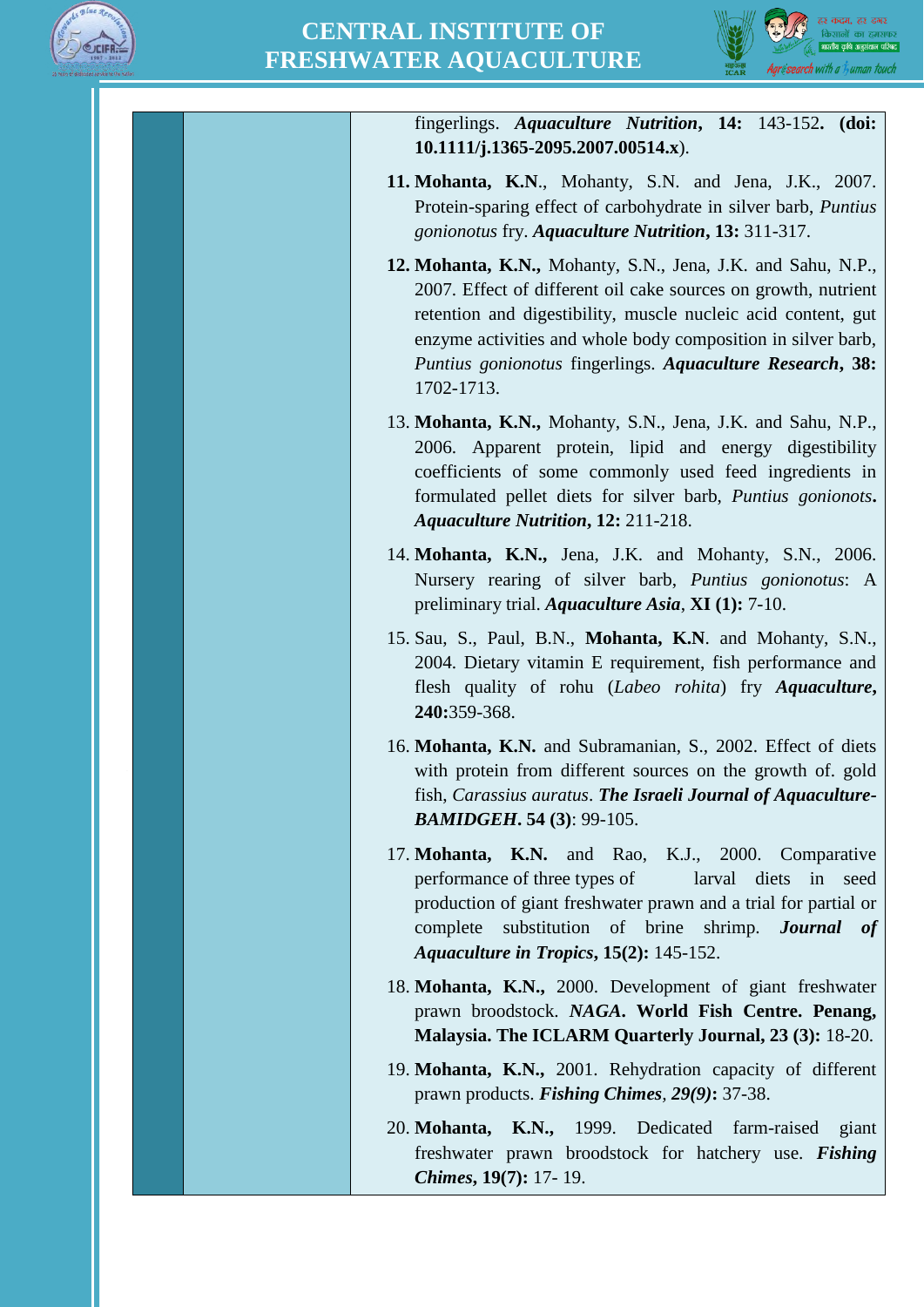



| B | Research/<br><b>Technical papers</b><br>presented in<br>Seminars/<br>Symposiums/ | 1. Mohanta, K.N., 2012. Plant feed resources of India. Paper<br>presented in the "National Workshop on Application of<br>Solid State Fermentation Technology in Aquaculture"<br>organized by Central Institute of Freshwater Aquaculture,<br>Bhubaneswar, India held on 29 <sup>th</sup> May 2012, pp. 100-113.                                                                                                                                        |
|---|----------------------------------------------------------------------------------|--------------------------------------------------------------------------------------------------------------------------------------------------------------------------------------------------------------------------------------------------------------------------------------------------------------------------------------------------------------------------------------------------------------------------------------------------------|
|   | Workshops/<br>Forum etc                                                          | 2. Sogbesan, O.A., Jayasankar, P. and Mohanta, K.N., 2012. Maize<br>cob: A reliable co-energy sources in fish feed. Paper<br>presented in the "National Workshop on Application of<br>Solid State Fermentation Technology in Aquaculture"<br>organized by Central Institute of Freshwater Aquaculture,<br>Bhubaneswar, India held on 29 <sup>th</sup> May 2012, pp. 118-128.                                                                           |
|   |                                                                                  | 3. Rath, S.C., Nayak, K.C., Mohanta, K.N., Rangachryulu, P.V.,<br>Sarkar, S. and Giri, S.S., 2011. Incorporation of rain tree<br>(Samanea sama) pod meal as feed ingredient in Labeo<br><i>rohita</i> (Ham.) larval diets. Paper presented in the "1 <sup>st</sup><br><b>IAVNAW</b> Conference on<br>"The<br>Significance<br><sub>of</sub><br>Veterinary Nutrition for Health and Production of<br>Animals of Agro-ecological Importance" organized by |
|   |                                                                                  | College of Veterinary and Animal Husbandry, IGKVV,<br>Anjora, Durg, Chhatisgarh, p. 175.                                                                                                                                                                                                                                                                                                                                                               |
|   |                                                                                  | 4. Sogbesan, O.A., Jankayaskar, P. and Mohanta, K., 2011.<br>Phytochemical and nutrient investigation of maize cob as co-<br>energy source in carp feed. Paper presented in "9 <sup>th</sup> Indian<br>Fisheries Forum", organized by CMFRI, Kochi at Chennai<br>during 19-23 December 2011. Abstract No. NH-O 11, p.145.                                                                                                                              |
|   |                                                                                  | 5. Rath, S.C., Nayak, K.C., Mohanta, K.N. Rangacharyulu, P.V. and<br>Sarkar, S., 2011. Use of mast tree Polyalthea longifolia seed<br>meal as an alternative carbohydrate source in the diet of<br>rohu, Labeo rohita fry. Paper presented in the "9 <sup>th</sup> Indian<br>Fisheries Forum", organized by CMFRI, Kochi at Chennai<br>during 19-23 December, 2011, Abstract No. NH-P 05, p.<br>179.                                                   |
|   |                                                                                  | 6. Mohanta, K.N., 2011. Fish Nutrition and Feed. Training Manual<br>of "Recent Advances in Freshwater Aquaculture" for the<br>officials of State Fisheries Department, Government of<br>Bihar, 15-20 June 2011, sponsored by National Fisheries<br>Development Board, Hyderabad and organized by Central<br>Institute of Freshwater Aquaculture, Bhubaneswar, 172p.                                                                                    |
|   |                                                                                  | 7. Mohanta, K.N. and Subramanian, S., 2011. Effect of protein and<br>lipid levels on growth and nutrient utilisation of freshwater<br>angel fish, Pterophyllum scalare. Paper presented in Asian-                                                                                                                                                                                                                                                      |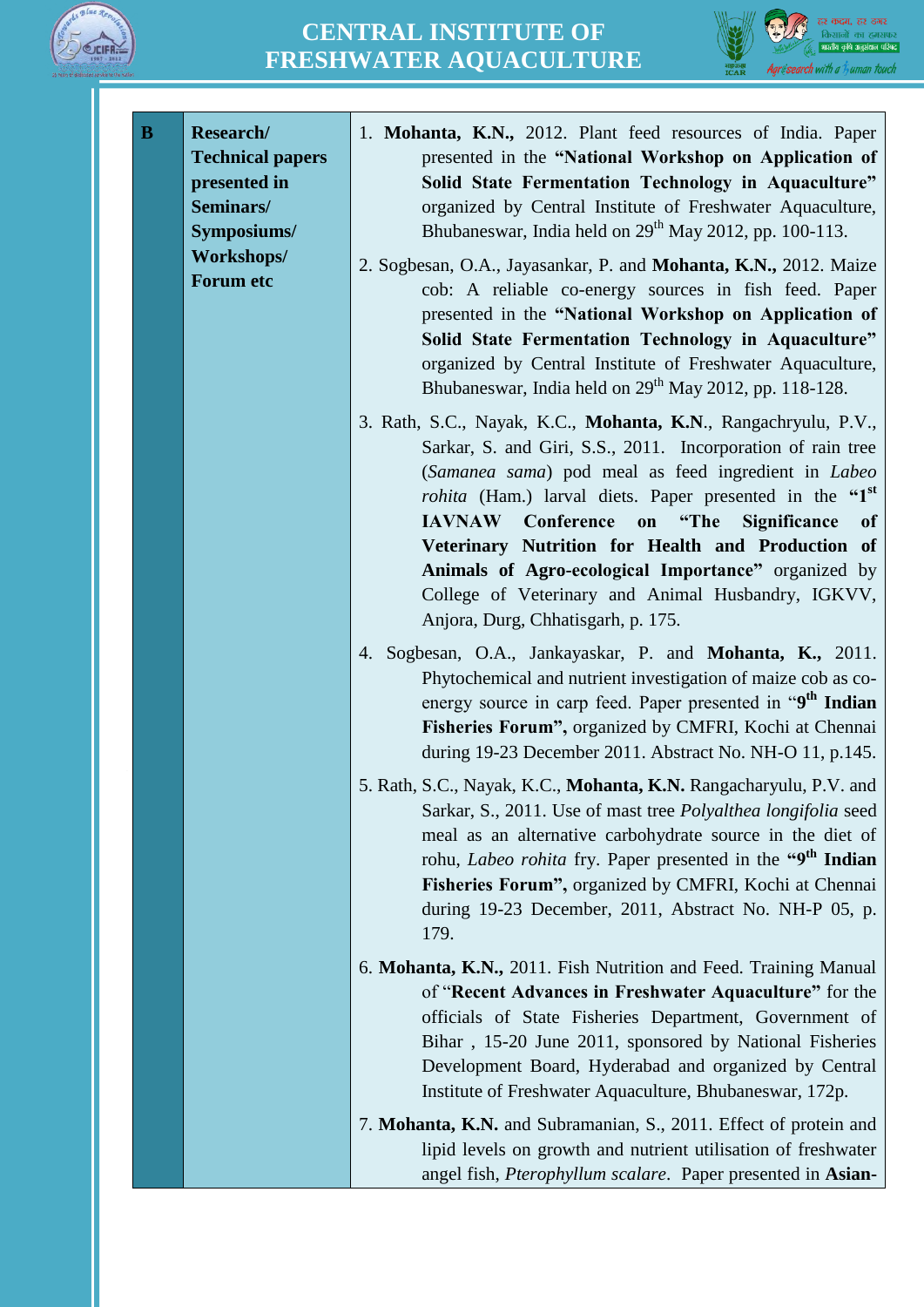



**Pacific Aquaculture and Gaint Prawn, 2011** organized by World Aquaculture Society and College of Fisheries, Panangad, Kerala held at Kochi, Kerala, India during 17-20<sup>th</sup> January 2011, General Aquaculture II, p. 653.

- 8. **Mohanta, K.N.,** 2010. Nutritional intervention in enhancing the cultured fish production of North Eastern states of India. Paper presented in **"Launching Workshop of Network for Sustainable Development of Fisheries and Aquaculture for the North-Eastern Region"** organized by i) Department of Fisheries, Government of Assam, ii) National Fisheries Development Board**,** Hyderabad and held during 6-7 December 2010 at Assam Administrative Staff College, Guwahati, Assam.
- 9. **Mohanta, K.N.,** Subramanian, S. and Korikanthimath, V.S., 2010. Effect of protein and lipid levels on growth and nutrient utilisation of sword tail, *Xiphophorus helleri*. Paper presented in the National Seminar on Zoology, Life Processes and Nanotechnology held at Goa University, Goa, India during 8th-10th February 2010, Abstract No. 31, p. 42.
- 10. **Mohanta, K.N.** and Subramanian, S., 2009. Protein and lipid requirement of guppy, *Poecilia reticulata*. Paper presented in the 20th All India Congress of Zoology and National Seminar on Bioresources and its Management for Food, Livelihood and Environmental Security and National Helminthological Congress held at Central Institute of Fisheries Education, Mumbai during 29-31 December 2009, Abstract AQO-028, pp. 44-45.
- 11. Subramanian, S., **Mohanta, K.N.** and Komarpan, N., 2009. Diversification of species for sustainable fisheries production in West Coast region with special reference to Goa. Paper presented in the **"96th Indian Science Congress"** held at Shillong, India in the Animal and Veterinary and Fisheries Section of the Congress during 3-7 January 2009.
- 12. Subramanian, S., **Mohanta, K.N.** and Komarpant, N., 2008. Livelihood opportunities available in small scale fisheries for economic production and income generation. Paper accepted for presentation in **"International Seminar on Livelihood Security"** organized by ICAR Research Complex for Goa, Goa during  $24-27$ <sup>th</sup> September 2008, pp. 228-229.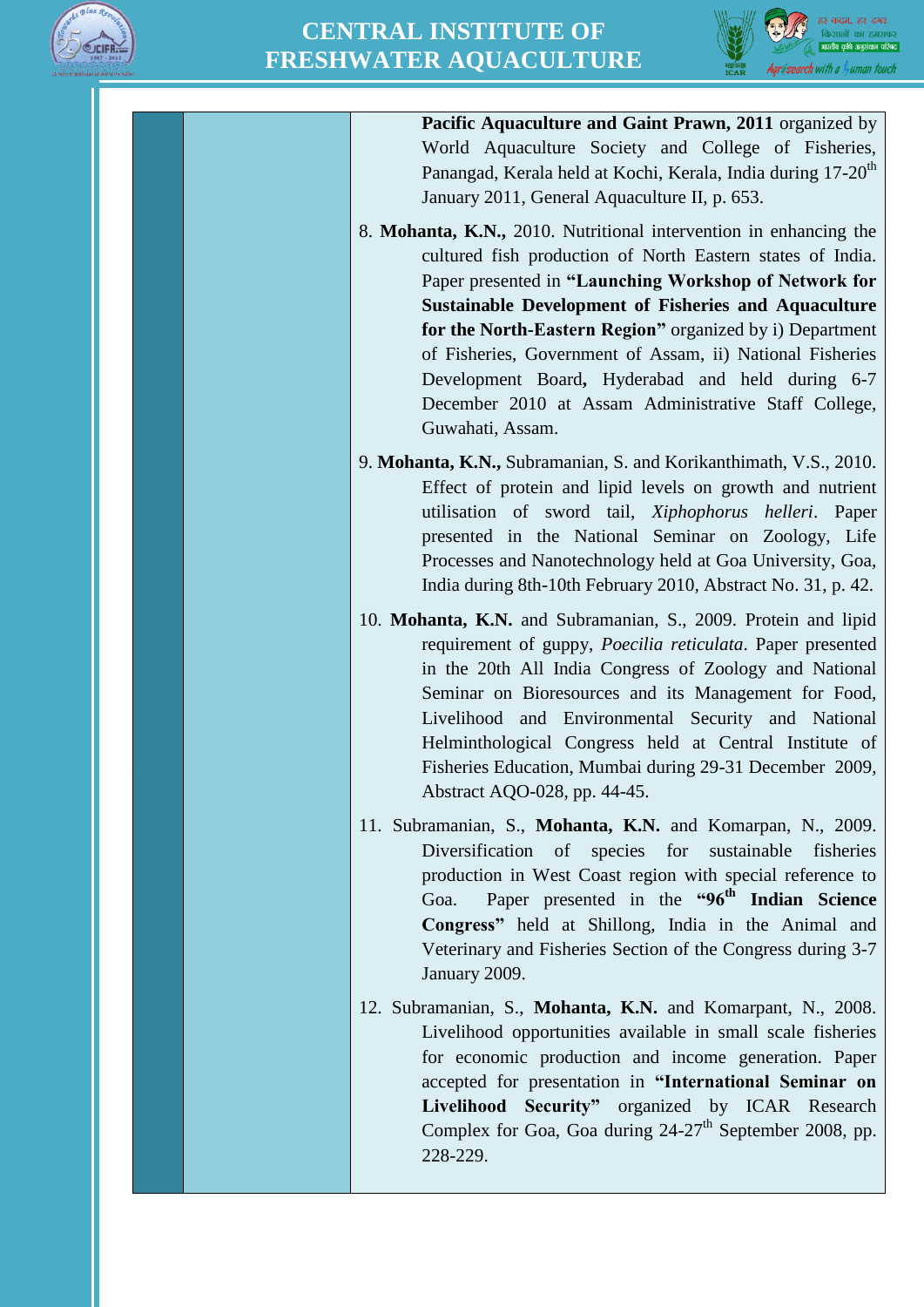



13. **Mohanta, K. N.** and Subramanian**,** S., **2008**. Effect of oils from different sources on growth, nutrient utilisation and whole body composition on blue gourami, *Trichogaster trichopterus*. Paper accepted for presentation in "**8 th Indian Fisheries Forum"** held at CIFRI, Barrackpore during 22-26 November 2008, pp. 112-113. 14. Subramanian, S., **Mohanta, K.N.** and Komarpant, N., **2008.**  Fisheries development in Goa with an emphasis on conservation and management of aquatic resources. Paper in the "**National Conference on Aquatic Genetic Resources organized"** by National Bureau of Fish Genetic Resources, Allahabad and Aquatic Biodiversity Conservation Society during 26-27 April 2008 at Allahabad. 15. Subramanian, S., **Mohanta, K.N.** and Komarpant, N. **2008.** Fisheries and Tourism as complementary economic enterprises for Goa. Paper presented in the **"International Seminar on Natural Area Tourism: Impacts, Planning and Management"** organized by St. Xaviers College, Mapusa, Goa in association with the Department of Tourism, Government of Goa, The Travel and Tourism Association of Goa and The International Centre Goa, during 14-15 February, 2008 at International Centre, Goa. Abstract No. 1, P 1. 16. Subramanian, S., Komarpant, N. and **Mohanta, K.N. 2007**. Increase of efficiency in marine fisheries through potential fishing zone advisories. Paper presented in the Workshop on "Marine Fisheries of Goa: Resources and Sustainable Utilization" organized by Fishery Survey of India at MPT Institute, Vaso-da-Gama on 28th November, 2007. **17.** Mohanta, K.N., **Borkar, M. and Subramanian, S.,** 2007**. Growth performance of rohu,** *Labeo rohita* **fingerlings fed three forms of earthworm diets. Paper presented in "**8 th Asian Fisheries Forum" **held at Central Marine Fisheries Research Institute, Kochi, India during 20-24th November, 2007 (Abstract No. NTO 028, p. 368).** 18. **Mohanta, K.N.** and Subramanian, S., **2007**. Effect of protein and lipid level on growth and nutrient utilization of blue gourami, *Trichogaster trichopterus* in a closed water system. Paper presented in **"8th Asian Fisheries Forum"** held at Central Marine Fisheries Research Institute, Kochi, India during  $20-24^{\text{th}}$  November,  $2007$  (Abstract No. PEO 023, 142) p).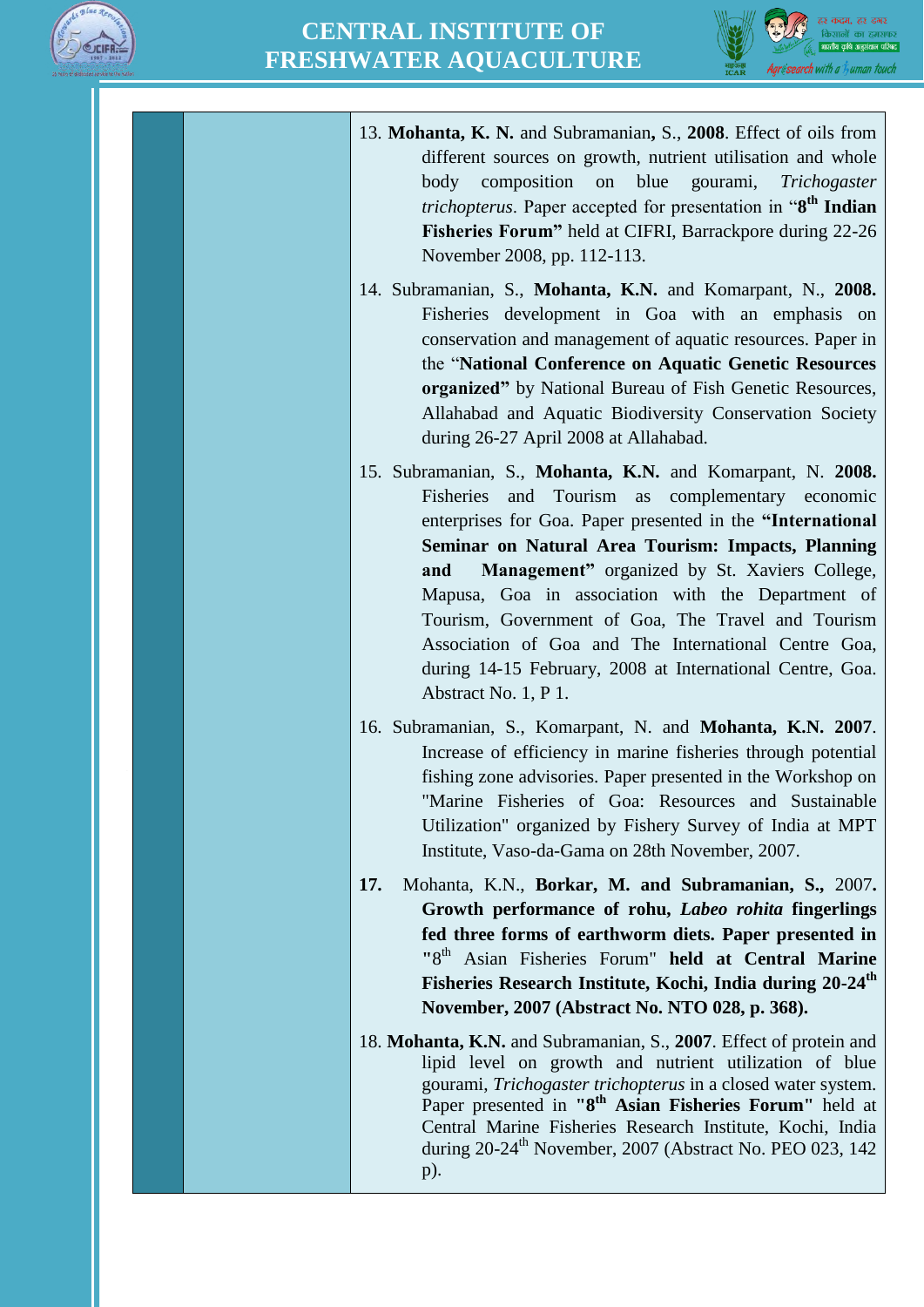



**19.** Mohanta, K.N. **and Subramanian, S.,** 2007**. Formulation of low-cost practical diets for blue gourami,** *Trichogaster trichopterus* **fingerlings. Paper abstract in "**8 th Asian Fisheries Forum" **held at Central Marine Fisheries Research Institute, Kochi, India during 20-24th November, 2007 (Abstract No. AQP 023, p. 165 ).** 20. **Mohanta, K.N.** and Subramanian, S., **2007**. Replacement of fish meal protein by surimi by-product protein in the diets for blue gourami, *Trichgaster trichopterus*. Paper presented in the **"Workshop on Sustainability of Indian Aquaculture Industry"** organized by **Indian Institute of Technology, Kharagpur, India** during  $28-29$ <sup>th</sup> September, 2007 (Abstract No. PVM 05, p. 131).

21. **Mohanta, K.N.,** Mohanty, S.N. and Jena, J.K., **2006.** Effect of formulated diets on growth, nutrient digestibility, muscle nucleic acid, gut enzyme activities and whole body composition of silver barb, *Puntius gonionotus* fingerling. Abstract of the **10th Annual Dan Popper Symposium 2006**  held at Ben-Gurion, University of Negev, Israel on 20<sup>th</sup> February, 2006.

22. **Mohanta, K.N.** and Subramanian, S., **2006.** Multiple uses of seaweeds. Paper presented in the **National Seminar on Sustainability of Seafood Production: Reflections, Alternatives and Environmental Control** to be held at NIO, Goa during  $23{\text -}24^{\text{th}}$  February, 2006 organized by Society of Ocean Studies, New Delhi and National Institute of Oceanography, Goa, 15p.

- 23. Subramanian, S**., Mohanta, K.N.** and Komarpant, N., **2006.** Problems in exploitation and maintenance of sustainable marine fisheries in Goa. Paper presented in Workshop on Marine Fishery Resources and Exploitation along Goa Coast organized by Fishery Survey of India, Mormugao Zonal Base, Goa held at Brittona Riverside, Brittona, Bardez, Goa on  $21<sup>st</sup>$  February, 2006.
- 24. Subramanian, S., **Mohanta, K.N.** and Nirmale, A.V., **2005**. Effect of beef liver in the formulated feed on the growth performance of gold fish, *Carassius auratus*. **Paper abstract in 7th Indian Fisheries Forum held at Bangalore during 08-12th November, 2005,** APS-18, 31p**.**
- 25. **Mohanta, K.N.,** Mohanty, S.N. and Jena, J.K., **2005**. Protein requirement of *Puntius goninotus* fingerlings in relation to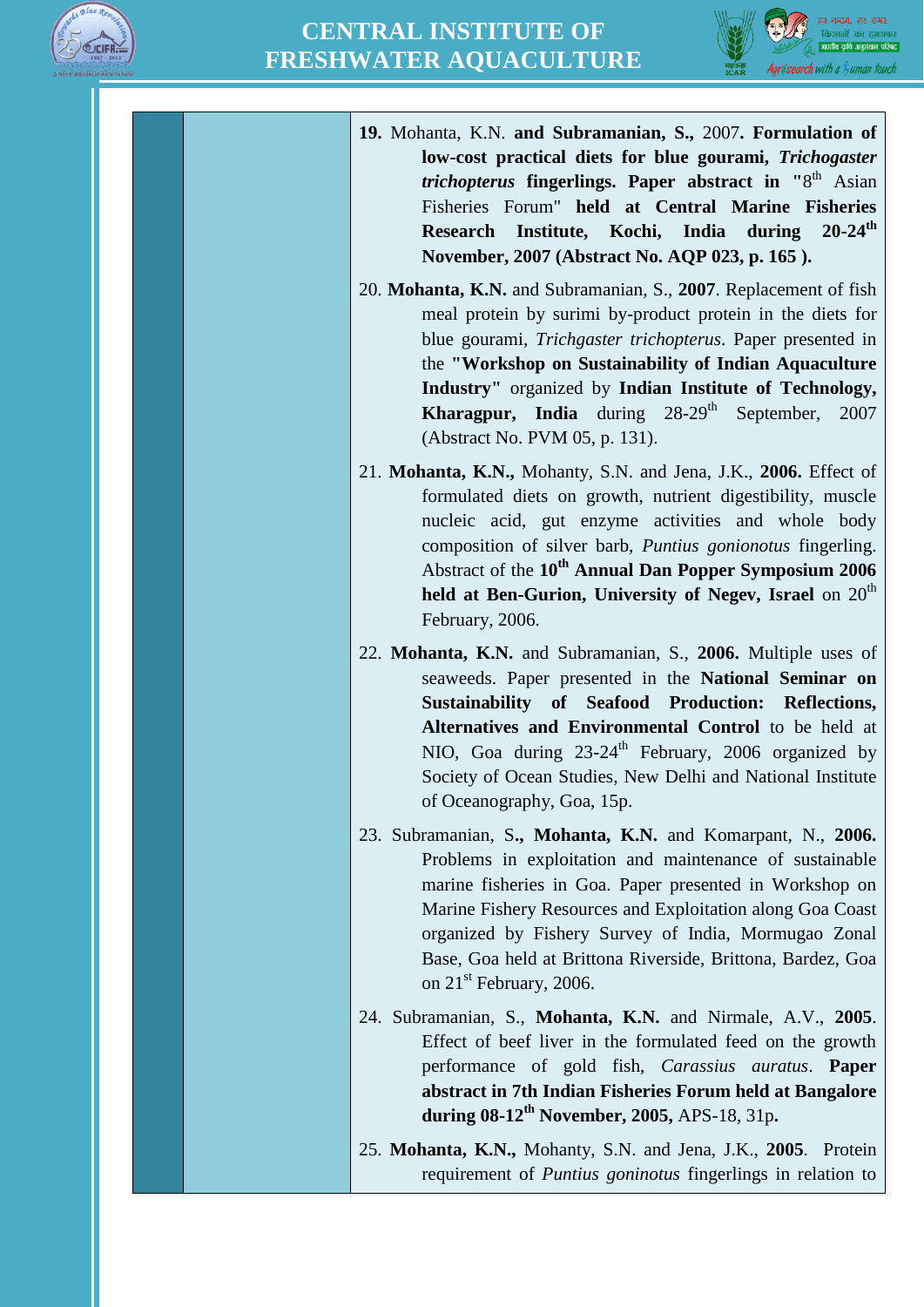



its growth, nutrient retention, digestibility, RNA; DNA ratio, enzymatic activity and body carcass composition. **Paper abstract n 7th Indian Fisheries Forum held at Bangalore during 08-12th November, 2005,** APS-8, 55p**.**

- 26. **Mohanta, K. N.,** Mohanty, S.N. and Jena, J.K., **2005**. Study on protein sparing effect of carbohydrate in Puntius gonionotus fry. **Paper in the Proceedings of the 7th Indian Fisheries Forum held at Bangalore during 08-12th November, 2005,** APS-7, 27p**.**
- 27. Subramanian, S., **Mohanta, K.N**. and Manjunath, B.L., **2005.** Potential rice-fish integrated system for enhancing production. Paper presented in the **National Seminar on Rice and Rice Based Systems for Sustainable Productivity** organized by Association of Coastal Agricultural Research, ICAR Research Complex for Goa, Old Goa, Goa during 18-19<sup>th</sup> October, 2005. Extended summaries, pp. 175-177.
- 28. Subramanian, S. Komarpant, N., **Mohanta, K.N.** and Talauliakar, S., **2005.** Availability and production of commercially important fishes with special reference to tourism industry in Goa. **Paper presented in "National Seminar on Agro-Eco Tourism"** held at ICAR Research Complex for Goa, Old Goa, Goa during 19-20 January, 2005, pp. 39-40.
- 29. Subramainan, S., Komarpant, N. and **Mohanta, K.N., 2005**. *Macrobrachium rosenbergii*: An alternative species for trade and tourism in Goa. **Paper presented in "National Seminar on Agro-Eco Tourism"** held at ICAR Research Complex for Goa, Old Goa, Goa during 19-20 January, 2005, p39.
- 30. **Mohanta, K.N.,** Subramanian, S. and Komarpant, N., **2005.** Alternative carp species for diversification in freshwater aquaculture in India". **Paper accepted for publication in the proceeding of National Symposium on Re-assessment of Fish Genetic Resources in India and Need to Evolve Sustainable Methodology for Conservation"** held at NBFGR, Lucknow, India during 26-27 April, 2005.
- 31. Nayak, G.B., **Mohanta, K.N.** and Pattnaik,P., **2004.** Rearing of Indian major carps at different densities using biowaste in Balaghat of Madhya Pradesh State: an economic case study. **Paper presented in the "National Seminar on**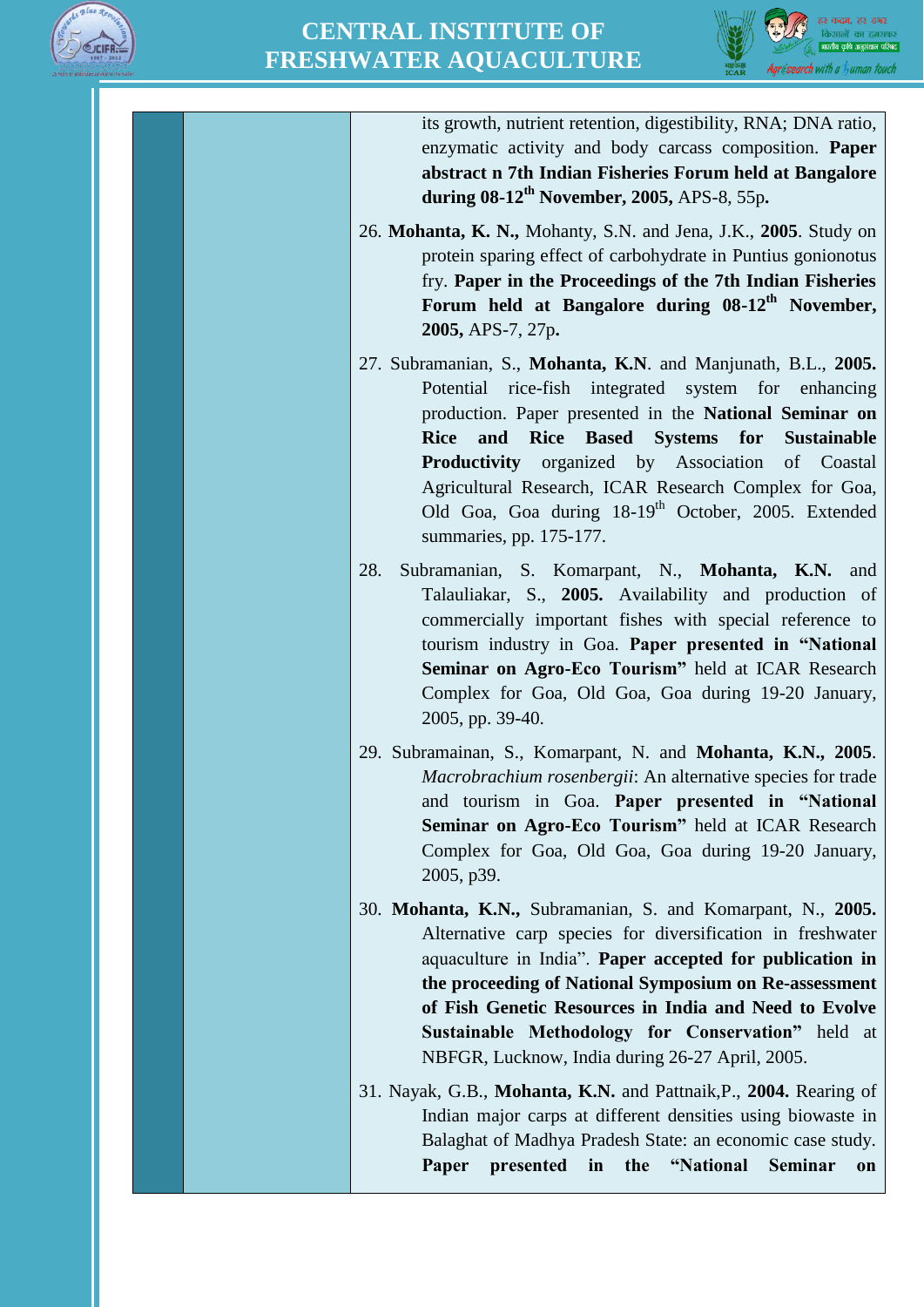



**Responsible Fisheries and Aquaculture", 12-13 February, 2004 held at College of Fisheries, Berhampur-7, Orissa, Abstract No. RFA-111, p 116.**

- 32. Paul, B.N., Sarkar, S**., Mohanta, K.N.,** Giri, S.S. and Mohanty, S.N., **2004.** Potential of mustard cake as protein source in practical diets for medium carp, *Puntius gonionotus* fry. **Paper presented in the "National Seminar on Responsible Fisheries and Aquaculture", 12-13 February, 2004 held at College of Fisheries, Berhampur-7, Orissa, Abstract No. RFA-31, p 33.**
- 33. **Mohanta, K.N.,** Mohanty,S.N., Paul, B.N. and Jena, J.K., **2004.** Studies on the nutritional requirements of medium carp, *Puntius gonionotus*. **Paper presented in the "National Seminar on Responsible Fisheries and Aquaculture", 12- 13 February, 2004 held at College of Fisheries, Berhampur-7, Orissa, Abstract No. RFA-29. P 31.**
- 34. Subramanian, S., **Mohanta, K.N.** and Komarpant, N., **2004.** Importance of aquaculture in sustainable marine fish production. **Paper presented "National Seminar on Conservation and Sustainable Growth of Fisheries" sponsored by UGC and Directorate of Fisheries, Government of Goa,** held at MES College, Goa during 04- 05 October, 2004.
- 35**. Mohanta, K.N.** and Subramanian, S., **2003.** Effect of enzymeprobiotic feed supplement on the growth performance of rohu (*Labeo rohita*) fry. **Paper presented in the National Conference on Aquaculture Nutrition, NATP and CMFRI, held at CMFRI, Cochin, 12-14 March, 2003. Abstract No. 24, 60p.**
- 36. **Mohanta, K.N.** and Subramanian, S., **2002.** Growth and dietary utilisation in an ornamental fish gourami (*Trichogaster trichopterus*), fed four formulated diets. **Paper presented in Sixth Indian Fisheries Forum, 17-20 Dec., 2002 held at CIFE, Mumbai**. 180 p.
- 37. Subramanian, S. and **Mobanta, K.N., 2002.** Integrated fish farming systems for coastal region. **Paper presented in the National Conference on Coastal Agricultural Research, 6-7 April, 2002 held at ICAR Research Complex for Goa, Goa**, pp. 240-241.

38. **Mohanta, K.N.** and Subramanian, S., **2001.** Effect of four formulated ornamental fish feeds prepared from different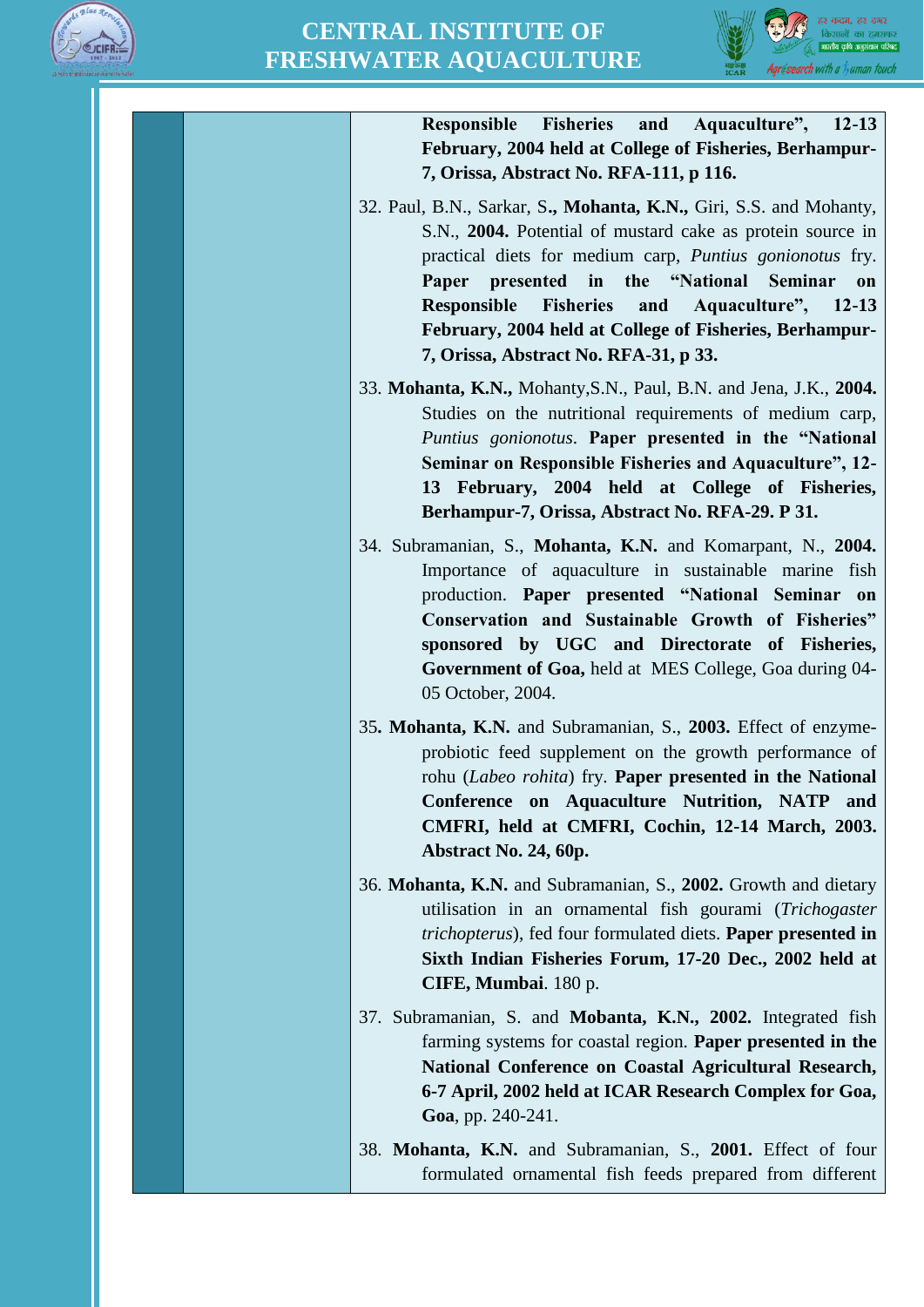



|             |                      | protein sources for the growth performance of gold fish,<br>Carassius auratus. Paper presented in the NBFGR-NATP<br>Workshop held at Lucknow on 30-31 July 2001, Abstract<br>No. 44, p 11.                                                                                                                                                                                                                    |
|-------------|----------------------|---------------------------------------------------------------------------------------------------------------------------------------------------------------------------------------------------------------------------------------------------------------------------------------------------------------------------------------------------------------------------------------------------------------|
|             |                      | 39. Subramanian, S., Faleiro, J.R. and Manjunath, B.L. and<br>Mohanta, K.N., 2001. Improved technology package for<br>rice-fish integration in low lying rice fields. Paper<br>presented in the 88th Session of the Indian Science<br>Congress (Section I: Agriculture Sciences) during 3-7th<br>January, 2001, 7p.                                                                                           |
|             |                      | 40. Mohanta, K.N., Subramanian, S and Behera, B.K, 2001.<br>Spiruina: the most concentrated food in the earth. <b>Paper</b><br>presented in the International Symposium on "Fish for<br>Nutritional Security in the $21st$ Century", 4-6 Dec 2001,<br>held at Central Institute of Fisheries Education, Mumbai.                                                                                               |
|             |                      | 41. Mohanta, K.N. and Rao, K.J., 2000. Use of three types of diet<br>maintenance of suitable culture practices<br>and<br>for<br>synchronous larval progression and metamorphosis in giant<br>freshwater larval rearing trials. Paper abstract in the<br>National Workshop on Aquaculture of Freshwater<br>Prawns held on 8-9th February, 2000 at College of<br>Fisheries. Muthukur, Nellore, Abstract No. 62. |
|             |                      | 42. Mohanta, K.N. and Subramanian. S., 2000. Effect of probiotic-<br>supplement on growth performance, nutrient utilization. and<br>carcass composition of Labeo rohita fry. Paper presented<br>in the National Conference on Fish and Fisheries:<br>Challenges in the millennium held at on 14-15th March,<br>2000 at Osmania University, Hyderabad, Abstract No. 99.                                        |
| $\mathbf C$ | <b>Review papers</b> | 1. Mohanta, K.N., 1997. Formulation of feeds for giant freshwater<br>prawn larvae as alternative or addition to Artemia salina: A<br>review. Fishing Chimes, $17(7)$ : 11-12.                                                                                                                                                                                                                                 |
|             |                      | 2. Mohanta, K.N., Subramanian, S. and Nirmale, AV., 2001. Use<br>versatility of chitin and chitosan: A review. Agriculture<br><i>Reviews</i> , 22(1): 41-46.                                                                                                                                                                                                                                                  |
|             |                      | 3. Phadke, G. G., Pagarkar, A. U., Sehgal, K. and Mohanta, K. N.,<br>2011. Application of edible and biodegradable coatings in<br>enhancing seafood quality and storage life: A review.<br>Ecology, Environment and Conservation, 17 (3): 627-631.                                                                                                                                                            |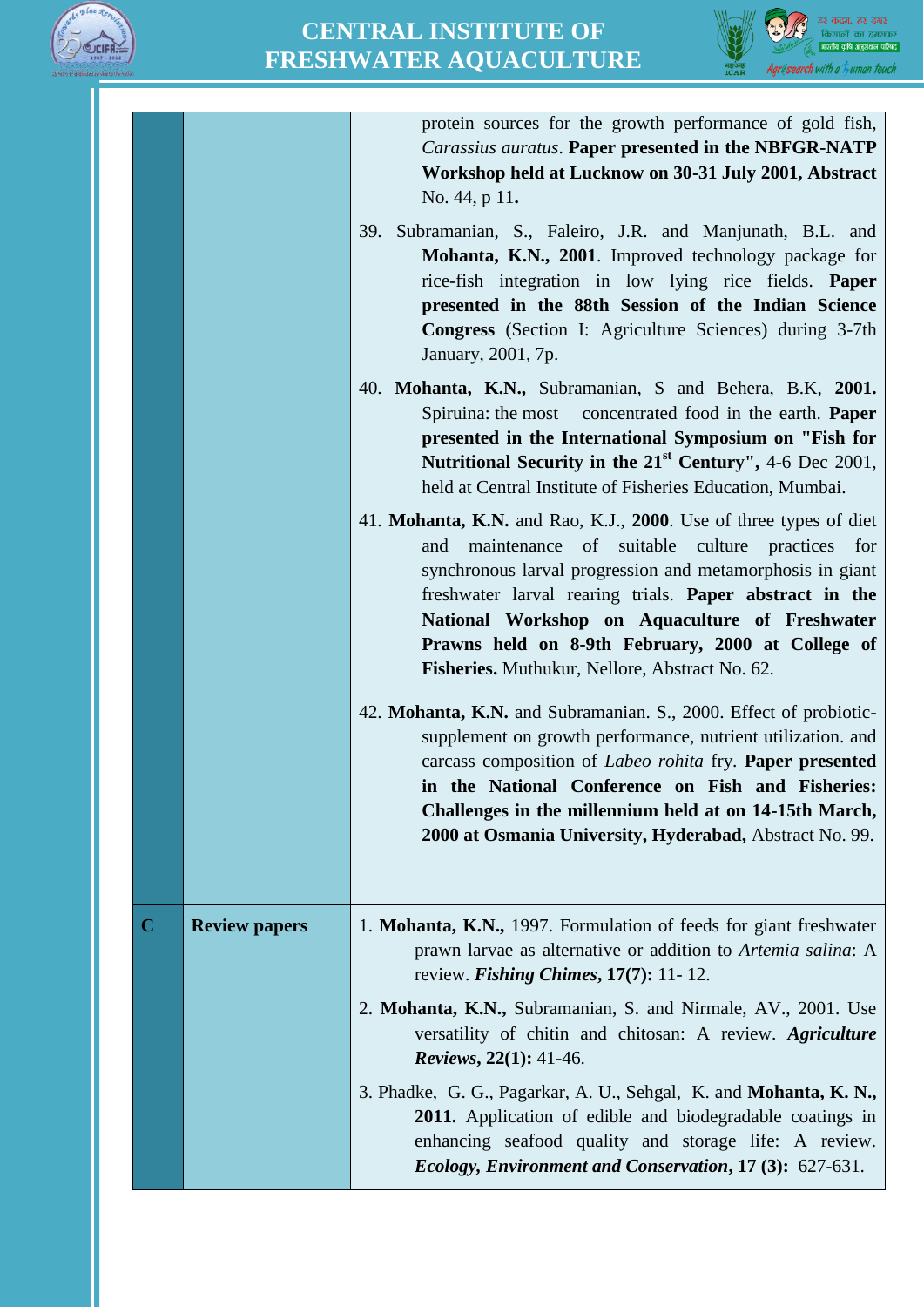



|   |                      | 4. Mohapatra, S., Chakraborty, T., Kumar, V., DeBoeck, G. and<br>Mohanta, K.N., 2012. Aquaculture and stress management:<br>A review of probiotic intervention. Journal of Animal<br>Physiology and Animal Nutrition (Accepted<br>for<br>publication, in press).<br>5. Mohanta, K.N., 2011. Assessment of Importance of Live Food on<br>Freshwater Ornamental Fish Farming. In: Evaluation and<br>Impact Assessment of Technologies and Developmental<br>Activities in Agriculture, Fisheries and Allied Fields.<br>A.K.Roy (Ed), New India Publishing Agency, pp. 339-354. |
|---|----------------------|-----------------------------------------------------------------------------------------------------------------------------------------------------------------------------------------------------------------------------------------------------------------------------------------------------------------------------------------------------------------------------------------------------------------------------------------------------------------------------------------------------------------------------------------------------------------------------|
| D | <b>Book Chapters</b> | 1. Subramainan, S., Mohanta, K.N. and Komarpant, N., 2006.<br>Importance of aquaculture in the sustainable marine fish<br>production. In. R. Goankar, R.B.Patil and M.D.C. Rodrigues<br>(ed), Fishes and Fisheries: Conservation and Sustainable<br>Development. APH Publishing Corporation, Darya Ganj,<br>New Delhi, India, 282 p.<br>2. Mohanta, K.N, Subramanian, S. and Komarpant, N., 2009.<br>Alternate carp species for diversification in freshwater                                                                                                               |
|   |                      | aquaculture in India. Vedams eBooks (P) Ltd. Vardhaman<br>Charve Plaza IV, Building # 9, K.P Block, Pitampura, New<br>Delhi 110 034, India, pp. 167-176.<br>3. Mohanta, K.N., 2011. Assessment of Importance of Live Food<br>on Freshwater Ornamental Fish Farming. In: Evaluation and<br>Impact Assessment of Technologies and Developmental                                                                                                                                                                                                                               |
|   |                      | Activities in Agriculture, Fisheries and Allied Fields.<br>A.K.Roy (Ed), New India Publishing Agency, pp. 339-354.<br>4. Mohanty, S.N., Rath, S.C., Giri, S.S. and Mohanta, K.N., 2011.<br>Nutrition of Finfishes and Shellfishes. In: Handbook of<br>Fisheries and Aquaculture (Published by DIPA, ICAR, New                                                                                                                                                                                                                                                               |
|   |                      | Delhi), 1116p.<br>5. Mohanta, K.N., 2012. Plant feed resources of India. In: Invited<br>papers on "Application of Solid State Fermentation<br>Technology in Aquaculture" published by CIFA (ICAR),<br>Bhubaneswar, Indian pp. 100-113.                                                                                                                                                                                                                                                                                                                                      |
|   |                      | 6. Sogbesan, O.A., Jayasankar, P. and Mohanta, K.N., 2012. Maize<br>cob: A reliable co-energy sources in fish feed. In: Invited<br>papers on "Application of Solid State Fermentation<br>Technology in Aquaculture", published by CIFA (ICAR),<br>Bhubaneswar, India, pp. 118-128.                                                                                                                                                                                                                                                                                          |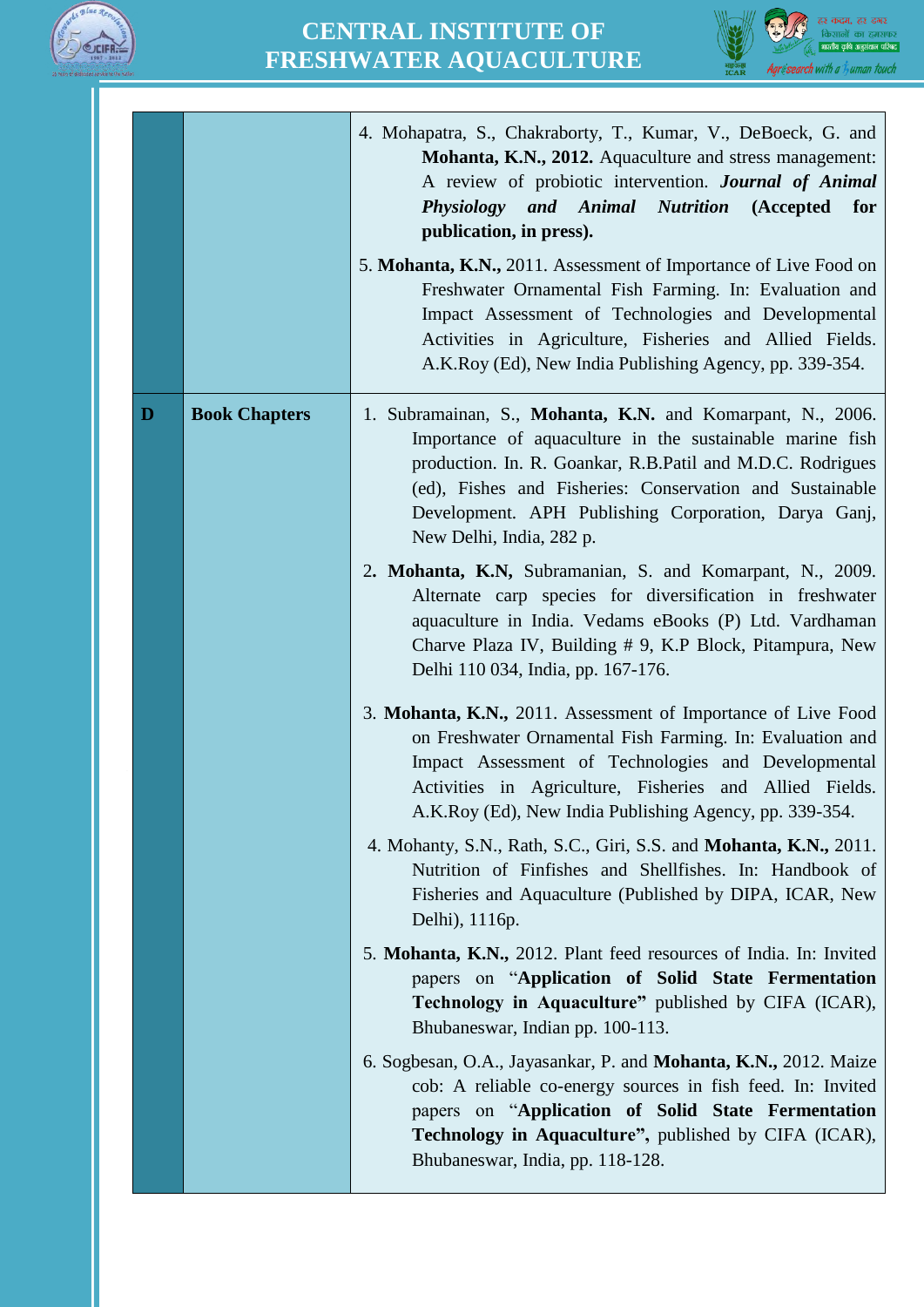



| ${\bf E}$ | <b>Technical</b><br><b>Bulletins/Folders/</b><br><b>Training Notes</b> | 1. Subramanian, S. and Mohanta, K.N., 1999. Rice-fish integration:<br>A technology concept for adoption in Goa. Lecture notes for<br>Agriculture Officers of the State<br>Agriculture<br>the<br>Department on 11th June, 1999 at ICAR.Research Complex<br>for Goa. Mimeo: 14p.<br>2. Subramanian, S., Manjunath, B.L. and Mohanta, K.N., 2000.                     |
|-----------|------------------------------------------------------------------------|--------------------------------------------------------------------------------------------------------------------------------------------------------------------------------------------------------------------------------------------------------------------------------------------------------------------------------------------------------------------|
|           |                                                                        | Rice-fish integrated farming systems for low-lying fields.<br>Technical Folder No. 24 of ICAR Research complex for<br>Goa, Ela, Old Goa, Goa.                                                                                                                                                                                                                      |
|           |                                                                        | 3. Mohanta, K.N., Subramanian, S. and Nirmale, AV., 2000.<br>Ornamental fish farming. Training Notes for the KVK<br>training conducted during March, 2000 at ICAR Research<br>complex for Goa. <b>Mimeo:</b> $9p + 4$ illustrations.                                                                                                                               |
|           |                                                                        | 4. Joseph, I and Mohanta, K.N., 2007. Bibliography of Fish<br>Nutrition Research in India. A manuscript prepared for<br>publication by DIPA, ICAR, New Delhi.                                                                                                                                                                                                      |
|           |                                                                        | 5. Mohanta, K.N., Subramanian, S., Komarpant, N. and Nirmale,<br>A.V., 2008. Breeding of gold fish. Technical Bulletin No.<br>16, ICAR Research Complex for Goa, Ela, Old Goa, Goa, 15<br>p.                                                                                                                                                                       |
|           |                                                                        | 6. S.C. Rath, Giri, S.S. and <b>Mohanta, K.N., 2011.</b> A Booklet on<br>"Machha Chasa Pain Khadya" (in Oriya) (In English: Feed<br>for Fish Culture), Booklet No. 3 (2011), CIFA, Bhubaneswar,<br>10p.                                                                                                                                                            |
|           |                                                                        | 7. Rath.S.C., Mohanta, K.N. and Giri S.S., 2011. A Booklet on<br>"Farm Made Fish Feeds". Booklet No. 6 (2011), CIFA,<br>Bhubaneswar, 10p.                                                                                                                                                                                                                          |
|           |                                                                        | 8. Mohanta, K.N. and Subramanian, S., 2011. Technical Bulletin on<br>"Nutrition of Common Freshwater Ornamental Fish"<br>(Technical Bulletin No: 27, ICAR Research Complex for<br>Goa, Old Goa, Goa, 55p).                                                                                                                                                         |
|           |                                                                        | 9. Mohanta, K.N., 2011. Fish Nutrition and Feed. Training Manual<br>of "Recent Advances in Freshwater Aquaculture" for the<br>officials of State Fisheries Department, Government of Bihar<br>15-20 June 2011, sponsored by National Fisheries<br>Development Board, Hyderabad and organized by Central<br>Institute of Freshwater Aquaculture, Bhubaneswar, 172p. |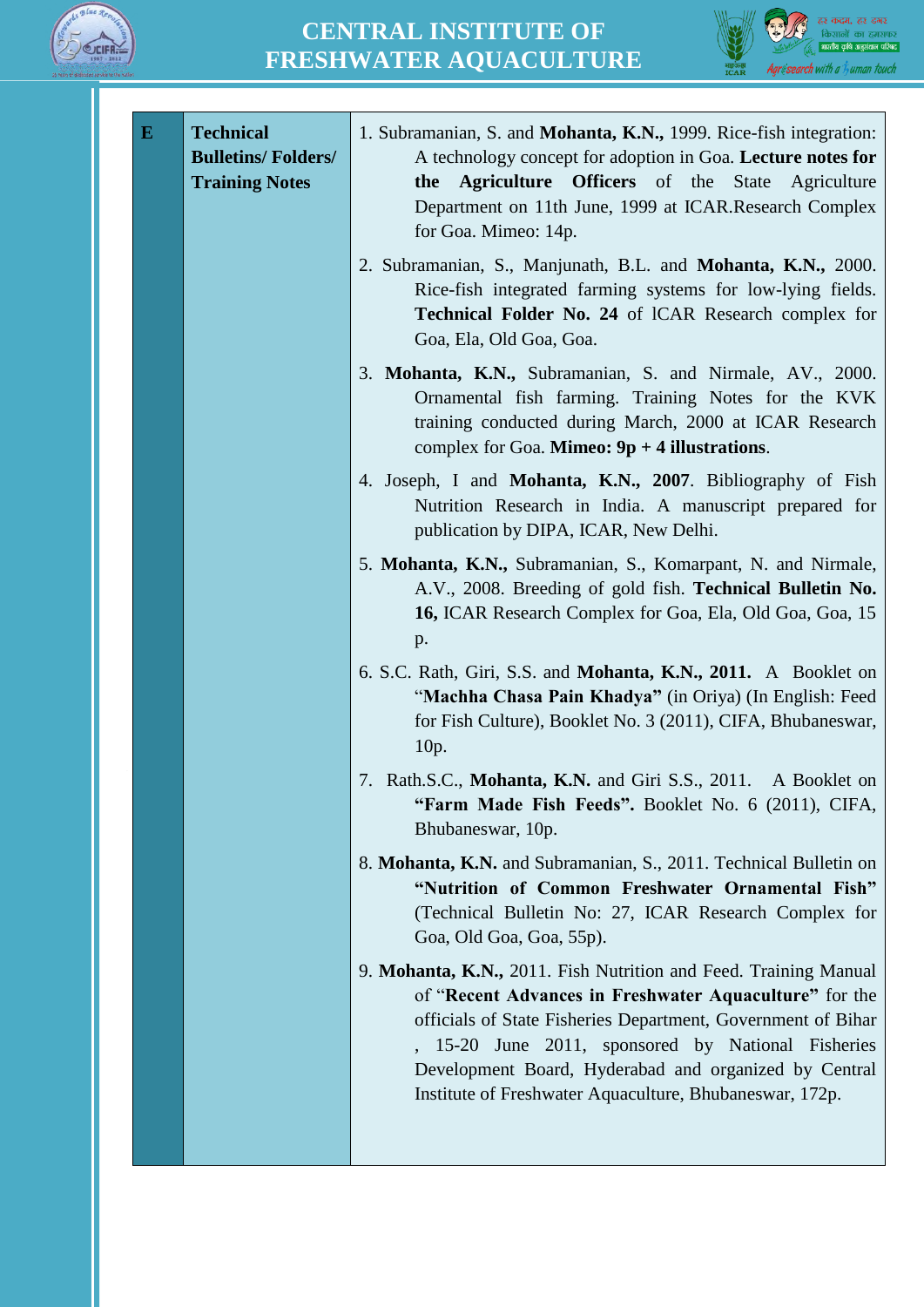



| $\mathbf{F}$ | <b>Popular Articles</b> | 1. Mohanta, K.N. and Subramanian, S., 1997. Problems and<br>prospects of freshwater prawn farming in India. Fishing<br>Chimes, 17(9): 19-20.                                                                                                    |
|--------------|-------------------------|-------------------------------------------------------------------------------------------------------------------------------------------------------------------------------------------------------------------------------------------------|
|              |                         | 2. Mohanta, K.N. and Subramanian, S., 1999. Ornamental fish<br>farming: a multi-million dollar industry in India. Seafood<br><b>Export Journal, XXX (2): 29-31.</b>                                                                             |
|              |                         | 3. Mohanta, K.N. and Subramanian, S., 1999. Common ornamental<br>fish diseases and their health management. Seafood Export<br><b>Journal, XXX (9): 49-51.</b>                                                                                   |
|              |                         | 4. Mohanta, K.N. and Subramanian, S., 1999. Vitamins: an<br>essential components of fish feed. Seafood Export Journal<br>(Accepted)                                                                                                             |
|              |                         | 5. Mohanta, K.N. and Subramanian, S., 2000. Design and<br>management of ornamental fish farm. <i>Indian Farmers</i><br><b>Digest, March, 2000, pp. 25-30.</b>                                                                                   |
|              |                         | 6. Mohanta, K.N. and Subramanian, S., 2000. Water quality<br>requirement for giant freshwater prawn. Seafood Export<br><b>Journal, XXXI</b> (5): 7-9.                                                                                           |
|              |                         | 7. Mohanta, K.N. and Subramanian, S, 2001. Angel fish breeding<br>and larval rearing. Seafood Export Journal, XXXII (5): 13-<br>17.                                                                                                             |
|              |                         | 8. Mohanta, K.N. and Subramanian, S., 2001. Resource potential<br>and fisheries development in Goa. Fishing Chimes, 21(5): 9-<br>11.                                                                                                            |
|              |                         | 9. Mohanta, K.N. and Subramanian, S., 2001. General biology and<br>breeding of gold fish, Carassius auratus. <i>Fishing Chimes</i> , 21<br>$(7): 37-38.$                                                                                        |
|              |                         | 10. Mohanta, K.N., Subramanian, S., Sahoo, B. and Majhi, S.,<br>2002. Prospects of air-breathing fish culture in India. <i>Fishing</i><br><i>Chimes</i> , $22(7)$ : 53-54.                                                                      |
|              |                         | 11. Mishra, C.K., Das, B.K. and Mohanta, K.N., 2003. Feed<br>management in aquaculture, <i>Fish Farmers</i> , Surrey, UK, 26<br>$(1): 16-17$ and $26(2): 16-17$ .                                                                               |
|              |                         | 12. Mohanta, K.N., Subramanian, S., and Majhi, S.K., 2003.<br>Pearlspot: a potential candidate species for brackish water<br><b>Infofish</b><br>International,<br>aquaculture.<br>Kua-Lalampur,<br>Malaysia, 6:18-20 (November-December, 2003). |
|              |                         | 13. Mohanta, K.N., Subramaian, S. and Majhi, S.K., 2003. On fish<br>vaccination. Fishing Chimes, $23(7)$ : 39-41.                                                                                                                               |
|              |                         | 14. Saurabh, S., Sushma, G.S., Choudhury, A.K. and Mohanta,                                                                                                                                                                                     |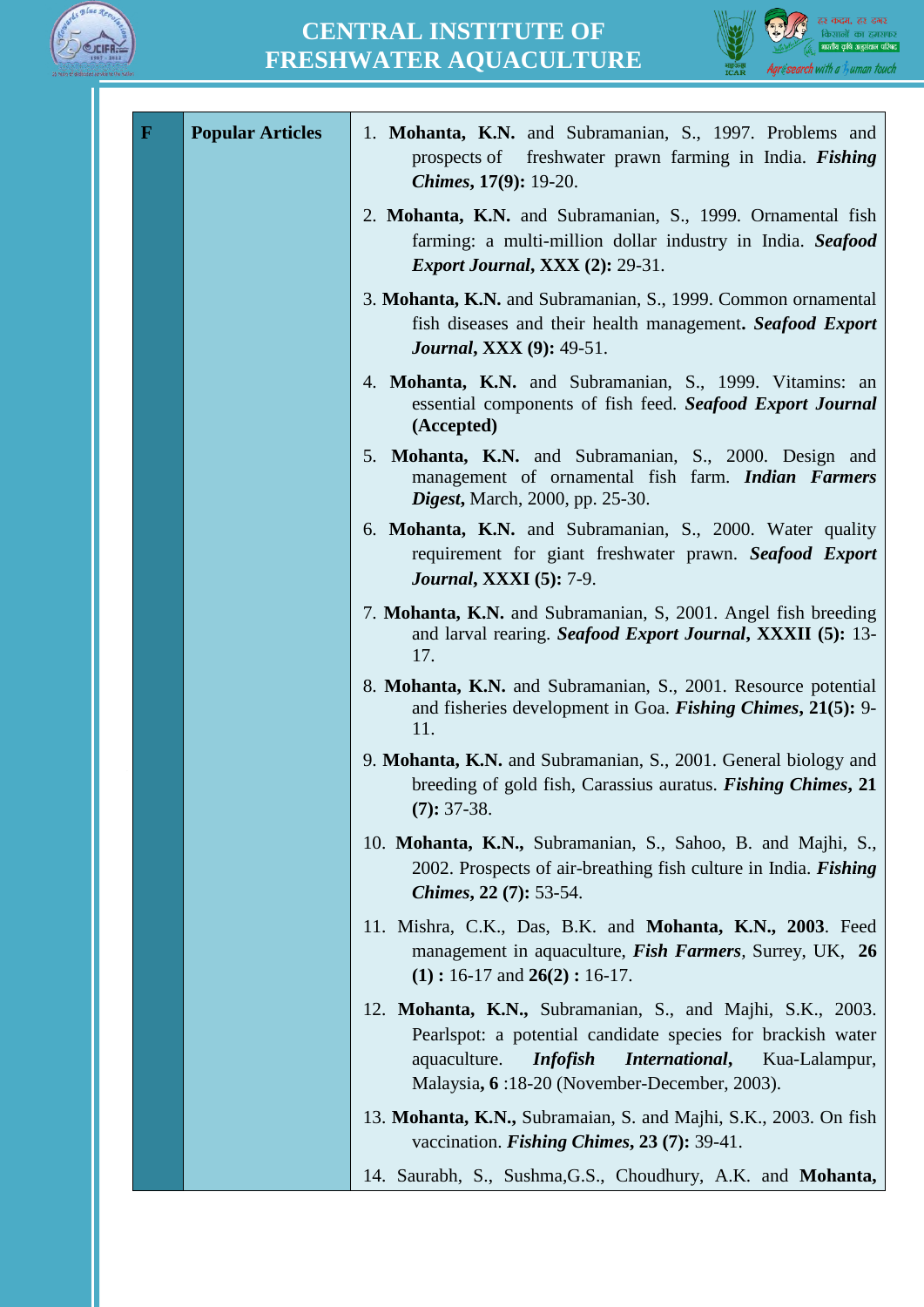



| K.N., 2004. Chromosome engineering in aquaculture. Aqua-                                                                                                                                                                                            |
|-----------------------------------------------------------------------------------------------------------------------------------------------------------------------------------------------------------------------------------------------------|
| <b>International.</b> $12(4)$ : 15-18.                                                                                                                                                                                                              |
| Mohanta, K.N., 2004. Bird menace in aquaculture. Fishing<br>15.<br><i>Chimes</i> , 24 $(6)$ : 41-43.                                                                                                                                                |
| 16. Saurabh, S., Rajesh, K., Singh, B and Mohanta, K.N., 2005.<br>Noda-virus<br>infection<br>of<br>giant<br>freshwater<br>prawn,<br>Macrobrachium rosenbergii (de Man). Aqua-International,<br>$12(10):26-27.$                                      |
| 17. Choudhury, A.K., Saurabh, S., Tripathy, S. and Mohanta, K.N.,<br>2005. The biosafety problems of transgenic fish. <i>Infofish</i><br><b>International</b> , Kua-Lalampur, Malaysia, 1:20-22 (January-<br>February, 2005 issue).                 |
| 18. Saurabh, S., Choudhury, A.K., Kumar, N., Biswas, G. and<br><b>Mohanta, K.N., 2005. HACCP approach for aquaculture</b><br>products- Need of the hour. <i>Fishing Chimes</i> , $24(11)$ : 46-48.                                                  |
| 19. Mohanta, K.N., 2005. Present Status and Future Strategy in<br>Giant Freshwater Prawn Farming in India. <i>Indian Farmers</i><br><i>Digest</i> , $38(6)$ : 5-9.                                                                                  |
| 20. Sethi, S.N., Mohanta, K.N., Das, B.K., Mukherjee, S.C. and<br>Soni, S., 2005. Responsible Fisheries and Sustainable<br>Aquaculture-A Pledge for 21 <sup>st</sup> Century. Grow Fish-GAIN-<br>Australia, 1-19pp.                                 |
| 21. Saurabh, S., Mishra, P. S., Gupta, S. K. and <b>Mohanta, K. N.</b> ,<br>2005. Ciguatera fish poisoning- The name be difficult to<br>remember. But if you get this disease you'll never forget it.<br><b>Aqua International</b> , 13 (4): 26-28. |
| 22. Mohanta, K.N., Subramanian, S. and Saurabh, S., 2005.<br>Breeding of pearl gourami (Trichopterus leeri). Aqua<br><b>International, 13(6): 37-38.</b>                                                                                            |
| 23. Saurabh, S., Kumar, N. and Mohanta, K.N., 2005. Marine<br>ornamental shrimp aquaculture. Aqua International, 13 (8):<br>26-28.                                                                                                                  |
| 24. Mohanta, K.N., Subramanian, S. and Saurabh, S., 2006<br>Multiple uses of seaweeds. Aqua International, 13(12): 34-<br>35.                                                                                                                       |
| 25. Saurabh, S., Kumar, N. and Mohanta, K.N., 2006. Knowledge<br>of behaviour changes in ornamental fish for successful<br>aquarium keeping. Aqua International, 14 (1): 31-36.                                                                     |
| 26. Saurabh, S., Kumar, N., Mohanta, K.N. and Chakraborty, S.K.,                                                                                                                                                                                    |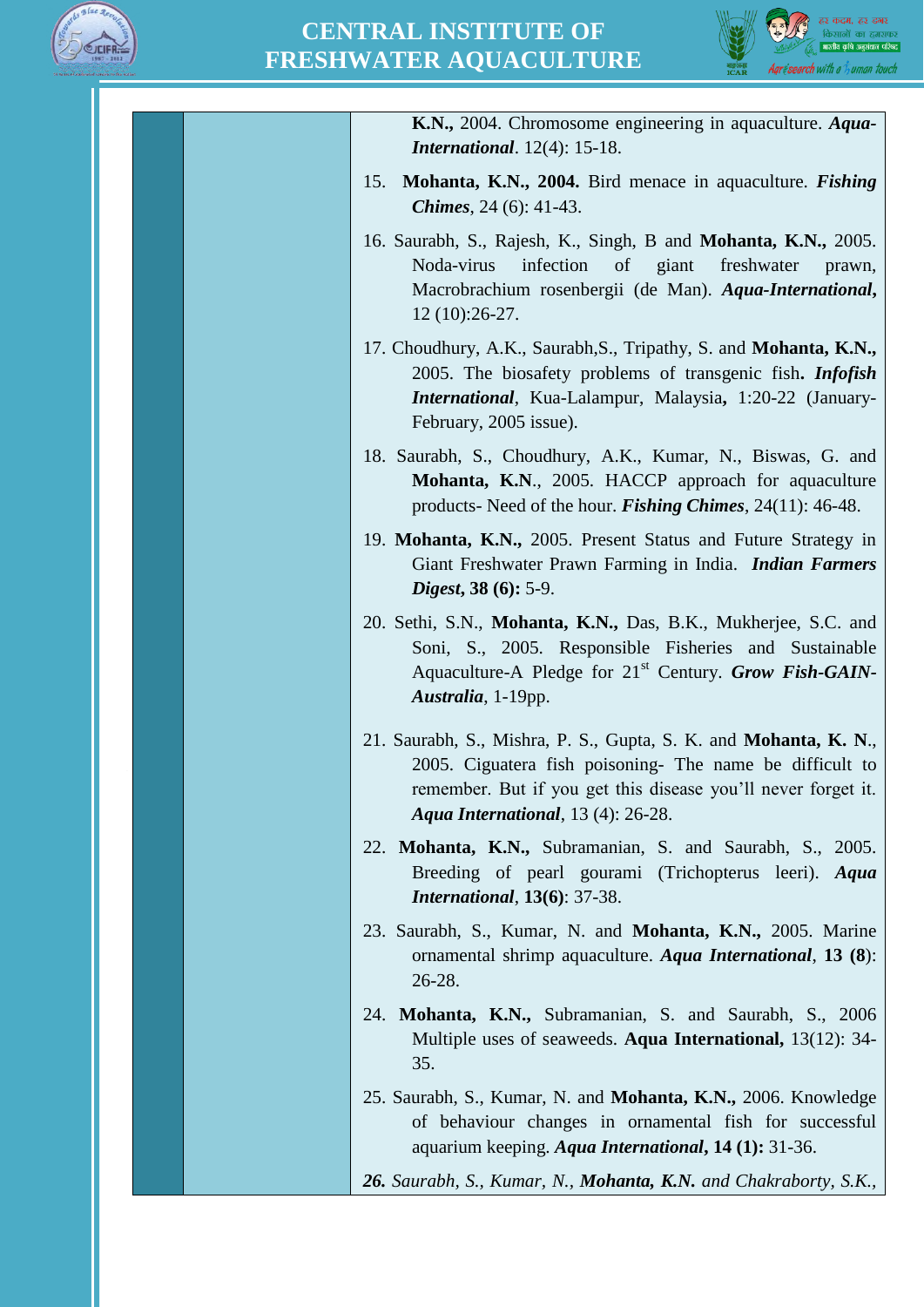



| 2006. Diseases of Spiny Lobsters: An Overview. Fishing<br><b>Chimes,</b> $26(2)$ : $41-45$ .                                                                                                                                                       |
|----------------------------------------------------------------------------------------------------------------------------------------------------------------------------------------------------------------------------------------------------|
| 27. Saurabh, S., Kumar, N., Choudhary, A.K., Kumar, V. and<br><b>Mohanta, K.N., 2007.</b> Parasitic diseases of cultured fishes –<br>Method of their prevention and treatment. Fishing Chimes,<br>$27(2):36-42.$                                   |
| 28. Saurabh, S., Kumar, N. and <b>Mohanta, K.N.,</b> 2006. Koi Herpes<br>Virus (KHV) in ornamental fish: a global problem. Accepted<br>for publication in Aqua Star.                                                                               |
| 29. Saurabh, S., Bhatnagar, D., Edward L. L. and Mohanta, K.N.,<br>2006. Fancy gold fish. <i>Aqua International</i> , <b>14 (5):</b> 26-30.                                                                                                        |
| 30. Shailesh Saurabh and K. N. Mohanta, 2006. Nutritional<br>disorders of fish with a special reference to ornamental fish:<br>An overview. Aqua International, 14 (7): 34-38.                                                                     |
| 31. Mohanta, K.N., Subramanian, S., Komarpant, N. and Saurabh,<br>S., 2007. The present status of seaweed industry in India and<br>the suggestions for its improvement in future with a global<br>perspective. Fishing Chimes, $26(10)$ : 157-158. |
| 32. Shailesh Saurabh Jena, J.K. and Mohanta, K.N., 2007. Nutrition<br>of freshwater ornamental fish. Aqua International, 14 (10):<br>30-33.                                                                                                        |
| 33. K.N.Mohanta and S.Subramanian, 2007. Mussel farming: An<br>emerging and promising commercial enterprise for Goa.<br>Navhind Times (Life Plus Section). Thursday May 24, 2007,<br>p 15.                                                         |
| 34. Mohanta, K.N., Subramanian, S. and Komarpant, N., 2008.<br>Alternate carp species for diversification of freshwater<br>aquaculture in India. Aquaculture Asia, XIII (1): 11-15.                                                                |
| 35. Mohanta, K.N. and Subramanian, S. (2008). Mastyaprakriya<br>karyosaleche ayojan, Gomantak Today (Konkani). 23 <sup>rd</sup><br><b>March 2008.</b>                                                                                              |
| 36. Mohanta and Subramanian (2008). A cruchy, flaky solution to<br>waste. Times of India. 23 <sup>rd</sup> March 2008.                                                                                                                             |
| 37. Saurabh, S., Choudhury, B. and Mohanta, K.N., 2009 Gene<br>transfer technology and production of fish:<br>Recent<br>developments. <i>Fishing Chimes</i> , 29(3): 15-23.                                                                        |
| 38. Sahu, B., Behera, B.K., Singh, S.D. and Mohanta, K.N., 2009.<br>Potential of molecular methods for seafood quality control.<br><b>Fishing Chimes, 29 (7): 37-39.</b>                                                                           |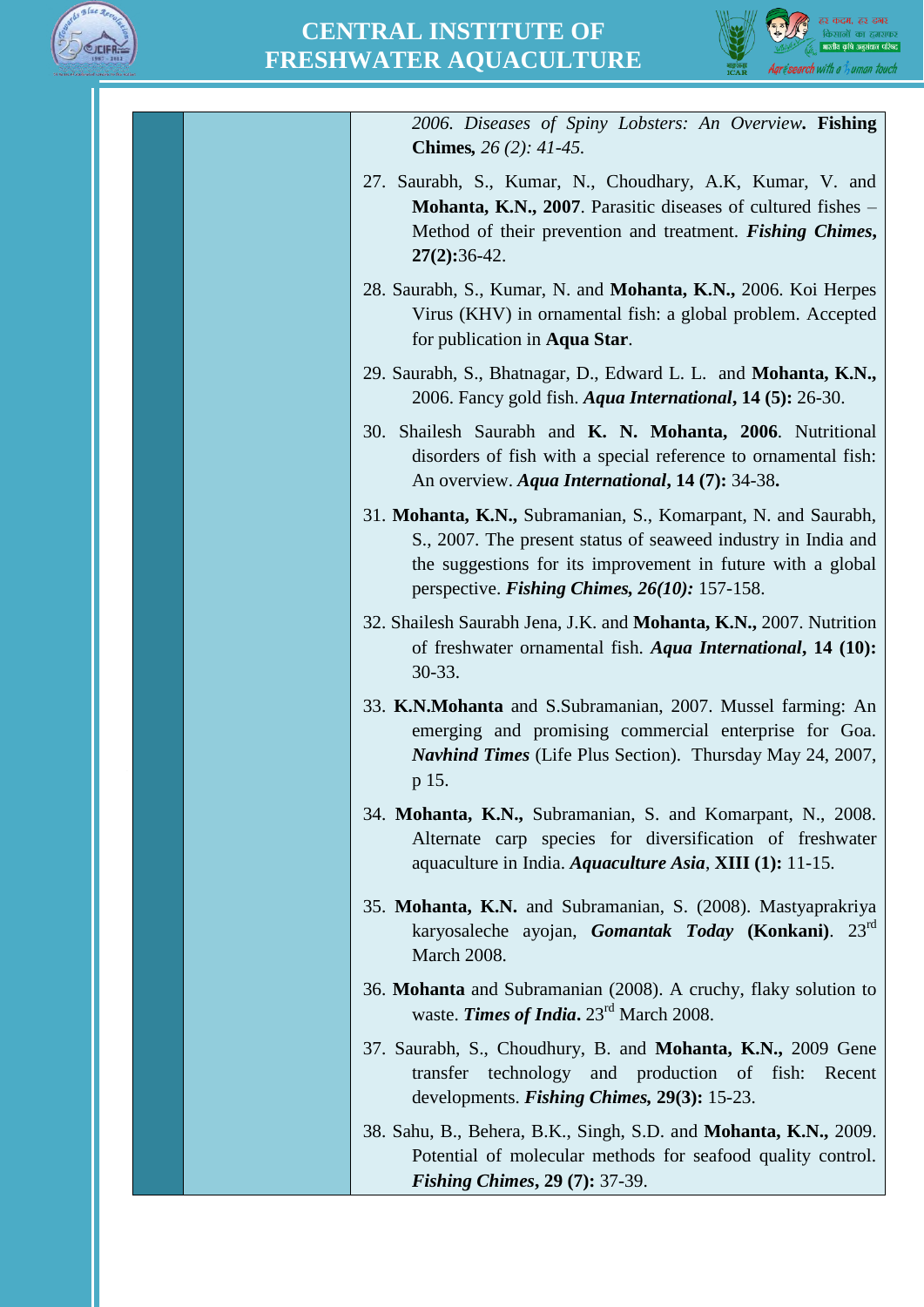



|   |                                                                       | 39. Sahu, B., Mohanta, K.N. and Nayak. A.K., 2010. Code of<br>Conduct for Responsible Fisheries: In an Indian Prospective.<br><i>Fishing Chimes, 30(8):</i> $18-20$ .                                                                                                                                                                                                                                         |  |  |  |  |  |  |
|---|-----------------------------------------------------------------------|---------------------------------------------------------------------------------------------------------------------------------------------------------------------------------------------------------------------------------------------------------------------------------------------------------------------------------------------------------------------------------------------------------------|--|--|--|--|--|--|
|   |                                                                       | 40. Rath, S.C., Mohanta, K.N. and Giri, S.S. (2011). Farmre<br>Machha Khadya Prastuti (in Oriya). <i>Minaloka</i> , 4: 11-13.                                                                                                                                                                                                                                                                                 |  |  |  |  |  |  |
|   |                                                                       | 41. Sahu, B., Patro, S., Sahu, R. and Mohanta, K.N., 2012. Fish: An<br>essential human dietary requirement-More so for women and<br>children. <i>Fishing Chimes</i> , $32$ (2): $36-38$ .                                                                                                                                                                                                                     |  |  |  |  |  |  |
|   |                                                                       | 42. Saurabh, S., Kumar, N., Kumar, V. and Mohanta, K. N., 2005.<br>Marine biotoxins associated with seafood poisoning: An<br>Overview. NAGA, A quarterly Journal from ICLARM,<br>Philippines (Communicated).                                                                                                                                                                                                  |  |  |  |  |  |  |
|   |                                                                       | 43. Saurabh, S., Mishra, P. S., Kunda, S. K. and Mohanta, K. N.<br>2006. Ciguatera poisoning: Scourge of seafood lovers.<br><b>Fishing Chimes</b> (Communicated).                                                                                                                                                                                                                                             |  |  |  |  |  |  |
|   |                                                                       | 44. Behera, B.K., Sahu, B., Singh, S.D. and <b>Mohanta, K.N.,</b> 2008<br>Molecular techniques in stock characterization. Aquaculture<br>Asia (Communicated.)                                                                                                                                                                                                                                                 |  |  |  |  |  |  |
| G | Seminars/<br>Symposium/<br>Workshop/<br><b>Conference</b><br>attended | Mohanta, K.N., 2007. Attended the Zonal Workshop on<br>1.<br>"Fisheries and Aquaculture Policy: Responsible Fisheries<br>and Sustainable Aquaculture Perspectives for West<br><b>Coasts of India".</b> Organized by Central Institute of Fisheries<br>Education, Mumbai in collaboration with ICAR Research<br>Complex for Goa, Goa and Department of Fisheries,<br>Government of Goa during 21-23 June 2007. |  |  |  |  |  |  |
|   |                                                                       | 2. Mohanta, K.N., 2007. Attended the Workshop on "Indian<br><b>Estuaries''</b> held at National Institute of Oceanography, Goa<br>on 25th June, 2007.                                                                                                                                                                                                                                                         |  |  |  |  |  |  |
|   |                                                                       | 3.<br>Mohanta, K.N., 2007. Participated in the Workshop on<br>"Intellectual Property Rights for Public R and D<br><b>Institutions''</b> organized by European Union-India Trade and<br>Investment Development Programme (TIDP) organized by<br>National Institute of Oceanography, Goa and Goa University,<br>Goa during 12-13 March, 2007.                                                                   |  |  |  |  |  |  |
|   |                                                                       | 4. Mohanta, K.N., 2007. Participated in the Seminar on "Current"<br>Trends in Drinking Water and Waste Water Analysis"<br>organized Merck Specialilities Private Limited, Mumbai on<br>3 <sup>rd</sup> March, .2007 at Hotel Fidalgo, Panjim, Goa, India.                                                                                                                                                     |  |  |  |  |  |  |
|   |                                                                       | Mohanta, K.N., 2007. Participated in the International<br>5.                                                                                                                                                                                                                                                                                                                                                  |  |  |  |  |  |  |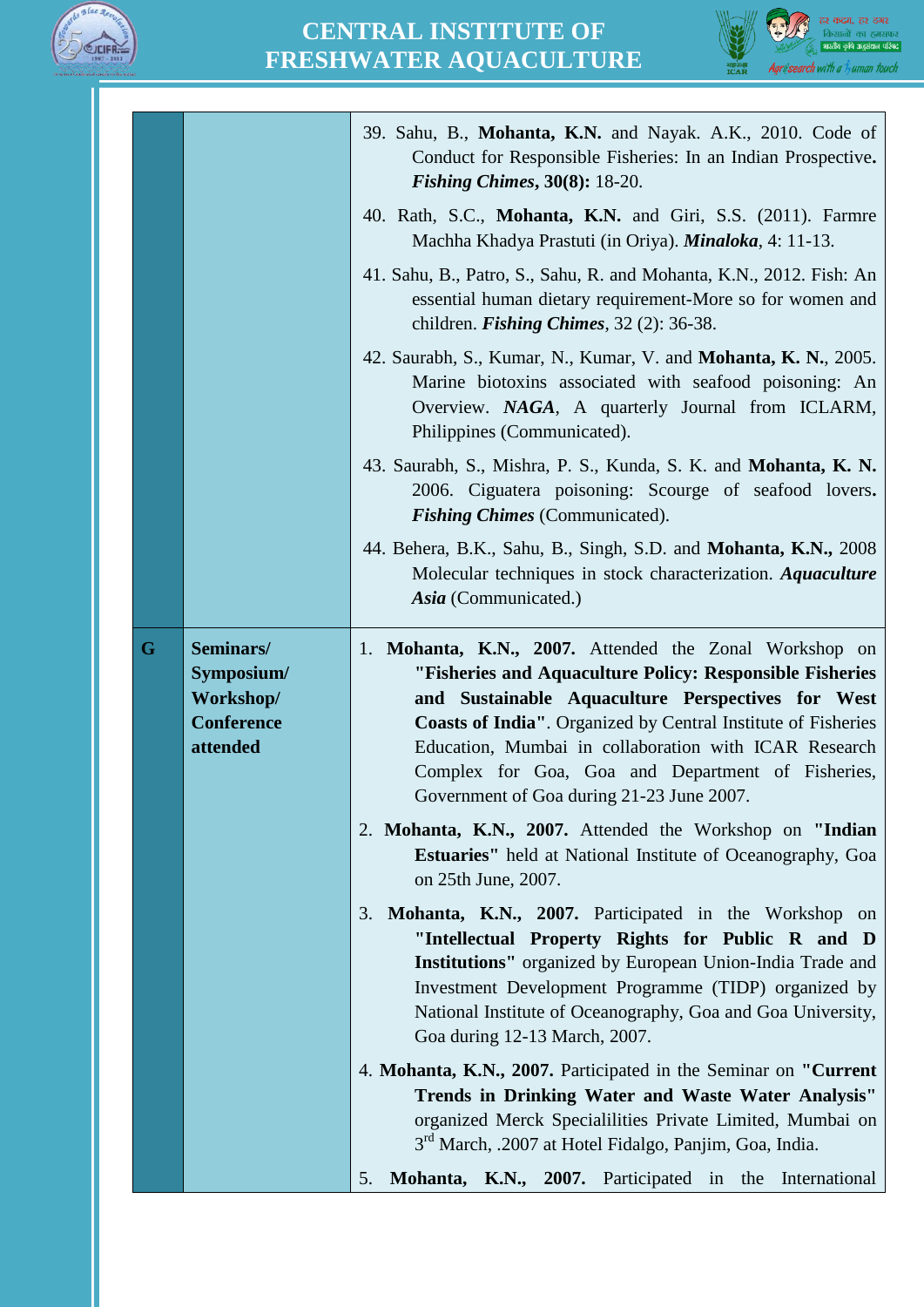



Symposium on **"New frontier in Marine Natural Product Research"** held at NIO, Dona Paula, Goa, India on 23rd February, 2007.

- 6. **Mohanta, K.N., 2006.** Participated in the **"International Symposium on Sustainable Fisheries Development for Food and Health Security"** organized by College of Fisheries, KVAFSU, Mangalore and College of Fisheries Alumni Association, Mangalore, India during 20-21 December, 2006.
- 7. **Mohanta, K.N., 2005.** Attended the Workshop on **Marine**  Biodiversity and Bioinformatics at NIO, Goa during 5-6<sup>th</sup> December 2005.
- 8. **Mohanta, K.N., 2005**. Regional Seminar on "**Antarctica Research: An Emerging Science",** Organized by Zoological Forum, PES College, Ponda and National Centre for Antarctica and Ocean Research, Headland Sada, Vasco, Goa during 21- 22<sup>nd</sup> August, 2005 at PES College, Farmagudi, Ponda.
- 9. **Mohanta, K.N., 2003.** Attended **"National Workshop Cum Training Programme on Application of Bioinformatics and Statistics in Aquaculture",** 4-7 February, 2003 held at CIFA, Bhubaneswar.
- 10. **Mohanta, K.N.**, **2002.** Attended "**National Workshop on Continuing Medical Education in Immunology"** conducted by the Regional Medical Research Centre (ICMR), Bhubaneswar on 26th November, 2002 on the eve of XXIX Annual Meeting of the Indian Immunology Society.
- 11. **Mohanta, K.N., 2000**. Summer Institute on **"Aquaculture Biotechnology",** Sponsored by Department of Biotechnology, Government of India, held at Central Institute of Freshwater Aquaculture, Kausalyaganga, Bhubaneswar, Orissa during 12th June- 3rd July, 2000.
- 12. **Mohanta, K.N., 2001**. National Symposium on **"Fishery Technologies and their Commercialization"** held at Central Institute of Fisheries Education during 11-12th January, 2001.
- 13. **Mohanta, K.N., 2000**. Workshop on **"Sustainable Fishery Management in Goa"** held at National Institute of Oceanography, Dona Paula, Goa during 11-12th October, 2000.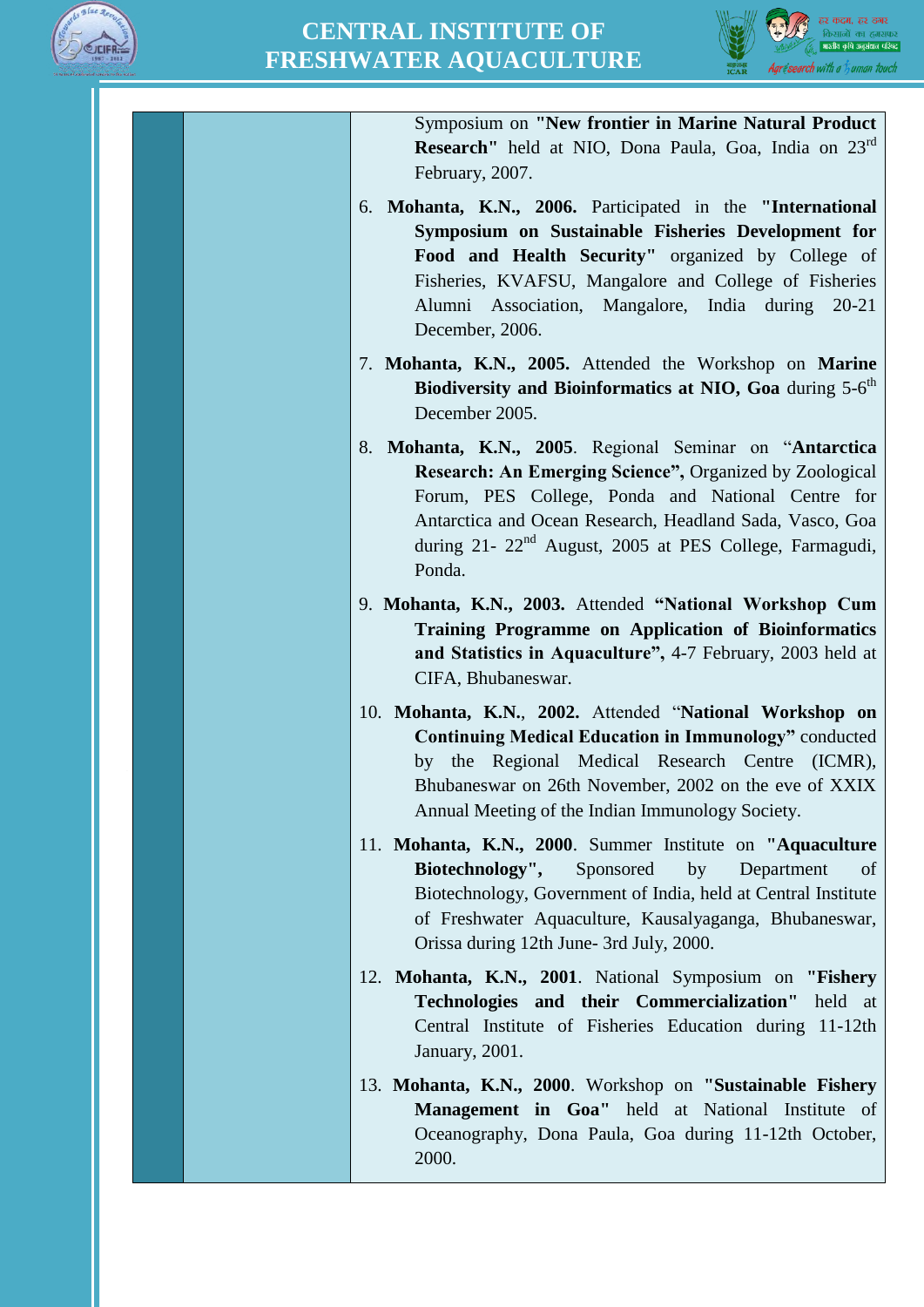



| 14. Mohanta, K.N., 2007. Presented a paper on "Changing need of<br>fish nutrition research in India" in the Nutrition Network<br>meeting organized by DDF (Fishery), ICAR New Delhi at<br>NAAS Complex, Pusa, New Delhi during 21-22 August,<br>2007.                                                                                  |
|----------------------------------------------------------------------------------------------------------------------------------------------------------------------------------------------------------------------------------------------------------------------------------------------------------------------------------------|
| 15. Mohanta, K.N., 2008. Attended "Brain Storming Meet on<br>Aquaculture 2025: Challenges<br>and<br>Opportunities"<br>organized by Central Institute of Freshwater Aquaculture,<br>Association<br>of<br>Bhubaneswar<br>and<br>Aquaculturists,<br>Bhubaneswar on 07-08 June 2008 and deliberated in the<br>discussion                   |
| 16. Mohanta, K.N., 2008. Attended the workshop on "Idea<br>Generation in Aquaculture Biotechnology" organized by<br>CIFE, Mumbai during 28-29 August 2008 (Sponsored by<br>Department of Biotechnology, Government of India, New<br>Delhi) and presented a paper on "Research need on fish<br>nutrition in relation to biotechnology". |
| 17. Mohanta, K.N., 2011. Attended the "National Workshop on<br>Portable FRP Carp Hatchery Technology" held at CIFA,<br>Bhubaneswar during 11-13 <sup>th</sup> July, 2011.                                                                                                                                                              |
| Mohanta, K.N., 2011. Attended the "International<br>18.<br>Brainstorming Meet on Recent Advances of Fish<br>Reproductive Physiology" held at CIFA, Bhubaneswar on<br>$16^{th}$ August, 2011.                                                                                                                                           |
| 19. Mohanta, K.N., 2011. Attended the "National Workshop and<br>Stakeholders Meet on Fish Feeds" held<br>at CIFA,<br>Bhubaneswar during 1-2 November, 2011.                                                                                                                                                                            |
| 20. Mohanta, K.N., 2012. Attended the "99 <sup>th</sup> Indian Science<br>Congress" held at KIIT University, Bhubaneswar during 3-7<br>January, 2012.                                                                                                                                                                                  |
| 20. Mohanta, K.N., 2012. Attended the "National Workshop on<br>Aquaculture: Fish for Billion" organized by CIFA,<br>Bhubaneswar during 16-17 March 2012                                                                                                                                                                                |
| Mohanta, K.N., 2012. "National Consultation<br>21.<br>and<br>Stakeholder Workshop" held at CIFA, Bhubaneswar on<br>$30th$ January 2012.                                                                                                                                                                                                |
|                                                                                                                                                                                                                                                                                                                                        |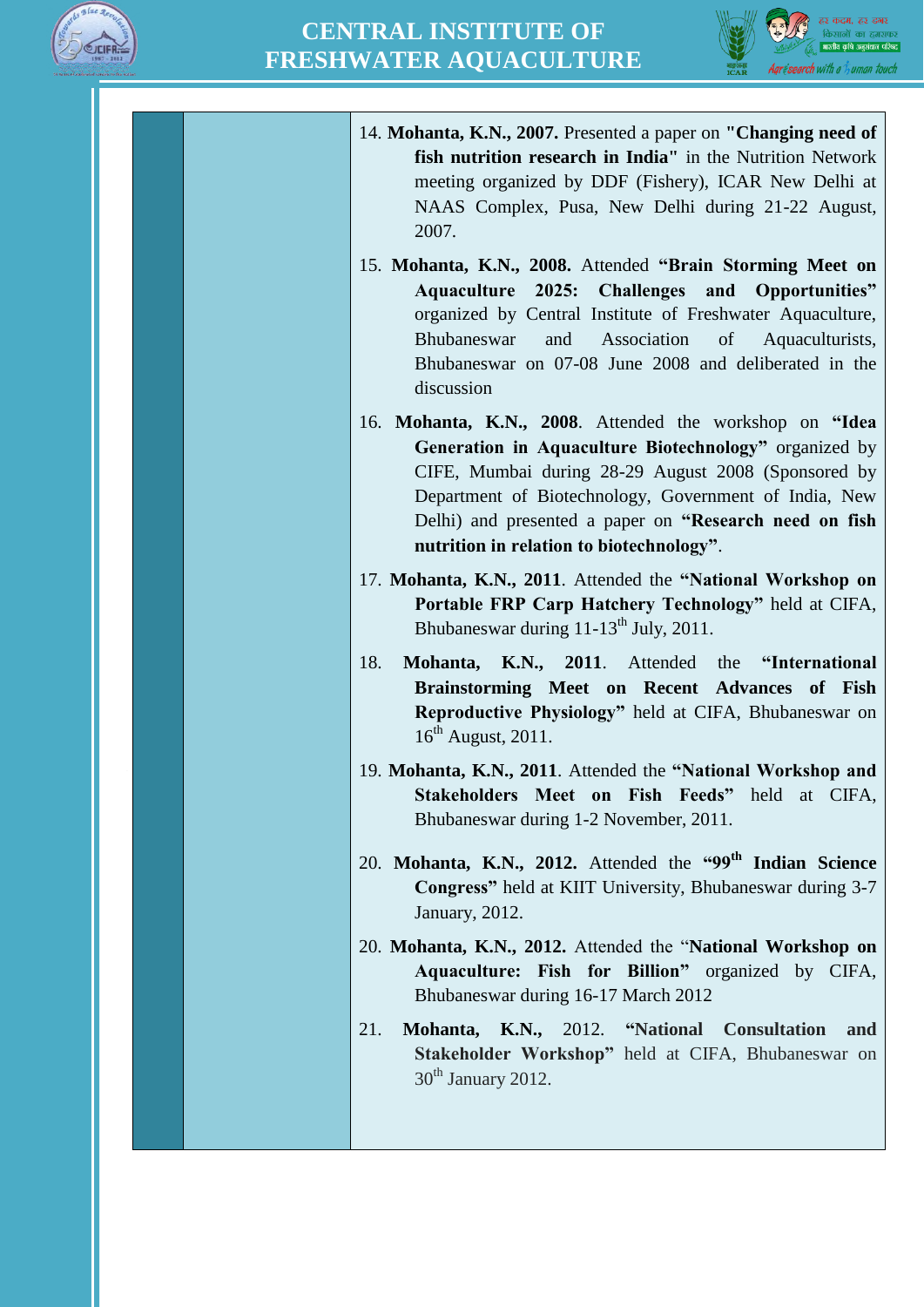



| Editor of the books/<br>reports/documents | "CIFA Vision 2030" (Edited by P. K. Mukhopadhyay, P. Das, B.R.<br>1.<br>Pillai, P. C. Das, K.N. Mohanta, H.K. De, M. Samanta, N.K.<br>Barik and P.L. Lalrinsanga), 2011, 34 p                                                 |
|-------------------------------------------|-------------------------------------------------------------------------------------------------------------------------------------------------------------------------------------------------------------------------------|
|                                           | A book on "CIFA: 25 Years of Freshwater Aquaculture Research"<br>2.<br>(Editors: P.K. Sahoo, J. Mohanty, P.C. Das, K.N.Mohanta and<br>N.K.Barik), 2012, 195p.                                                                 |
|                                           | Proceedings of "National Workshop and Stakeholder Meet on Fish<br>3.<br>Feeds" (Editors: K.N.Mohanta, S.C.Rath, Ashish Saha, B.N.Paul,<br>S.K.Sahoo and S.S.Giri), 2012, 20p.                                                 |
|                                           | Proceedings of the "International Brainstorming Meet on Recent<br>4.<br>Advances in Fish Reproductive Physiology" (Editors: Ashis Saha,<br>S.C.Rath, K.N.Mohanta, C. Devaraj, S.S. Giri), 2012, 24p.                          |
|                                           | 5.<br>"Nutrition of Common Freshwater Ornamental Fishes" (Editors:<br>K.N.Mohanta and S. Subramanian), Technical Bulletin No., 27,<br>2011, ICAR Research Complex for Goa, Goa, 55p.                                          |
|                                           | A book on "Application of Solid State Fermentation Technology in<br>6.<br>Aquaculture" (Editors: O.A. Sogbesan, K.N.Mohanta, P.K.Sahoo,<br>G. Mitra and P. Jayasankar), 136p.                                                 |
|                                           | Proceedings pf "National Consultation and Stakeholders Meet for<br>7.<br>Developing XIIth Five Year Plan of CIFA" (Editors: N.K.Barik,<br>K.N.Mohanta, S. Adhikari and P. Jayasankar), 2012, 20p.                             |
|                                           | 8.<br>A book on "Feed Ingredient Resources and Farm Made Aquafeeds"<br>in India" (Editors: S.N.Mohanty, K.N.Mohanta, S.C.Rath, A. Ali<br>and S.S. Giri), 2012, 78p (In Press).                                                |
|                                           | "Farm Made Fish Feeds" (Editors: S.C. Rath, K.N. Mohanta, and<br>9.<br>S.S. Giri), Booklet No. 6, CIFA, Bhubaneswar, 2011, 10p.                                                                                               |
|                                           | 10. "Machha Chasa Pain Khadya" (in Oriya) (In English: Feed for Fish<br>Culture) (Editors: (S.C. Rath, K.N. Mohanta, and S.S. Giri),<br>Booklet No. 3, CIFA, Bhubaneswar, 2011, 10p.                                          |
|                                           | 11. Breeding of Goldfish (Editors: K.N. Mohanta, S. Subramanian, N.<br>Komarpant and A.V.Nirmale), Technical Bulletin No. 16, 2008,<br>ICAR Research Complex for Goa, Ela, Old Goa, Goa, 15 p.                                |
|                                           | 12. Rice-fish Integrated Farming Systems for Low-lying Fields<br>(Editors: S.Subramanian, B.L. Manjunath and K.N. Mohanta,<br>2000), Technical Folder No. 24, 2000, ICAR Research complex for<br>Goa, Ela, Old Goa, Goa, 12p. |
|                                           | 13. Bibliography of Fish Nutrition Research in India (Compiled by<br>K.N.Mohanta and I. Joseph), 65p, 2008.                                                                                                                   |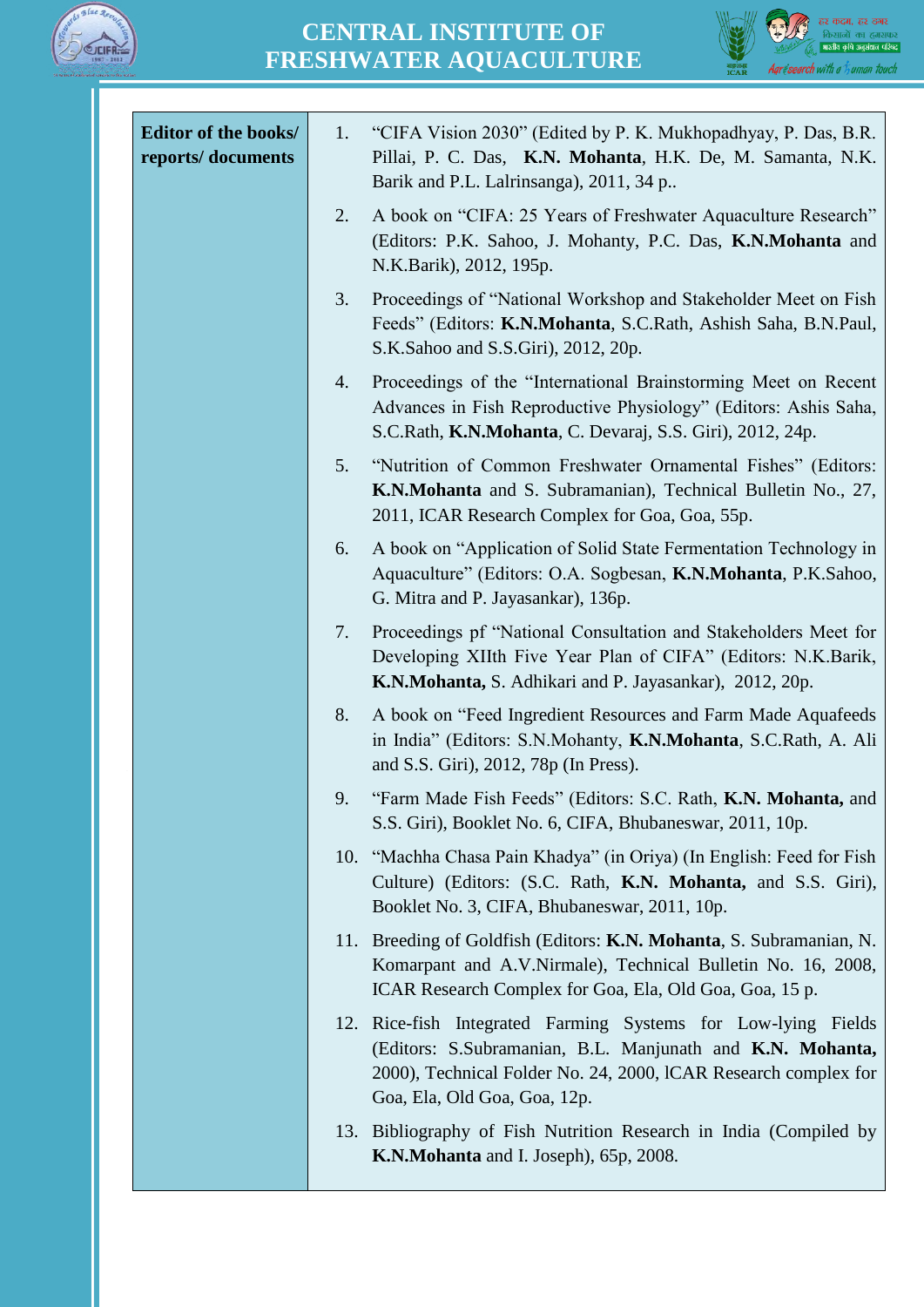



|                                                        | 14. A Technical Note on Ornamental Fish Farming (Prepared by<br>K.N.Mohanta, S. Subramanian and A.V. Nirmale), ICAR Research<br>Complex for Goa, 1999, 13p.                                                                                                                                                                                                                                                                           |
|--------------------------------------------------------|---------------------------------------------------------------------------------------------------------------------------------------------------------------------------------------------------------------------------------------------------------------------------------------------------------------------------------------------------------------------------------------------------------------------------------------|
| Seminar/<br>Symposium/<br>Workshop, etc.,<br>organized | 1. Organized "Shrimp Farmers Meet" at Benaulim, Goa on 23rd<br>February, 2006 in collabotation with Brackishwater Fisheries<br>Development Agency, Government of Goa, Goa.<br>2. Organizeed a workshop on "Marine Fishery Resources and<br>Exploitation Along Goa Coast" at Brittona Riverside, Brittona,<br>Bardez, Goa on 21 <sup>st</sup> February, 2006 in collaboration with Fishery<br>Survey of India, Margao Zonal Base, Goa. |
|                                                        | 3. Organized Zonal Workshop on "Fisheries and Aquaculture Policy:<br><b>Responsible Fisheries and Sustainable Aquaculture Perspectives</b><br>for West Coasts of India" in collaboration with Central Institute of<br>Fisheries Education, Mumbai in collaboration and Department of<br>Fisheries, Government of Goa during 21-23 June 2007.                                                                                          |
|                                                        | 4. Conducted three days training-cum-workshop on "Value addition of<br>diversified fish/prawn products" organized by the Fishery Science<br>Section of the Institute in collaboration with Central Institute of<br>Fisheries Institute, Mumbai and KVK of the Institute during 21-23 <sup>rd</sup><br>February, 2007.                                                                                                                 |
|                                                        | 5. Organized a three days training-cum-workshop for the farmers,<br>entrepreneurs and extension functionaries on "Value added and<br>specialty fish/ prawn products" in collaboration with CIFT, Kochi;<br>KVKs, North and South Goa and BFDA, Goa in March 2008.                                                                                                                                                                     |
|                                                        | 6. Organized the "Brackishwater Aqua Farmers Meet" in collaboration<br>with CIBA, Chennai at ICAR Research Complex for Goa, Goa, on<br>25.11.2009.                                                                                                                                                                                                                                                                                    |
|                                                        | 7. Helped as Local Organizer for the "Expert Consultation on Marine"<br>Biotechnology and Biodiversity Conservation" organized by<br>National Bureau of Fish Genetics Reseach, Lucknow on 21-22 April<br>2910.                                                                                                                                                                                                                        |
|                                                        | 8. Organising Secretary, "National Workshop and Stakeholders Meet<br>on Fish Feeds" held at CIFA, Bhubaneswar, India during 1-2<br>November 2011.                                                                                                                                                                                                                                                                                     |
|                                                        | 9. Co-organizing Secretary, "International Brainstorming Meet on<br>Recent Advances of Reproductive Physiology" held at CIFA,<br>Bhubaneswar, India on 16 <sup>th</sup> August 2011.                                                                                                                                                                                                                                                  |
|                                                        | 10. Organising Secretary, "Application of Solid State Fermentation<br>Technology in Aquaculture" at CIFA, Bhubaneswar, India on 29 <sup>th</sup><br>May 2012.                                                                                                                                                                                                                                                                         |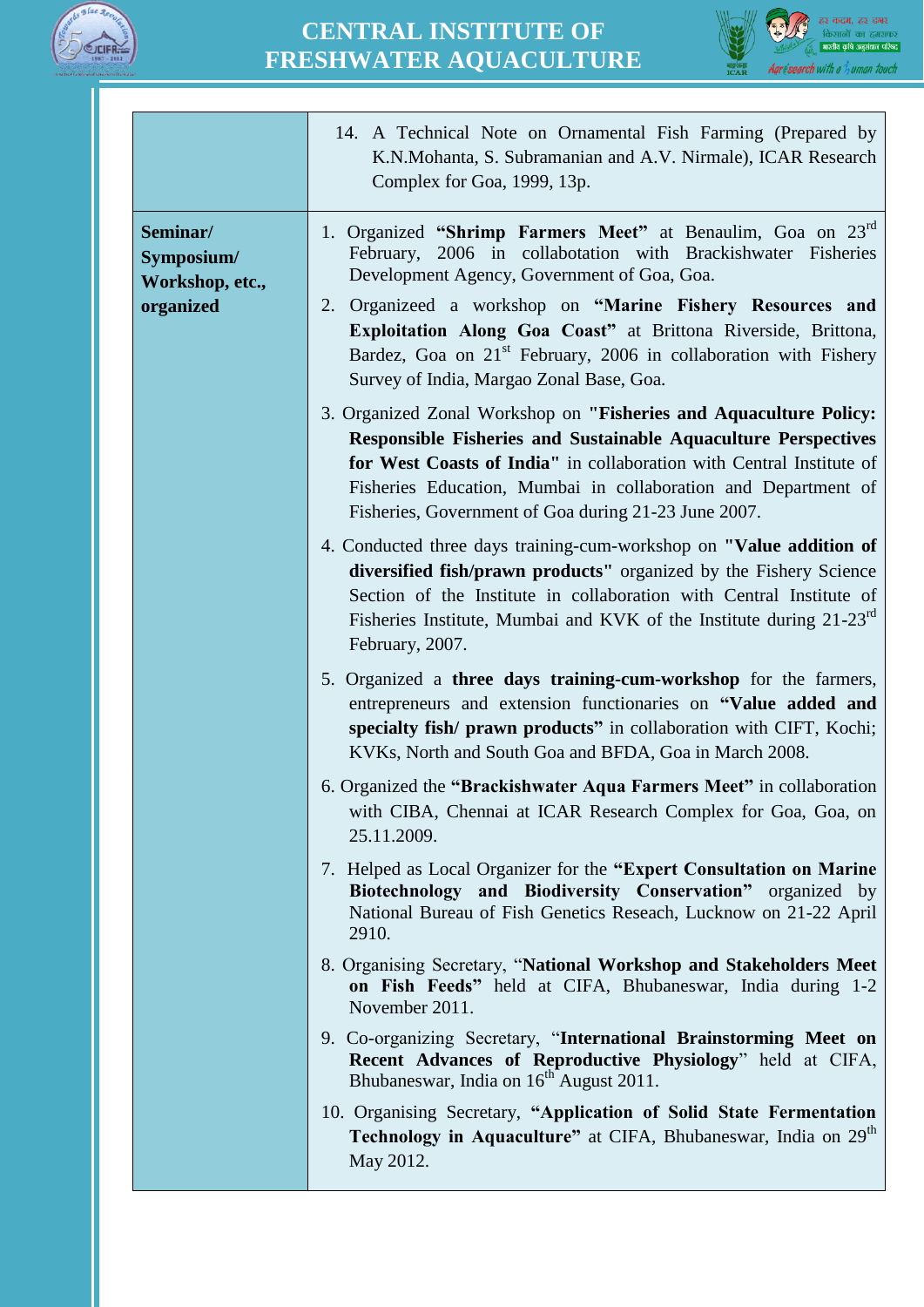



#### **Training programmes organized**

| <b>Title of the training</b><br>programme                                                                                                                                                                                                                          | Year                                       | <b>Duration</b>        | <b>Number of</b><br>beneficiaries | Coordinator/<br>associated                         |
|--------------------------------------------------------------------------------------------------------------------------------------------------------------------------------------------------------------------------------------------------------------------|--------------------------------------------|------------------------|-----------------------------------|----------------------------------------------------|
| Training on site selection,<br>fish farm designing and<br>construction of fish based<br>integrated farming system                                                                                                                                                  | 1998                                       | 2 days                 | 30                                | Associated and served<br>as a resource person      |
| A training programme on<br>"Rice-fish integration: a<br>technology concept in<br>Goa".                                                                                                                                                                             | $11th$ June,<br>1999                       | 1 day                  | 20                                | Associated                                         |
| Training on "Aquarium fish<br>rearing and fabrication of<br>aquarium tanks"                                                                                                                                                                                        | $13 - 14$<br>March,<br>2000                | 2 days in<br>each time | 20                                | Coordinated and<br>served as a resource<br>person  |
|                                                                                                                                                                                                                                                                    | 29-30<br>January,<br>2001                  |                        | 10                                |                                                    |
|                                                                                                                                                                                                                                                                    | 2-3 March,<br>2001                         |                        | 20                                |                                                    |
| Training progamme on<br>"Commercial Fish<br><b>Farming Technologies in</b><br>India" in collaboration with<br><b>Brackishwater Fisheries</b><br>Development Agencies,<br>Directorate of Fisheries,<br>Government of Goa at Saint<br>Xavier College, Mapusa,<br>Goa | $19-27$ <sup>th</sup><br>February,<br>2008 | 8 days                 | 45                                | Coordinated and<br>served as a resource<br>person. |
| Training programme was<br>organized on "Ornamental<br>fish rearing and aquarium<br>management"                                                                                                                                                                     | 28-29<br>March,<br>2007                    | 2 days                 | 40                                | Coordinated and<br>served as a resource<br>person  |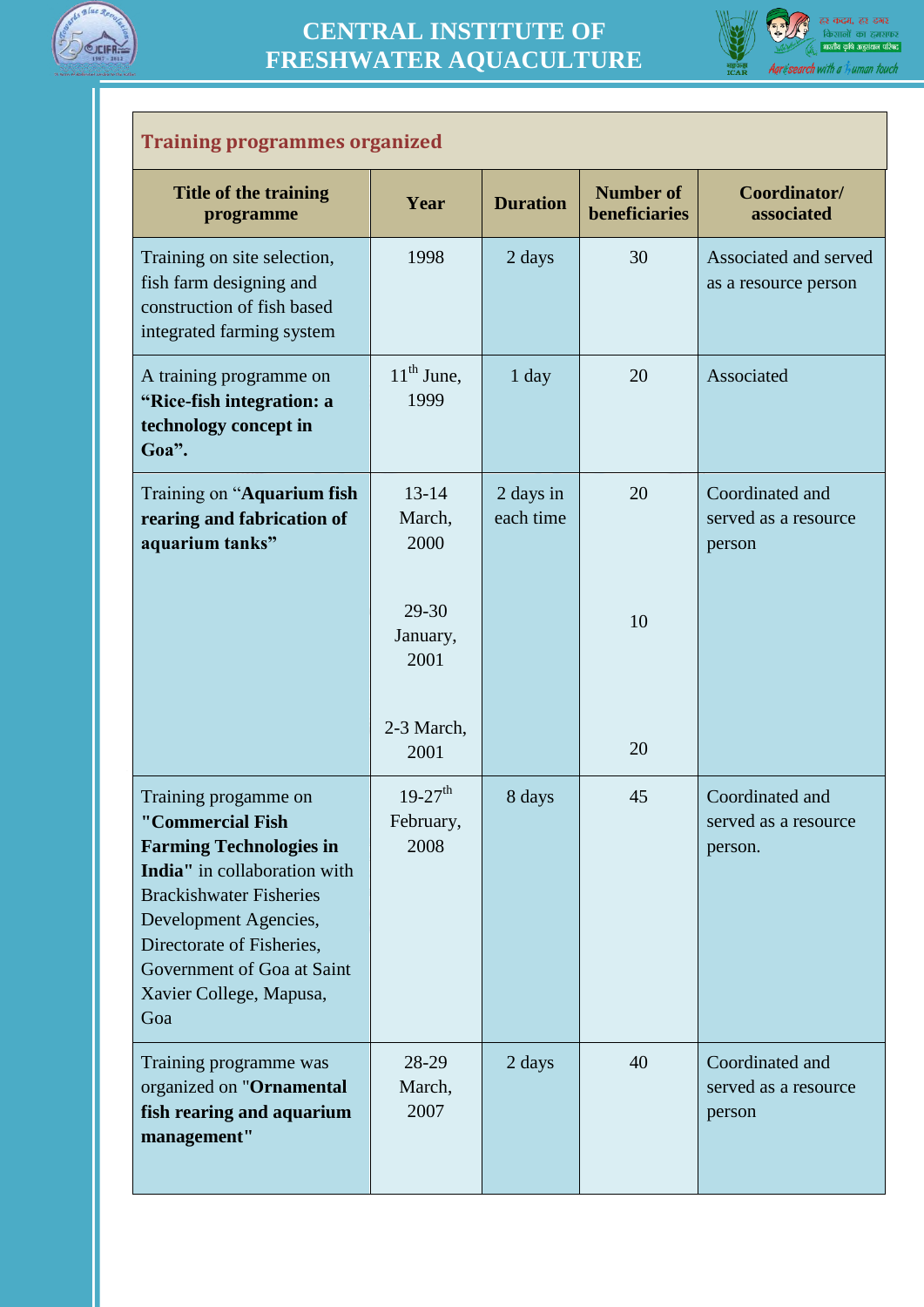



| Training-cum-lecture on<br>"Economically viable fish<br>farming technologies" for<br>the Scientists-Extension<br>Workers-Farmers interphase<br>meeting                                                                                                                                     | $16^{th}$ July<br>2007               | $1$ day | 50 | Associated and served<br>as a resource person                                                                                                                                        |
|--------------------------------------------------------------------------------------------------------------------------------------------------------------------------------------------------------------------------------------------------------------------------------------------|--------------------------------------|---------|----|--------------------------------------------------------------------------------------------------------------------------------------------------------------------------------------|
| <b>Training on "Diversified</b><br>fish products"                                                                                                                                                                                                                                          | $21 - 23^{rd}$<br>February<br>2008   | 3 days  | 26 | Coordinated in<br>collaboration with<br>BFDA, Goa                                                                                                                                    |
| Training on "Prospect of<br>mussel culture in Goa"                                                                                                                                                                                                                                         | 20 <sup>th</sup><br>February<br>2008 | $1$ day | 40 | Associated with<br><b>BFDA, Government</b><br>of Goa and served as a<br>resource person                                                                                              |
| Training programme cum<br>workshop on "Alternative<br>to Brackishwater Shrimp<br>Culture" organized by<br><b>Brackishwater Fisheries</b><br>Development Agency and<br><b>Goa Chambers of Commerce</b><br>and Industries held at Goa<br><b>Chambers of Commerce and</b><br>Industry, Panaji | 27.03.2008                           | $1$ day | 50 | Coordinated with<br><b>BFDA, Government</b><br>of Goa.                                                                                                                               |
| Workshop cum training<br>programme on "Value"<br>addition of diversified fish<br>products".                                                                                                                                                                                                | $21 - 23^{rd}$<br>February,<br>2007  | 3 days  | 26 | Organized in<br>collaboration with<br>Harvest and Post-<br><b>Harvest Division of</b><br>CIFE, Mumbai and<br>Home Science Wing<br>of KVK, ICAR<br><b>Research Complex for</b><br>Goa |
| Training Cum Workshop on<br>"Value added fish and<br>specialty products".                                                                                                                                                                                                                  | $11 - 13^{th}$<br>March 2008         | 3 days  | 30 | Coordinated and<br>organized in<br>collaboration with<br>CIFT, Kochi                                                                                                                 |
| Training on "Farm made<br>fish feed preparation and                                                                                                                                                                                                                                        | $18th$ June<br>2010                  | $1$ day | 16 | Coordinated                                                                                                                                                                          |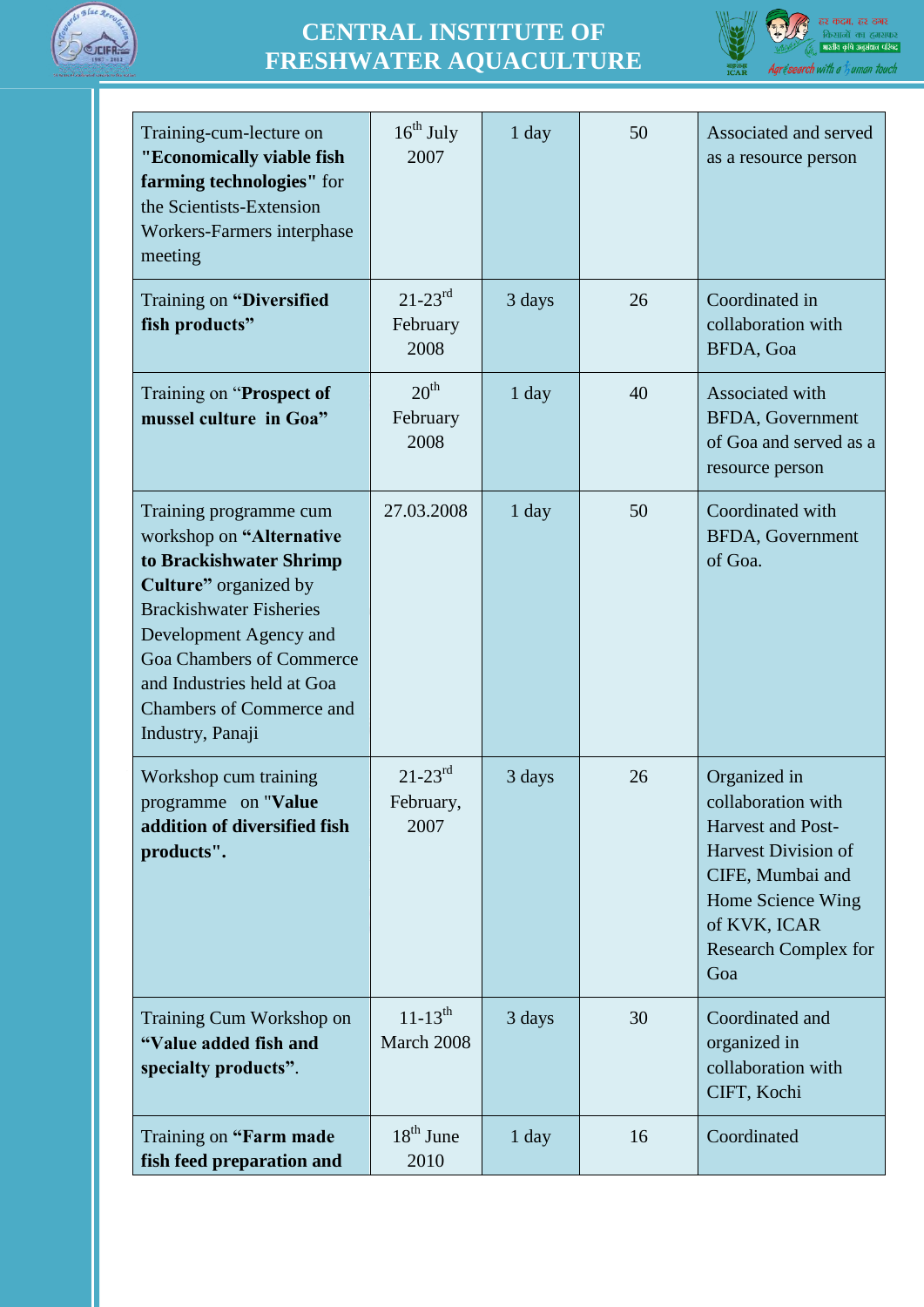



| demonstration" to the<br>farmers at Puba, Puri district,<br>Orissa                                                                                                                                                                              |                                         |         |     |                                                                                                                                                                                  |
|-------------------------------------------------------------------------------------------------------------------------------------------------------------------------------------------------------------------------------------------------|-----------------------------------------|---------|-----|----------------------------------------------------------------------------------------------------------------------------------------------------------------------------------|
| Training on "Farm made<br>fish feed preparation and<br>demonstration" and<br>"Integrated farming system<br>of fish and live stock" to the<br>farmers at Narijanga,<br>Cuttack district, Orissa                                                  | $20^{th}$ July<br>2010                  | $1$ day | 40  | Coordinated and the<br>training was<br>conducted in<br>collaboration with<br><b>CRRI, Cuttack</b>                                                                                |
| Training on "Farm made<br>fish feed preparation and<br>its use" to the farmers at<br>Betnoti, Mayurbhanj district,<br>Orissa                                                                                                                    | 2 <sup>nd</sup><br>November<br>2010     | 1 day   | 46  | Coordinated and the<br>training was<br>conducted in<br>collaboration with<br><b>Dhan Foundation</b><br>(a local NGO involved<br>in agriculture<br>development in that<br>region) |
| Training on " <b>Farm made</b><br>fish feed and its use" to the<br>farmers at Goa, Puri district,<br>Orissa                                                                                                                                     | $9th$ March<br>2011                     | $1$ day | 71  | Coordinated                                                                                                                                                                      |
| Training programme on<br>"Fish Nutrition and<br><b>Feeding of Fish</b> " to the<br>farmers at Indol Kusiary,<br>Puri                                                                                                                            | 28 <sup>th</sup> April<br>2012          | $1$ day | 200 | Coordinated                                                                                                                                                                      |
| Training on "Farm Made<br><b>Feed Preparation and</b><br>Feeding of Fish" to the<br>farmers at Rajkanika,<br>Kendrapara District, Orissa<br>in collaboration with<br><b>National Agricultural Bank</b><br>for Rural Development,<br>Bhubaneswar | $26th$ June<br>2012                     | $1$ day | 50  | Coordinated                                                                                                                                                                      |
| Training on "Personality"<br>Development and Softskills"                                                                                                                                                                                        | $16^{th} - 19^{th}$<br><b>JULY 2012</b> | 4 days  | 20  | Organized under the<br>HRD programme of                                                                                                                                          |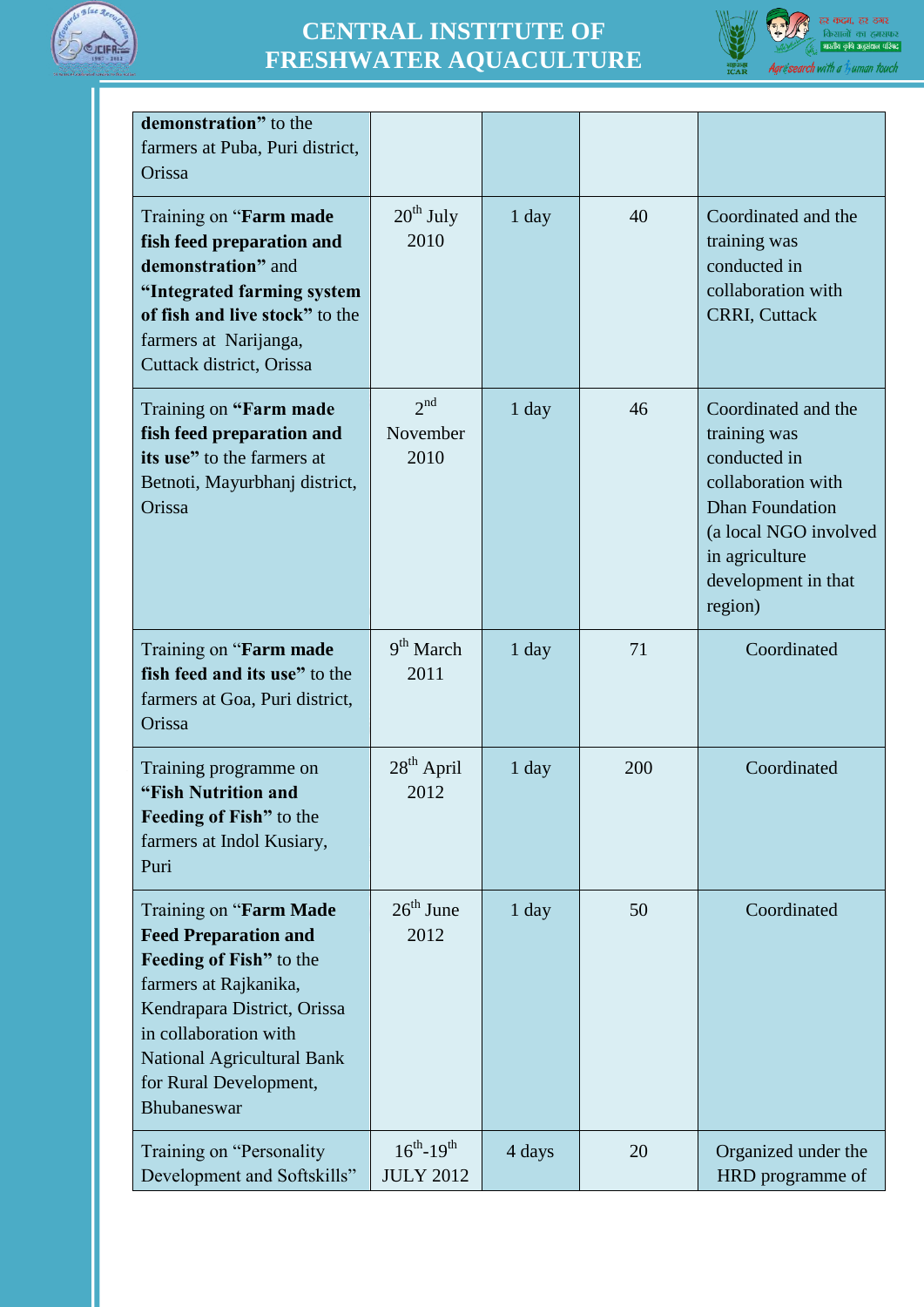



| for the Scientists and the  |  | the Institute. |
|-----------------------------|--|----------------|
| Technical Officers of CIFA, |  |                |
| <b>Bhubaneswar</b>          |  |                |
|                             |  |                |

| <b>Research project handled</b> |                                                                                                                                                        |                                |                                   |
|---------------------------------|--------------------------------------------------------------------------------------------------------------------------------------------------------|--------------------------------|-----------------------------------|
|                                 | Title of the project                                                                                                                                   | <b>Budget</b><br>(in Lakh INR) | <b>Funding agency</b>             |
| 1)                              | Formulation of low-cost feed for<br>fish and shellfish using locally<br>available feed ingredients (Principal<br>Investigator: PI).                    | 19.24                          | ICAR, New Delhi (Institute based) |
| 2)                              | <b>Nutrient</b><br>requirement,<br>feed<br>formulation<br>and<br>raising<br><b>of</b><br>broodstock of commonly (PI).                                  | 33.46                          | ICAR, New Delhi (Institute based) |
| 3)                              | Use of neem-based pesticides in the<br>eradication of weed and predatory<br>fishes (as Co-PI)                                                          |                                | ICAR, New Delhi (Institute based) |
| 4)                              | Rice freshwater prawn integrated<br>culture (as Co-Principal<br><b>Investigator: Co-PI).</b>                                                           |                                | ICAR, New Delhi (Institute based) |
| 5)                              | Production enhancement studies<br>rabbit-fish<br>under<br>integrated<br>$system (Co-PI)$                                                               |                                | ICAR, New Delhi (Institute based) |
| 6)                              | Studies on culture production of<br>live-feeds, Spirulina and Moina<br>evaluation<br>for<br>feeding<br>and<br>important ornamental fishes (Co-<br>PI). | 11.70                          | ICAR, New Delhi (Institute based) |
| 7)                              | Digitalized database of aquatic<br>and fisheries resources for Goa<br>$(Co-PI)$ .                                                                      | 6.50                           | ICAR, New Delhi (Institute based) |
| 8)                              | Freshwater ornamental fish seed<br>production (Co-PI).                                                                                                 | 14.42                          | ICAR, New Delhi (Institute based) |
|                                 | 9) Outreach activity on fish feed (as Co-<br>$\rm{PD}$                                                                                                 | 103.6                          | ICAR, New Delhi (Institute based) |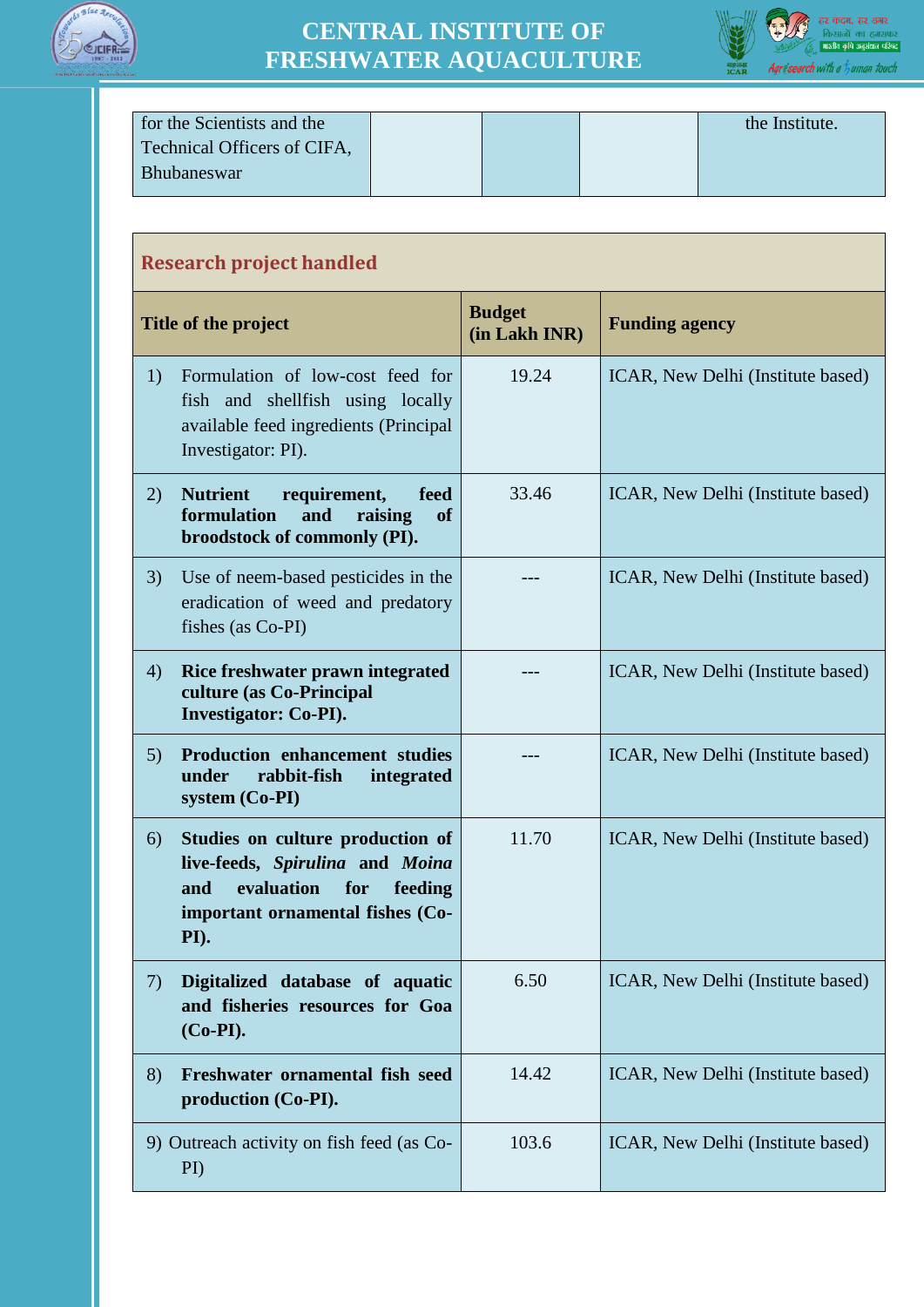



| 10) Use of non-conventional fish feed<br>ingredients (as Co-PI)                                                                                                                                                               | 30.07 | ICAR, New Delhi (Institute based) |
|-------------------------------------------------------------------------------------------------------------------------------------------------------------------------------------------------------------------------------|-------|-----------------------------------|
| 11) Multi-species farming of major and<br>medium carps for diversification<br>and production enhancement (as<br>$Co-PI$                                                                                                       | 35.0  | ICAR, New Delhi (Institute based) |
| 12) Assessment<br>compensatory<br>on<br>its<br>chemical<br>growth<br>and<br>and<br>biochemical changes in carp due to<br>restricted feeding and refeeding (as<br>$\rm{PD}$                                                    | 36.30 | ICAR, New Delhi (Institute based) |
| 13) Prevalence<br>and<br>persistence<br>of<br>public health significance from the<br>culture<br>fisheries<br>and<br>capture<br>environment                                                                                    | 38.9  | ICAR, New Delhi (Institute based) |
| 14) Agro-eco-tourism: Promotion and<br>popularization                                                                                                                                                                         | 15.1  | ICAR, New Delhi (Institute based) |
| 15) Survey, quantification, conversion<br>and utilization of fish by-catch and<br>processing<br>feed<br>wastes<br><b>as</b><br>ingredients<br>formulation<br>for<br>of<br>nutritionally balanced cost-effective<br>fish diets | 6.25  | ICAR, New Delhi (Institute based) |
| 16) Colour development in freshwater<br>ornamental fish through dietary and<br>environmental interventions.                                                                                                                   | 18.35 | ICAR, New Delhi (Institute based) |
| Study on the present status of<br>17)<br>mussel resources, their production<br>methods, nutrient composition and<br>market in Goa.                                                                                            | 13.75 | ICAR, New Delhi (Institute based) |
| 18) Performance of stunted growth carp<br>fingerling<br>estimation<br>and<br>of<br>compensatory<br>growth<br>under<br>laboratory and field condition.                                                                         | 35.5  | ICAR, New Delhi (Institute based) |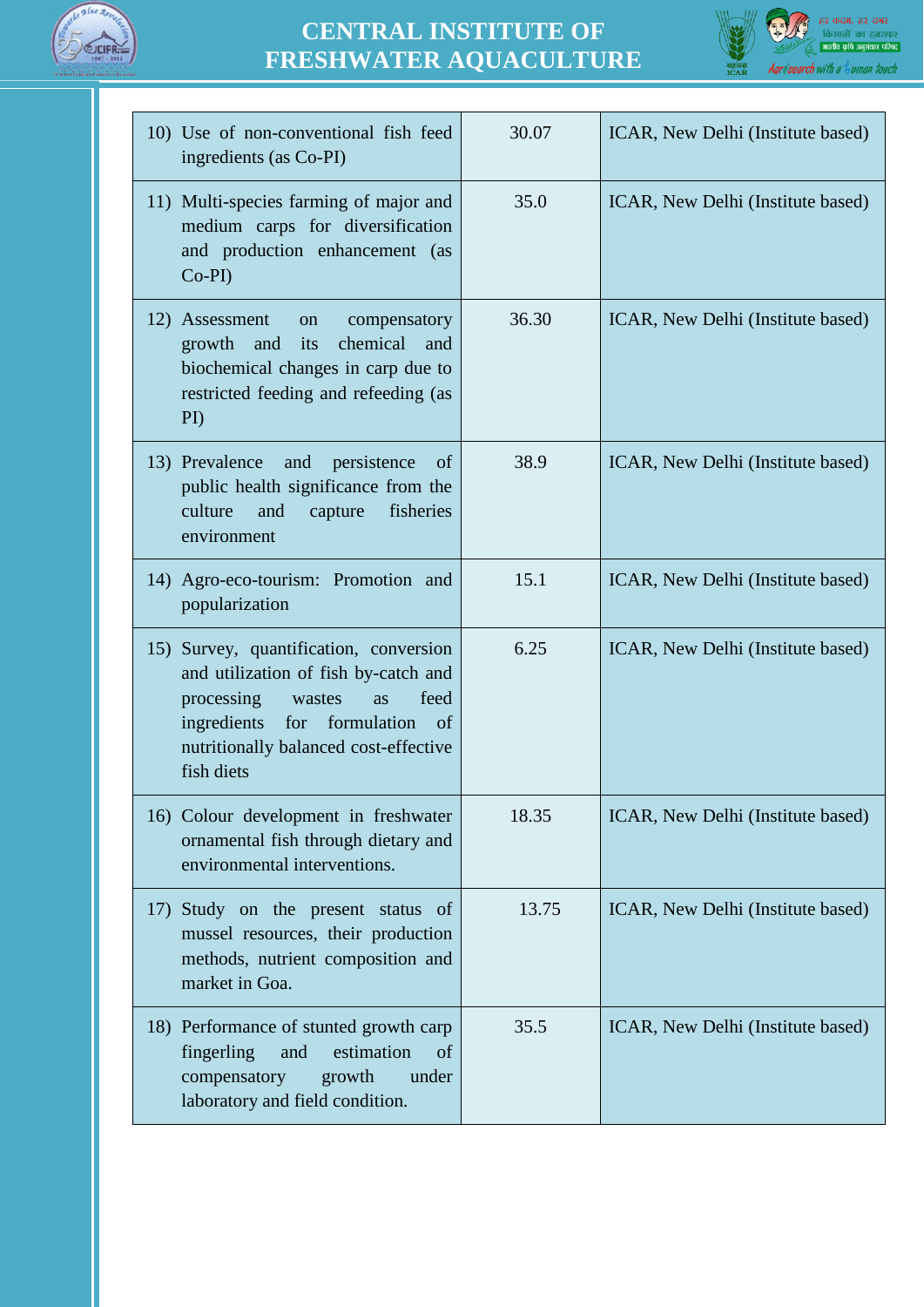



#### **Infrastructure developed**

| A. Works   |                                                                                        |  |
|------------|----------------------------------------------------------------------------------------|--|
| 1.         | Fisheries Field laboratory-2 Nos.                                                      |  |
| 2.         | Ornamental fish hatchery unit with 16 Nos. cements tanks (500 l capacity)              |  |
| 3.         | Ornamental fish breeding unit with 36 Cements tanks (300 l capacity)                   |  |
| 4.         | Stone pitching of fish ponds                                                           |  |
| 5.         | Fish rearing tanks (FRP): 100 Nos.                                                     |  |
| 6.         | Fish rearing tanks (Cement cistern): 10 Nos. (Under construction)                      |  |
| 7.         | Multipurpose big volume tanks: 6 Nos.                                                  |  |
| 8.         | Open well                                                                              |  |
| 9.         | Bio-filtration unit                                                                    |  |
| 10.        | Pump house                                                                             |  |
| 11.        | Flow through system                                                                    |  |
| 12.        | Over head tank for Fishery Unit                                                        |  |
| 13.        | Store room (First)                                                                     |  |
| 14.        | Store room (Second)                                                                    |  |
| 15.        | Store room (Third)                                                                     |  |
| <b>16.</b> | Water distribution system to fish rearing tanks                                        |  |
| 17.        | Air distribution to fish rearing tanks                                                 |  |
| 18.        | Water and air supply to all field laboratories                                         |  |
| 19.        | Electricity supply to all fish ponds                                                   |  |
| 20.        | Furnishing of New Wing of Fish Nutrition and Physiology Division, CIFA,<br>Bhubaneswar |  |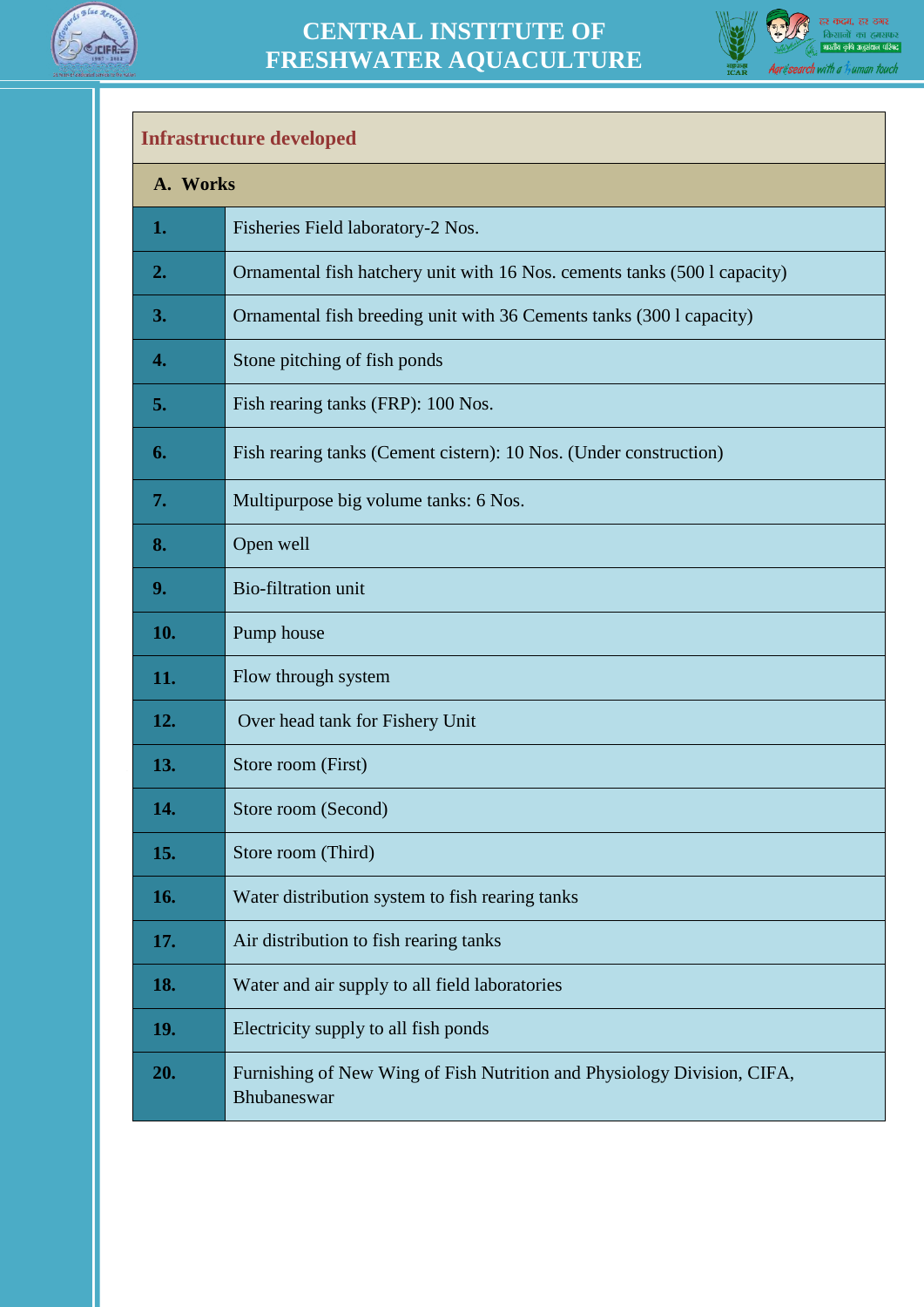



| <b>B.</b> Equipments |                                                                        |  |
|----------------------|------------------------------------------------------------------------|--|
| 1.                   | Water analysis kit with spectrophotometer                              |  |
| 2.                   | Feed analysis unit with digestion, distillation and titration facility |  |
| 3.                   | Feed grinder                                                           |  |
| 4.                   | Feed pelletizer                                                        |  |
| 5.                   | Microscope (phase contrast)                                            |  |
| 6.                   | Dissolved oxygen meter                                                 |  |
| 7.                   | pH meter                                                               |  |
| 8.                   | Air blowers; 6 Nos                                                     |  |
| 9.                   | Air injecter: 2 Nos.                                                   |  |
| 10.                  | Glass aquaria: 50 Nos.                                                 |  |
| 11.                  | <b>Battery</b> pump                                                    |  |
| 12.                  | Fully automatic Soxhelt extraction Unit for fat estimation             |  |
| 13.                  | Fully automatic Kjeldahl unit for                                      |  |
| 14.                  | Fully automatic Fibretec for fibre estimation                          |  |
| 15.                  | <b>BOD</b> incubator                                                   |  |
| 16.                  | Mechanical shaker                                                      |  |
| 17                   | UV-Vis Spectrophotometer                                               |  |
| 18.                  | Deep freeze                                                            |  |
| 19.                  | High speed Centrifuge                                                  |  |
| 20.                  | Hot air oven                                                           |  |
| 21.                  | Muffle furnace                                                         |  |
| 22.                  | Electronic balance: 3 No                                               |  |
| 23.                  | Digital titrator                                                       |  |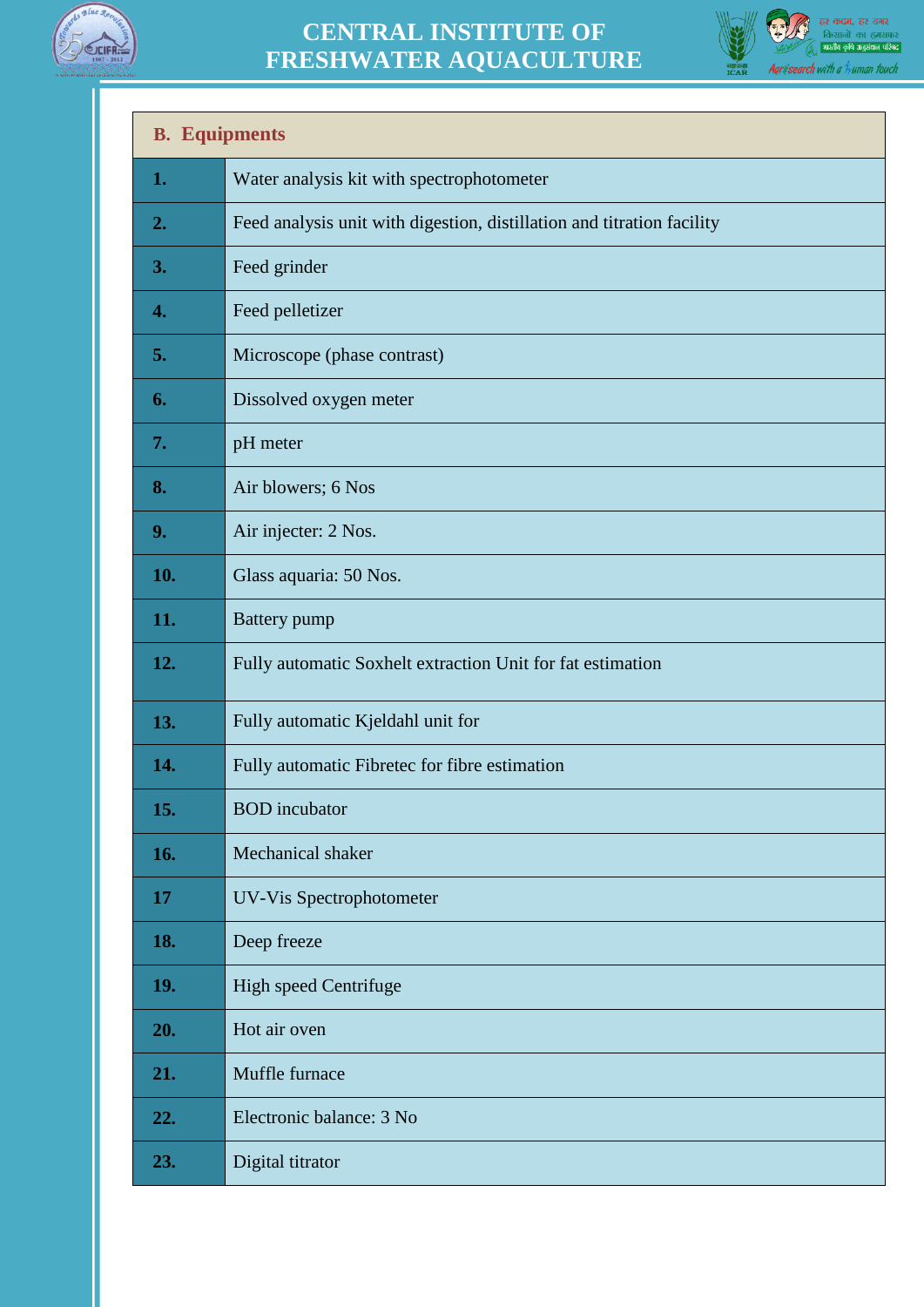



| 24. | Low temperature refrigerator: 2 Nos                                        |
|-----|----------------------------------------------------------------------------|
| 25. | Rotary vaccum evaporator                                                   |
| 26. | Water bath with shaking arrangement                                        |
| 27. | Digital vernier calipers                                                   |
| 28. | Setting up of "National feed testing laboratory" in CIFA, Bhubaneswar      |
| 29. | Procurement of new feed mill under out reach activity in CIFA, Bhubaneswar |

| <b>Membership of</b><br><b>Professional</b><br><b>Societies/ Bodies</b> | 1. Life Member of the "Indian Fisheries Association (Journal of<br>Indian Fisheries Association)", Central Institute of Fisheries<br>Association, Versova, Mumbai-400 061, India.                     |  |  |
|-------------------------------------------------------------------------|-------------------------------------------------------------------------------------------------------------------------------------------------------------------------------------------------------|--|--|
|                                                                         | 2. Life Member of the "Association of Aquaculturist, (Journal of<br>Aquaculture)", Central Institute of Freshwater Aquaculture,<br>Kauslyaganga, Bhubaneswar-751 002, Orissa, India.                  |  |  |
|                                                                         | 3. Life Member of the "Inland Fisheries Society of India (Journal of<br>Inland Fisheries Society of India)", Central Inland Fisheries<br>Research Institute, Barrackpore-743 101, West Bengal, India. |  |  |
|                                                                         | 4. Life Member of the "Fisheries Technologist of India (Journal of<br>Fishery Technology)", Central Institute of Fisheries Technology,<br>Cochin, India.                                              |  |  |
|                                                                         | 5. Life Member of the "The Bioved Research Society", Allahabad,<br>India.                                                                                                                             |  |  |
|                                                                         | 6. Member, Indian Science Congress, Kolkata, India.                                                                                                                                                   |  |  |
| <b>Extracurricular</b>                                                  | <b>Swimming champion during B.F.Sc.</b>                                                                                                                                                               |  |  |
| activities                                                              | Winner 800 m and 1500 m race during B.F.Sc.                                                                                                                                                           |  |  |
|                                                                         | <b>Badminton Champion during B.F.Sc</b>                                                                                                                                                               |  |  |
|                                                                         | 1 <sup>st</sup> in Oriya Essay Competition during B.F.Sc.                                                                                                                                             |  |  |
|                                                                         | 2 <sup>nd</sup> in General Knowledge Competition during B.F.Sc.                                                                                                                                       |  |  |
|                                                                         | 3 <sup>rd</sup> in English Essay Competition during B.F.Sc.                                                                                                                                           |  |  |
|                                                                         | Attended Inter-University NSS Camp held at Berhampur University,<br>Bhanjabihar, Ganjam, Orissa.                                                                                                      |  |  |
|                                                                         | 2 <sup>nd</sup> in Hindi Talk Competition at ICAR Research Complex for Goa<br>(1999)                                                                                                                  |  |  |